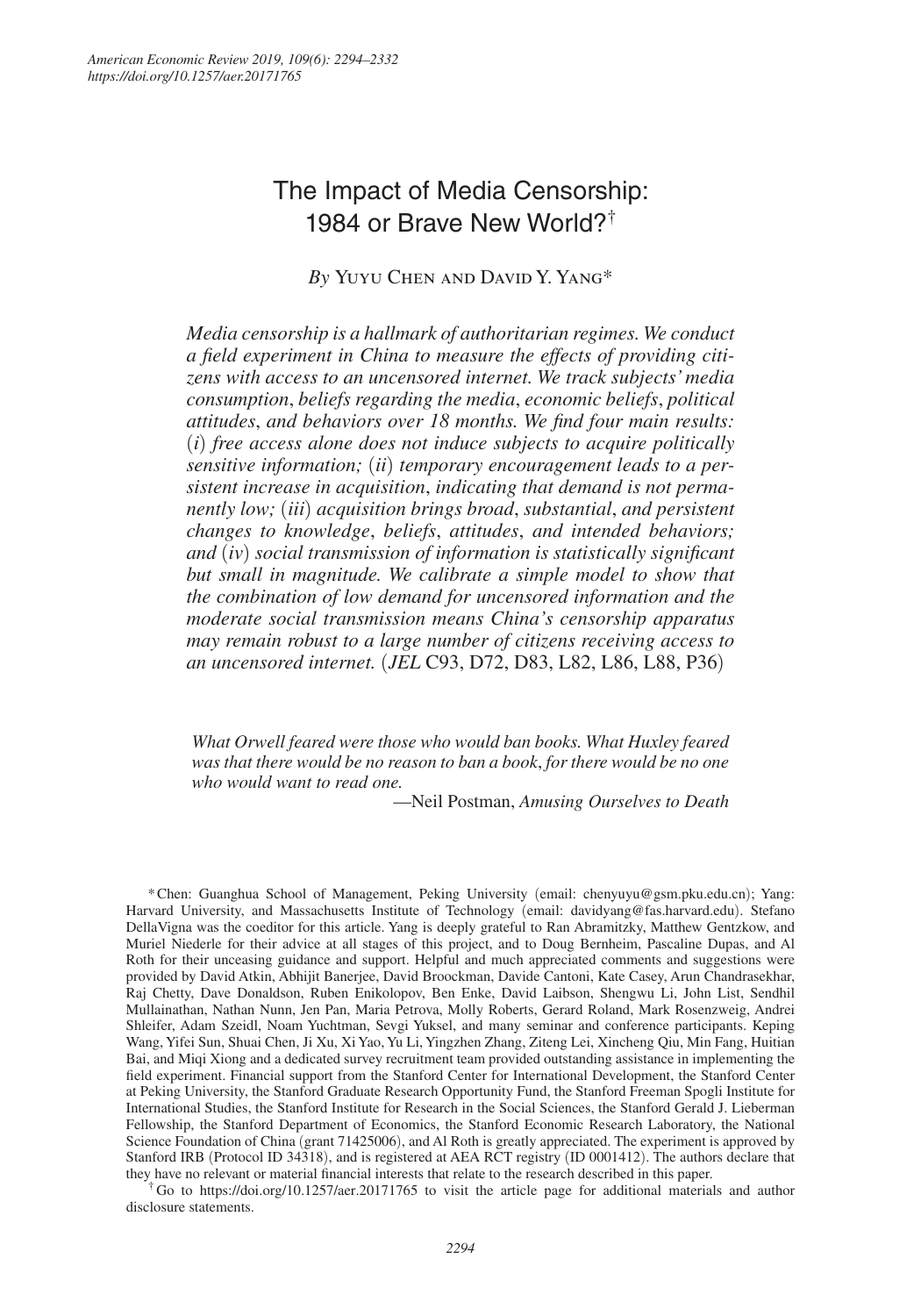Media censorship is a hallmark of authoritarian regimes.<sup>1</sup> Countries such as China spend a tremendous amount of resources to block foreign websites so that uncensored, regime-threatening information is out of citizens' reach. Scholars have long suggested that censorship is key to the popular support and stability of these regimes (Ford 1935). Nonetheless, direct empirical evidence about the effect of censorship is limited.

In this paper, we ask two questions. Does providing access to an uncensored internet lead citizens to acquire politically sensitive information? Does the acquisition of politically sensitive information change citizens' beliefs, attitudes, and behaviors? Answers to these questions are far from clear. Citizens with access to uncensored internet may not seek out politically sensitive information, due to lack of interest in politics, fear of government reprisal, and unawareness or distrust of foreign news outlets. Even if they do acquire such information and become fully informed, their attitudes and beliefs may not change.

We conduct a field experiment in China in order to answer these two questions. We randomly assign 1,800 university students in Beijing to either a control condition in which their internet use is subject to status quo censorship, or to a treatment condition in which they are given tools to bypass internet censorship for free for 18 months. A subset of the treated students also receive temporary encouragement for 4 months to visit Western news outlets otherwise blocked by China's censorship apparatus. We directly observe all browsing activities of foreign websites by the treated students. We also observe students' decisions to purchase access to uncensored internet themselves after the experiment ends. Using surveys, we repeatedly measure a wide range of outcomes, including students' knowledge of current and historical events, beliefs and attitudes toward media, economic beliefs, political attitudes, and intended behaviors.

We find four main results. First, access to uncensored internet alone has little impact on students' acquisition of politically sensitive information. Nearly one-half of the students do not use the tools to bypass censorship at all. Among those who do, almost none spend time browsing foreign news websites that are blocked. These numbers indicate that students' low demand for uncensored, politically sensitive information is an important reason why they do not consume such information, in spite of the low cost.

Second, modest and temporary incentives to visit Western news outlets lead to a persistent increase in students' acquisition of politically sensitive information. Students spend more time on foreign news websites even after the incentivized encouragement ends. This persistent increase suggests that demand is not inherently low. In particular, fear of government reprisal is unlikely the reason students do not demand sensitive information. Rather, an important factor shaping students' low demand appears to be their underestimation of the value of uncensored information. A period of exposure to foreign news outlets increases students' reported trust of these outlets, and makes them willing to pay a higher price for the access.

<sup>&</sup>lt;sup>1</sup> Freedom House's *Freedom of the Press Report* shows that 86 percent of the world's population does not enjoy media free from censorship. In particular, states with "unfree" media are concentrated among regimes that are undemocratic and grant limited political rights for their citizens. Source: freedomhouse.org/report/freedompress/2016/china (accessed December 11, 2016).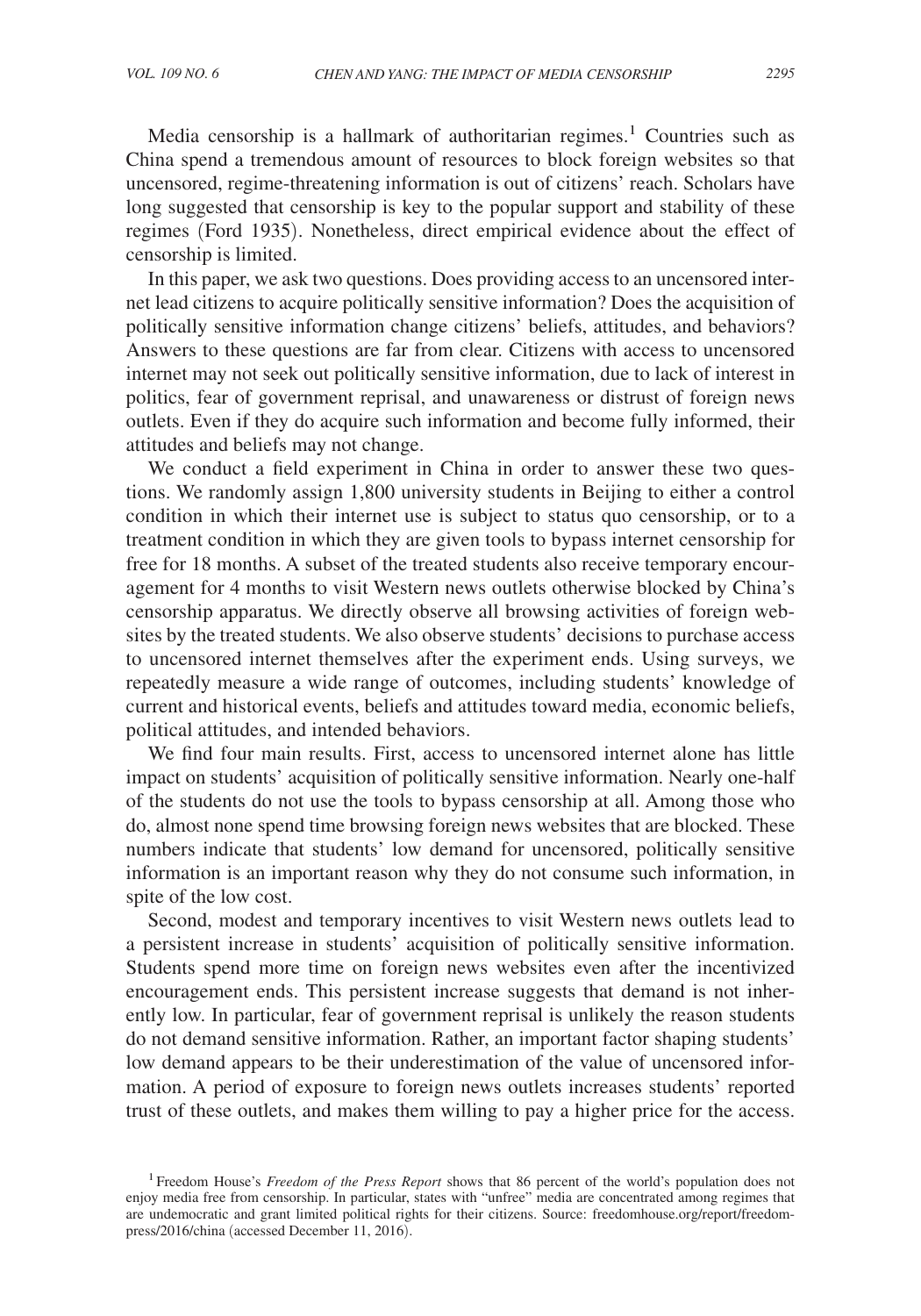The temporary intervention, by raising demand, has resulted in a lasting increase in students' acquisition of uncensored information. By the end of the experiment, about 23 percent of the newly exposed students pay to continue their uncensored internet access.<sup>2</sup>

Third, acquisition of politically sensitive information brings broad, substantial, and persistent changes to students' knowledge, beliefs, attitudes, and intended behaviors. Acquisition, as a result of free access and temporary incentives, makes students (i) more knowledgeable of current events censored on domestic media, as well as politically sensitive events in the recent past; (ii) more pessimistic about Chinese economic growth and stock market performance in the near future, revealed in an incentive-compatible manner; (iii) more skeptical of the Chinese government, less satisfied with its performance, and more likely to demand changes in Chinese institutions; and (iv) more likely to plan on exiting through foreign graduate schools (albeit no change in direct engagement with the regime such as protesting), and more likely to report having pulled out investments in the Chinese stock market (among the small number of investors). If we rank students across all these dimensions, the access and encouragement combined have moved the median student from the forty-seventh percentile of the distribution before the experiment to the fifty-sixth percentile by the end of the experiment.

Fourth, students who acquire politically sensitive information transmit some of their knowledge to their peers, but the magnitude of such spillovers is small. Exploiting the variation in treatment saturation across dorm rooms, we find that if a student actively browses foreign news websites and is informed of a sensitive news event, her roommate is on average 12.7 percentage points more likely to correctly answer a quiz on that same event. This rate implies that direct comparisons between treatment and control groups are not substantially downward biased. Moreover, a simple calibration exercise suggests that the social transmission is too moderate to qualitatively affect the knowledge level among the entire student population, given the proportion of students who have had access to uncensored information prior to our experiment. We speculate factors that dampen social transmission of politically sensitive knowledge in Section IVB. We note, however, that our data only allow us to observe transmission among roommates, and hence can underestimate the overall social transmission of information.

Taken together, our findings suggest that censorship in China is effective not only because the regime makes it difficult to access sensitive information, but also because it fosters an environment in which citizens do not demand such information in the first place. Several limitations regarding the external validity and general equilibrium effects are worth stressing when one interprets our experimental results. In the final section of the paper, we take the partial equilibrium effects estimated from the experiment and calibrate a simple model to show that (i) the share of students who have access to uncensored internet prior to the experiment is too low for sensitive information to spread throughout the population; and (ii) the porous censorship apparatus would be robust even if the (unencouraged) access were

 $2$ Similar results are found regarding other unfamiliar but beneficial technology. For example, Dupas (2014) finds that a one-time subsidy on antimalarial bed nets has a positive impact on Kenyan villagers' willingness to pay a year later, which is predominately driven by villagers learning about the value of bed nets.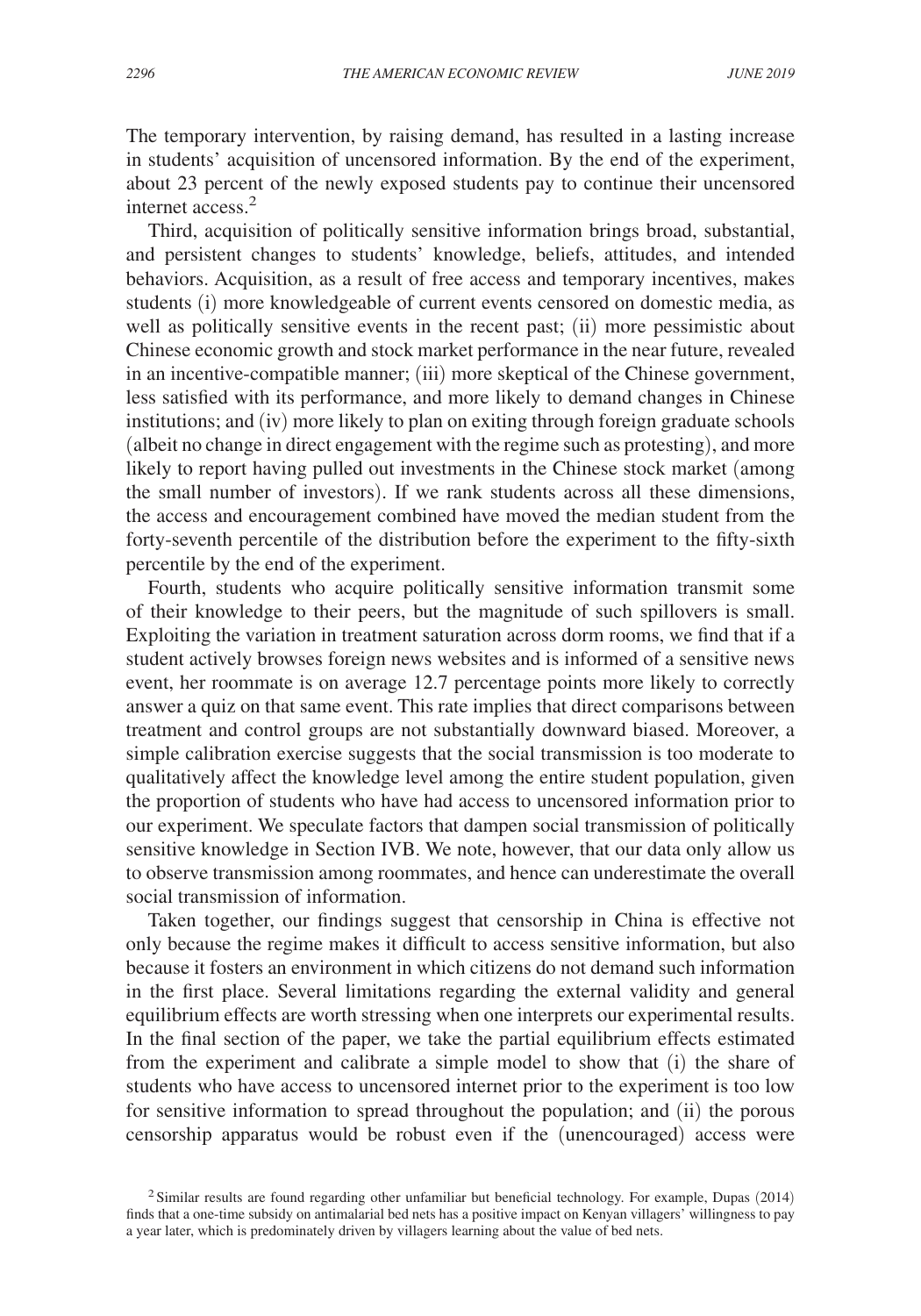provided to a substantially larger share of students. The robustness is driven by the low demand for, and the moderate social transmission of, uncensored information, even among the young and educated population. Importantly, we note that various general equilibrium effects that could undermine the robustness are held fixed given the relatively small scale of the experiment.

Our model simulation demonstrates that the censorship apparatus can also be fragile, precisely because its effectiveness depends on citizens' suppressed demand for uncensored information. Exposure to foreign media can change citizens' beliefs regarding its value, and hence persistently raise their demand for uncensored information. If we were to provide encouragement at the level of this experiment to all students in addition to free access, enough students would begin to actively acquire sensitive information, so that the entire student population would become informed, taking into account the social transmission of information. These students could destabilize the censorship apparatus and impose substantial pressure on the regime to tighten its grip.

Our paper contributes to the large body of literature on the political economy of mass media. Our study adds an important data point to our understanding of how mass media influences citizens' political preferences and shapes aggregate outcomes.<sup>3</sup> We investigate the case of China, the largest country engaging in state-led information control, and we provide the first causal evidence via a field experiment to identify how internet censorship shapes citizens' knowledge, economic beliefs, political attitudes, and behaviors. We show that state control of information is effective, making citizens more supportive of the regime. This relates to the broad literature on media capture (see Prat 2015, Enikolopov and Petrova 2015, and Strömberg 2015, among others). The extent to which a censored internet affects citizens also complements our knowledge on the operation and underlying objectives of China's censorship apparatus.<sup>4</sup>

In particular, this paper relates to the strand of the literature on mass media that emphasizes the importance of demand-side factors (e.g., Mullainathan and Shleifer 2005, Gentzkow and Shapiro 2006; see Gentzkow, Shapiro, and Stone 2015 for a survey). In the domain of censorship, while many model censorship primarily as the government obstructing access to valuable information (see Schedler 2010, Shadmehr and Bernhardt 2015, and Guriev and Treisman 2018, among others), Gehlbach and Sonin (2014) build on the framework and endogenize citizens' media consumption. Our findings show that one cannot understand the impact of media censorship without taking into account of citizens' demand for uncensored information. Specifically, such demand is inelastic if citizens are uninformed about the extent of

<sup>&</sup>lt;sup>3</sup> For example, DellaVigna and Kaplan (2007) and Gerber, Karlan, and Bergan (2009) on the United States; Yanagizawa-Drott (2014) on Rwanda Genocide; Adena et al. (2015) on Nazi Germany; and Enikolopov, Petrova, and Zhuravskaya (2011) on contemporary Russia. DellaVigna and Gentzkow (2010) review the empirical literature on persuasion across broader domains, and Prat and Strömberg (2009) provide a more recent survey of this literature, particularly in the domain of politics.

 $4\text{King, Pan, and Roberts } (2013, 2014)$  show that the censorship algorithm prioritizes to eliminate information related to collective actions. Lorentzen (2013) and Huang, Boranbay-Akan, and Huang (2019) argue that the Chinese government strategically allows a limited amount of sensitive information to flow on domestic social media in order to facilitate the central government addressing popular discontent more effectively. More recently, Qin, Strömberg, and Wu (2017) argue that social media content can be deployed to enhance state surveillance, effectively detecting and predicting offline protests.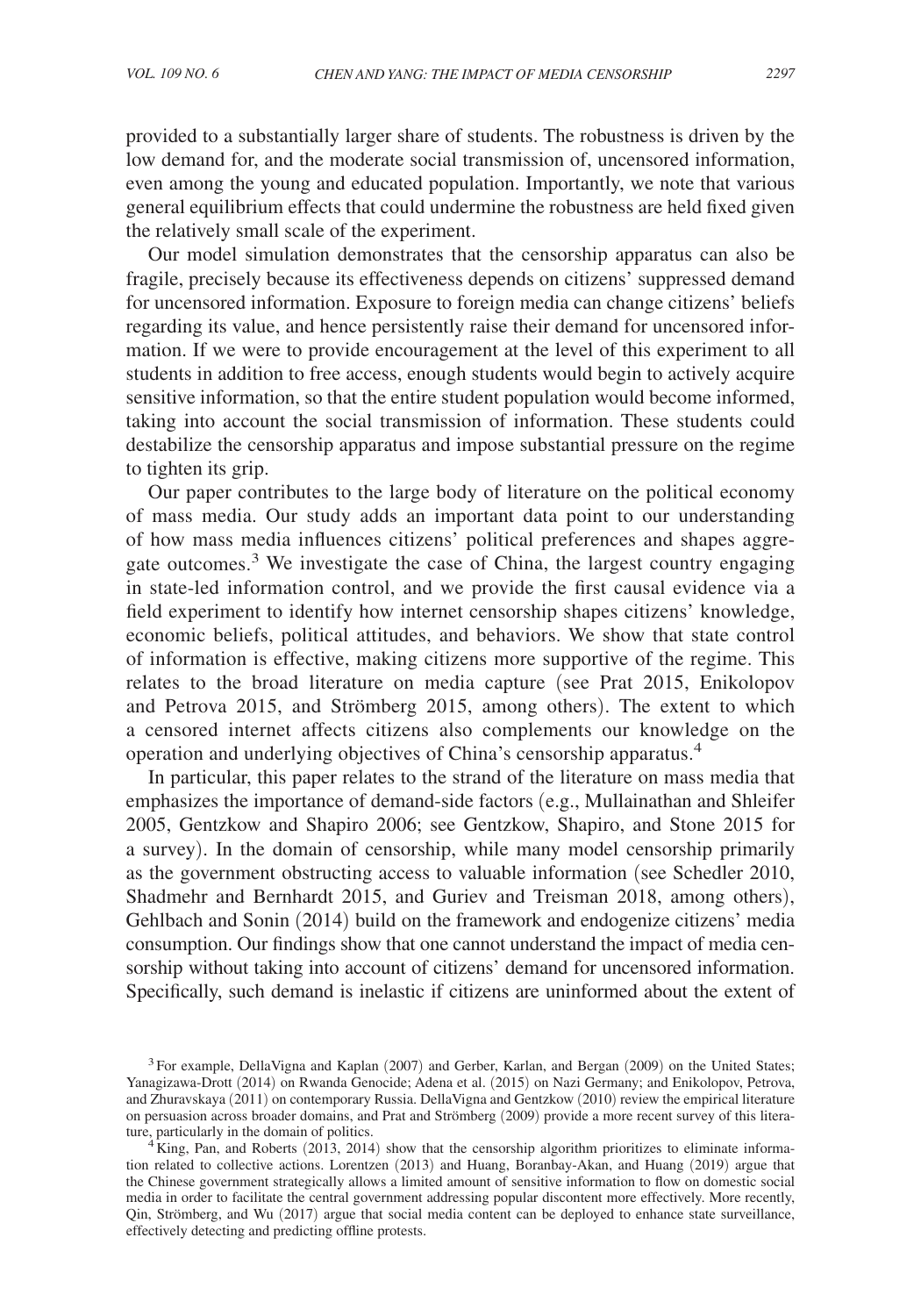censorship, but demand becomes elastic once they have been exposed to uncensored outlets. This is consistent with Abramitzky and Sin (2014) who find that inflow of Western knowledge into Eastern Europe after 1989 reflected underlying demand differences across these countries; Simonov and Rao (2018) who find that news demand responds to the bias in state-controlled media in Russia; Hobbs and Roberts (2018) who document the increased demand for censorship circumvention tools due to the sudden block of Instagram; and Roberts (2018) who shows that the Chinese censorship apparatus deploys frictions such as slowing down connections to achieve information control.

These findings also contribute to the growing empirical literature on the endogenous formation of beliefs and preferences when authoritarian regimes have a direct incentive to intervene. Among others, state indoctrination (Voigtländer and Voth 2015; Cantoni et al. 2017) and historical experiences (Alesina and Fuchs-Schündeln 2007; Fuchs-Schündeln and Schündeln 2015; Chen and Yang 2018a) have been identified as generating lasting impacts on citizens' political attitudes. We show that censorship can effectively manipulate citizens' beliefs, attitudes, and preferences along the direction of the regimes' intentions. In particular, despite citizens' moderate level of awareness and sophistication regarding media censorship and the biases in censored information, they cannot fully debias themselves from the distorted information environment.<sup>5</sup>

In what follows, we provide a brief overview of internet censorship in China in Section I. In Section II, we describe the experimental design, outcome variables of interest, and other empirical setups of the field experiment. In Section III, we present results on whether providing access increases acquisition of sensitive information, and in Section IV, we present results on whether acquiring sensitive information affects knowledge, beliefs, attitudes, and behaviors. In Section V, we simulate the counterfactual scenarios of media censorship in China. Finally, in Section VI, we discuss lessons from our experimental results and speculate on the external validity of this study on other authoritarian regimes that deploy internet censorship.

## **I. Internet Censorship in China**

The media landscape in China is among the most regulated and restricted in the world, and China's media freedom is ranked consistently toward the bottom. In particular, China's information control over the internet, primarily through censorship, is second to none in terms of its scale and technological sophistication.<sup>6</sup> In this section, we briefly describe the infrastructure of the Great Firewall that serves as the building block of censorship, and the market for tools to circumvent

<sup>&</sup>lt;sup>5</sup> Some recent studies investigate how people update beliefs based on censored information. In an abstract setting, Enke (2018) documents that people form biased beliefs by neglecting absence and non-occurrence, failing to take into account the selection underlying the data-generating process. In political contexts, Bai et al. (2015) show that Chinese citizens have difficulties interpreting information on air pollution when the government-controlled media conflicts with uncensored sources; and Huang and Yeh (2019) find that exposing Chinese citizens to selected news articles from foreign media that report on foreign societies may induce, in the short run, more favorable attitudes toward China.

<sup>6</sup>China is home to the world's most sophisticated internet censorship apparatus. The Freedom House's *Freedom of the Net Report* in 2017 labels China's "Net Freedom Status" as *not free*, and rates its "Internet Freedom Score" as 87 (out of 100, where 100 indicates the most unfree): the "world's worst abuser of Internet freedom." Source: https://freedomhouse.org/report/freedom-net/2017/china (accessed November 26, 2017).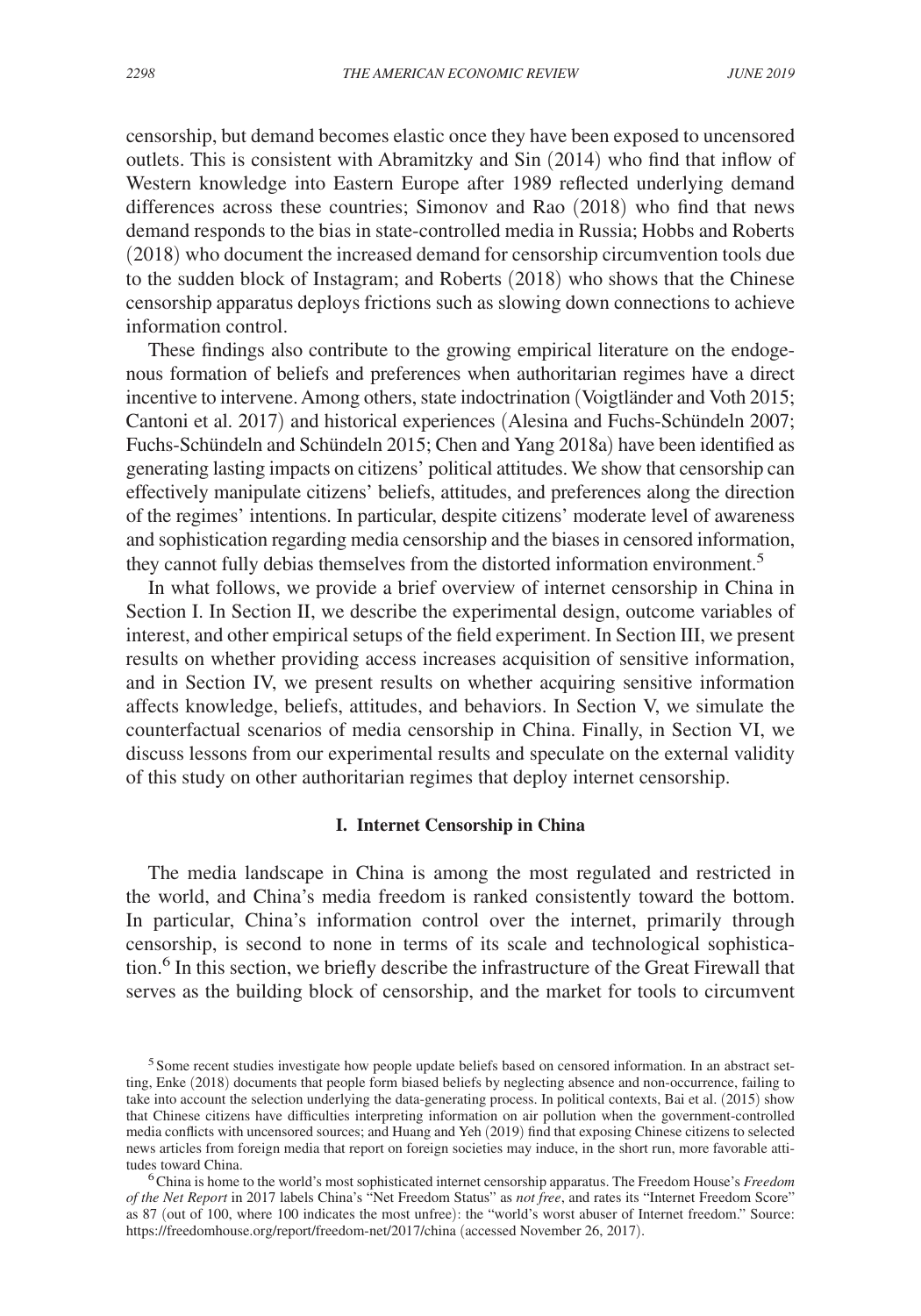internet censorship in China. We briefly outline the administrative and legal framework of internet regulations in China in online Appendix A.

# A. *The Great Firewall*

Media outlets based domestically would incur severe business and political costs from publishing content that the state deems threatening and objectionable. As a result, content on domestic media is either routinely self-censored during the editorial process, or censored and filtered according to orders from the Propaganda Department of the Communist Party of China. Among the most heavily censored topics in 2016 are government corruption, media censorship, civil society activism, ethnic tensions, health, and safety scandals.<sup>7</sup> Transmission of politically sensitive information on domestic social media such as Weibo and WeChat is also limited due to platform-wide keyword filters and ex post content deletion.

Since the Chinese government does not have the jurisdiction to directly control foreign media outlets, an important aspect of China's internet regulation is its effort to block internet users in China from accessing specific foreign websites. The Great Firewall, a major part of the umbrella *Golden Shield Project* directed by China's Ministry of Public Security, has operated since 2003 and serves as the main infrastructure blocking access to potentially unfavorable incoming data from foreign media outlets.

The Great Firewall deploys several technologies to block entire websites or specific web pages from being accessed by IP addresses located in China. During the time frame of our field experiment, 12 of the 100 most trafficked websites in the world (and 161 of the Alexa top 1000 global websites) have been blocked by the Great Firewall. Some prominent examples are: Google, YouTube, Facebook, Twitter, Instagram, Blogspot, Tumblr, Dropbox, Blogger, Vimeo, Soundcloud, and Flickr. In particular, 9 of the top 20 news websites ranked by Alexa are blocked by the Great Firewall: for example, *CNN*, The *New York Times*, The *Guardian*, *BBC*, *Bloomberg*, *The Wall Street Journal*, and *Reuters*. 8

Our project focuses on the blocked foreign news websites, a primary source of politically sensitive information and could potentially shape Chinese readers' knowledge, beliefs, and attitudes. In sharp contrast to their domestic counterparts, foreign news websites report politically sensitive news events and often feature uncensored investigative journalism on sensitive topics in China (Qin, Strömberg, and Wu 2018).

<sup>7</sup> Sarah Cook, "All the News Unfit to Print: What Beijing Quashed in 2016," *Foreign Policy,* December 16, 2016. <sup>8</sup> Information on website blockage is provided by greatfire.org, an organization that monitors the activities of

the Great Firewall. The full Alexa ranking of global news websites can be found at http://www.alexa.com/topsites/ category/News (accessed December 11, 2016). Not all foreign websites are blocked by the Great Firewall, and not all blockages start at the same time. For example, while Microsoft Bing services remain unblocked by the Great Firewall as of today, IP addresses located in China have been unable to access almost all Google services (including Google search, Gmail, Google Scholar, etc.) since 2011.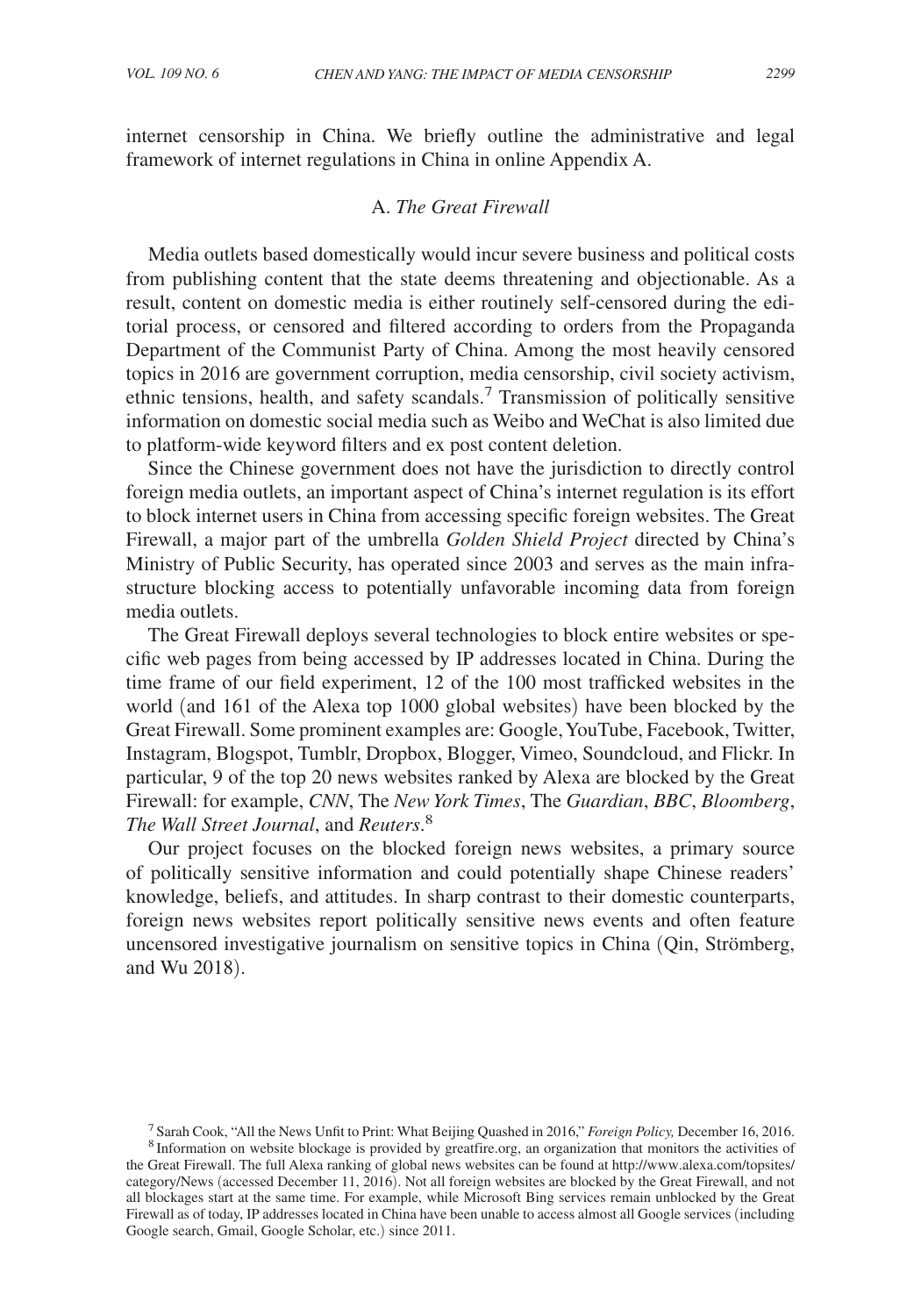# B. *Tools to Bypass Censorship*

Access blockage introduced by the Great Firewall can be bypassed through proxy servers or traffic data encryption (e.g., the virtual proxy network, or VPN). This has led to a range of censorship circumvention tools and services to aid internet users in China in gaining access to websites blocked by the Great Firewall.

There are more than a dozen tools for bypassing censorship available to Chinese internet users. As of beginning of our field experiment, there was *no* law in China that explicitly regulates the use of VPN and similar services in China. In fact, as Roberts (2018, p. 110) describes, "[b]ecause the government focuses control on gatekeepers of information, rather than individuals, from the perspective of an ordinary citizen in China the information control system poses very few explicit constraints." However, the enactment of the Cybersecurity Law in late 2016 indicates that the Chinese government may begin to take measures to regulate the VPN market in the near future.

The prices of censorship circumvention tools range from free of charge to US\$25 per month, fairly inexpensive even from a college student's perspective. Faster and more stable tools typically charge a premium.<sup>9</sup> For example, the Chinese government *temporarily* shuts off the connection of some lower-priced VPN services during periods such as the annual March meeting of the People's Congress. This suggests that while the government is technologically capable of thoroughly disrupting censorship circumvention tools, it chooses to neither do so during majority of the days in the year nor target all the tools, presumably because many businesses operating in China rely on these tools to ensure a global internet connection.

Approximately 3 percent of internet users in China regularly purchase tools to bypass censorship (Roberts et al. 2010).<sup>10</sup> As a result, all 10 of the top 10 most trafficked websites in China, as of 2017, are domestic, a much higher ratio compared to that in Hong Kong (4 out of 10), Taiwan (5 out of 10), and South Korea (3 out of 10). <sup>11</sup> The low usage of censorship circumvention tools, albeit their relatively inexpensive availability, provides prima facie support that citizens may not demand the access to uncensored internet.

We may expect Chinese citizens to be afraid of using tools to bypass censorship and browsing politically sensitive information, regardless of the legal conditions. To the extent that evidence exists, it suggests that Chinese internet users exhibit limited fear in browsing or posting sensitive content (Qin, Strömberg, and Wu 2017). In fact, explicit censorship and salient actions to block information access can backfire: information consumption may actually increase, similar to the so-called "forbidden fruit effect" (Hobbs and Roberts 2018). When a subgroup of students in our study recognized that *The Economist* magazine was blocked by the Great

<sup>11</sup> Source: Alexa top websites by country, http://www.alexa.com/topsites/countries (accessed July 15, 2017).

<sup>&</sup>lt;sup>9</sup> "Circumvention Central," from greatfire.org, provides reviews of some popular tools. Similar reviews can be found in "Leap Over the Firewall: A Review of Censorship Circumvention Tools" published by *Freedom House*.

<sup>&</sup>lt;sup>10</sup>The US Congressional Research Report "China, Internet Freedom, and US Policy," published in 2012, estimates that the usage rate ranges from 1 to 8 percent. Source: https://fas.org/sgp/crs/row/R42601.pdf (accessed June 22, 2017). More recently, China Urban Governance Survey (2015) reports that approximately 5 percent of urban residents actively circumvent internet censorship (Roberts 2018). The total number of internet users in China was estimated to be more than 721 million in 2016. Source: *Internet Live Stats*, www.InternetLiveStats.com (accessed December 11, 2016).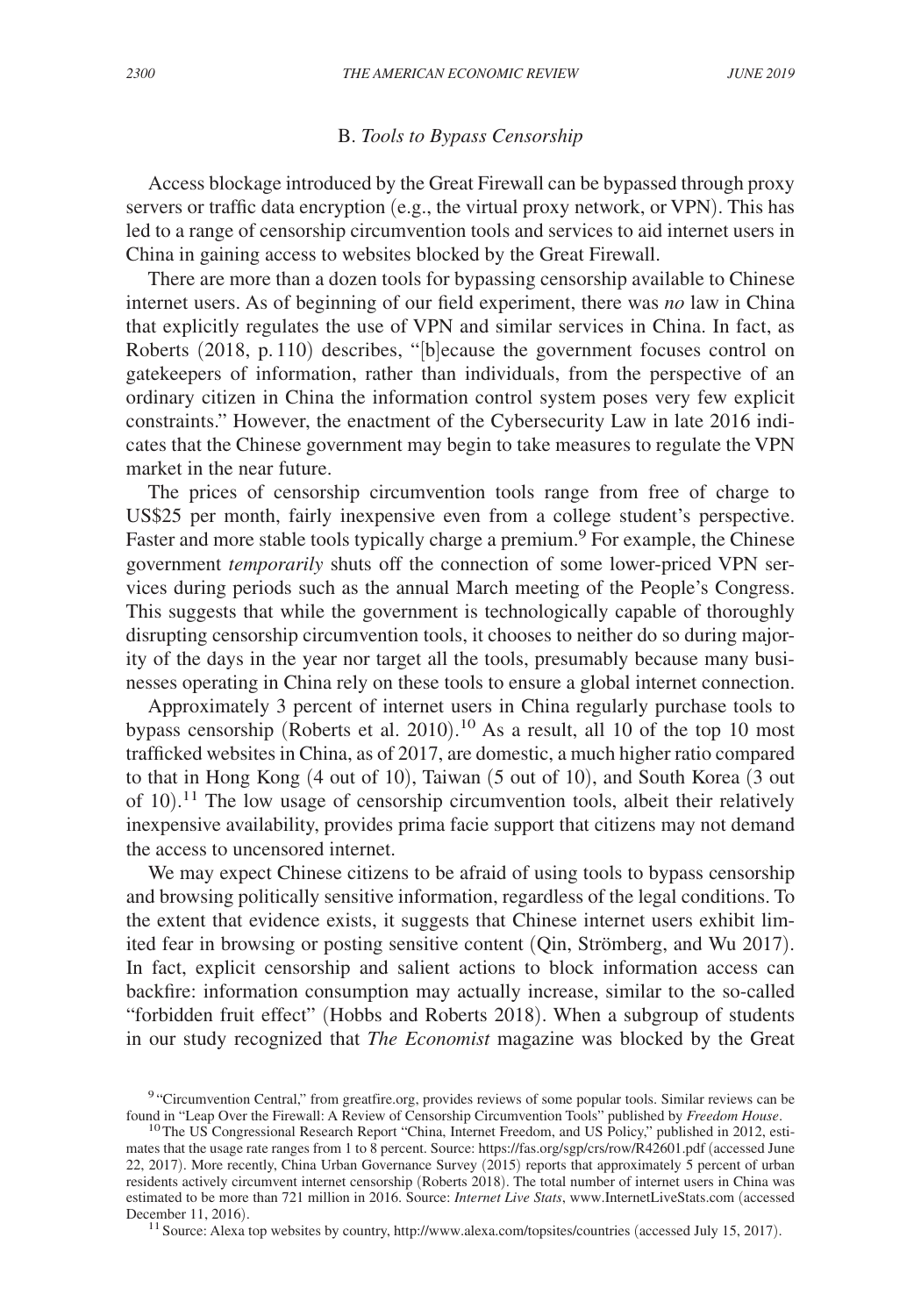Firewall in April 2016 as a result of its coverage of top Chinese leaders' repressive policies, they spent significantly *more* time on *The Economist*. Importantly, to the extent that there is fear, this is be an important source of the low demand for sensitive information we test for in the experiment.

## **II. Experimental Design**

In Section IIA, we describe our experimental treatments: providing free access to uncensored internet and encouraging visits to foreign news outlets. We describe outcomes related to students' acquisition of uncensored content in Section IIB, and those related to knowledge, economic beliefs, political attitudes, and intended behaviors in Section IIC. Finally, in Section IID, we describe the logistics of the field experiment, discussing the time line, recruitment, treatment assignment, panel surveys, and sample retention.

## A. *Access and Encouragement Treatments*

The experimental design can be summarized in the figure below. Prior to treatment assignment, we identify in a baseline survey those students who have already purchased and are currently using tools to bypass censorship. We exclude these *existing users* in our subsequent treatment assignment, but we follow them throughout the study since they serve as useful benchmarks to interpret the treatment effects. For those who are not existing users of censorship circumvention tools, we randomly assign them to either a *control* condition in which they are subject to censorship as in the status quo, or an *access* (*A*) treatment in which they receive free access to uncensored internet for 18 months. Among a random subgroup of the students who receive the access treatment, we also assign an *encouragement* (*E*) treatment, where we encourage them to visit foreign news websites blocked by the Great Firewall.



To address concerns that the encouragement treatment alone generates an experimenter demand effect (e.g., explicit endorsement of specific foreign websites by the researchers) or changes students' perception of government suppression, we also provide the encouragement treatment to a random subgroup of students in the control group. These students are presented with the same encouragement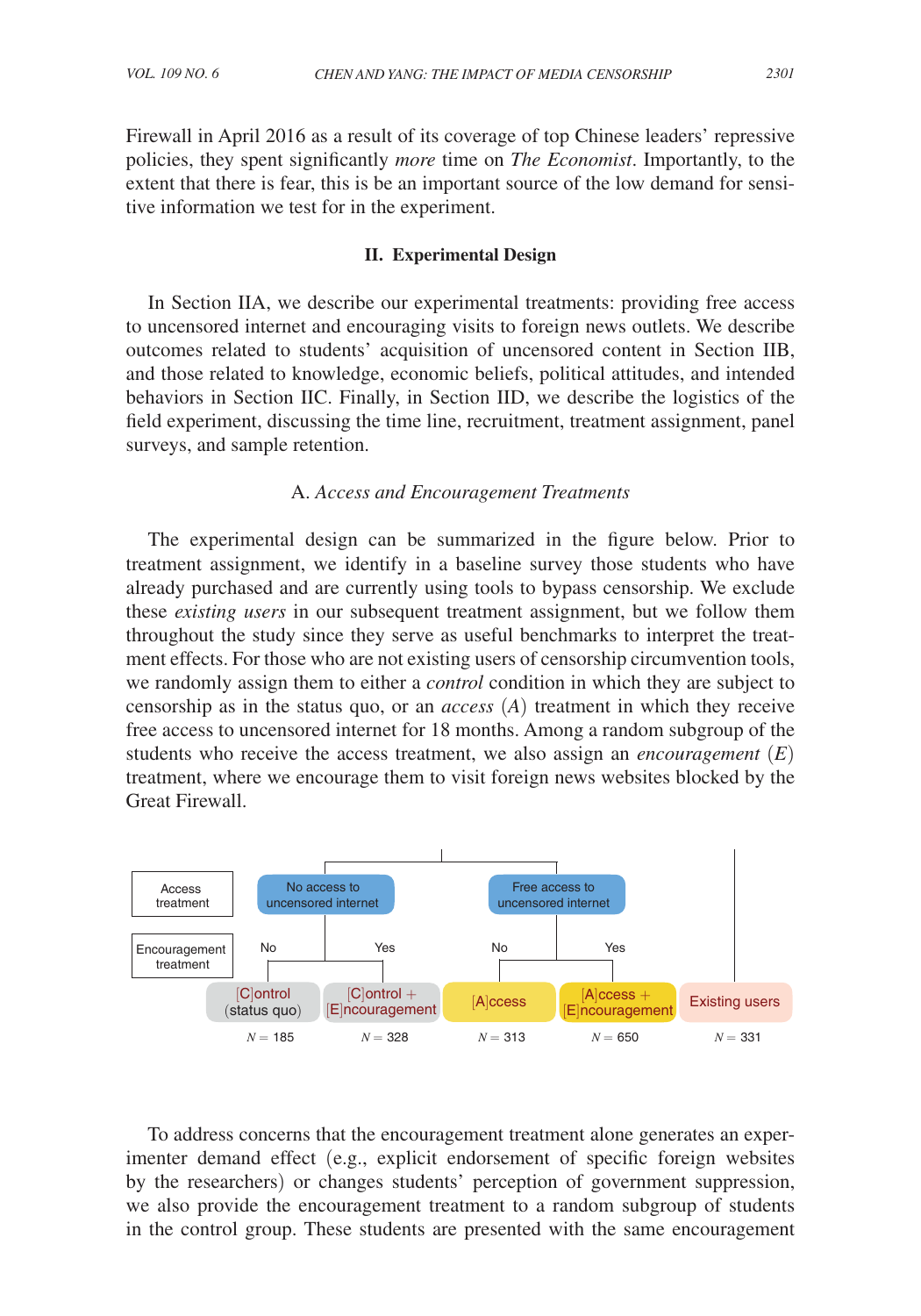treatment material, although they are not able to visit the blocked websites mentioned in the material.

Overall, our experiment creates five groups of students: (i) the control group students  $[C]$ ; (ii) the control group students who are encouraged to visit foreign news websites  $[CE]$ ; (iii) students who receive only the access treatment  $[A]$ ; (iv) students who receive both the access and the encouragement treatment  $[AE]$ ; and (v) the existing users.

*Free Access to Uncensored Internet*.—The access treatment provides students with a free 18-month subscription to a censorship circumvention tool. The tool establishes a fast and stable connection to the internet unrestricted by the Great Firewall, enabling students to access websites that are otherwise blocked. The tool does not affect connections to websites that are not blocked by the Great Firewall.

We choose one of the most premium censorship circumvention tools available in China, so that unfavorable features such as slow connection speed that may prevent students from using the tool are kept to a minimum. The tool requires less than one minute to set up, and students do *not* need to sign on each time they wish to browse uncensored internet: the tool operates in each browsing session by default. The tool works on both computers and mobile devices. We provide a full list of the tool's features in online Appendix B.1. An individual account costs US\$25 per month. Although this does not exceed a typical college student's budget, almost all existing users chose cheaper censorship circumvention tools prior to our experiment.

The access treatment is distributed to assigned students in the form of a lottery after they complete the baseline survey. We inform treated students that this tool, while provided for free, is valued at US\$25 per month and is a "professional and secure internet service that allows [one] to browse internet websites around the world without restrictions, access information in a speedy manner; and it is a service adopted by many business enterprises and professionals in China."<sup>12</sup> Treated students are given personal accounts for the tool, and they can activate the service and start the setup process right away, following detailed instructions on the service's website. We limit each account to simultaneously operate on a maximum of two devices in order to prevent multiple students from sharing one account. We, however, cannot rule out the possibility that students lend or sell the entire account to another student.

At the same time, we also randomly draw 100 students to win a one-year VIP-account of Youku (worth approximately US\$30), a Chinese video streaming service similar to Netflix. This serves as a placebo and obfuscates the study's explicit focus on censorship circumvention tools.

<sup>&</sup>lt;sup>12</sup> Students can learn more about the censorship circumvention tool itself and track their usage status on the service website. We intentionally keep the language introducing the tool vague to avoid political pressure from the school administration. Almost all participants in our study understand what censorship circumvention tools are and know what they are used for: according to our baseline survey, most of them have heard of the tools, or have people in their immediate social circle who have been using them. We communicate with study participants simultaneously, via email and WeChat (equivalent to WhatsApp) messages. In online Appendix B.2, we present the translated email script in which we inform the treated students of the access treatment.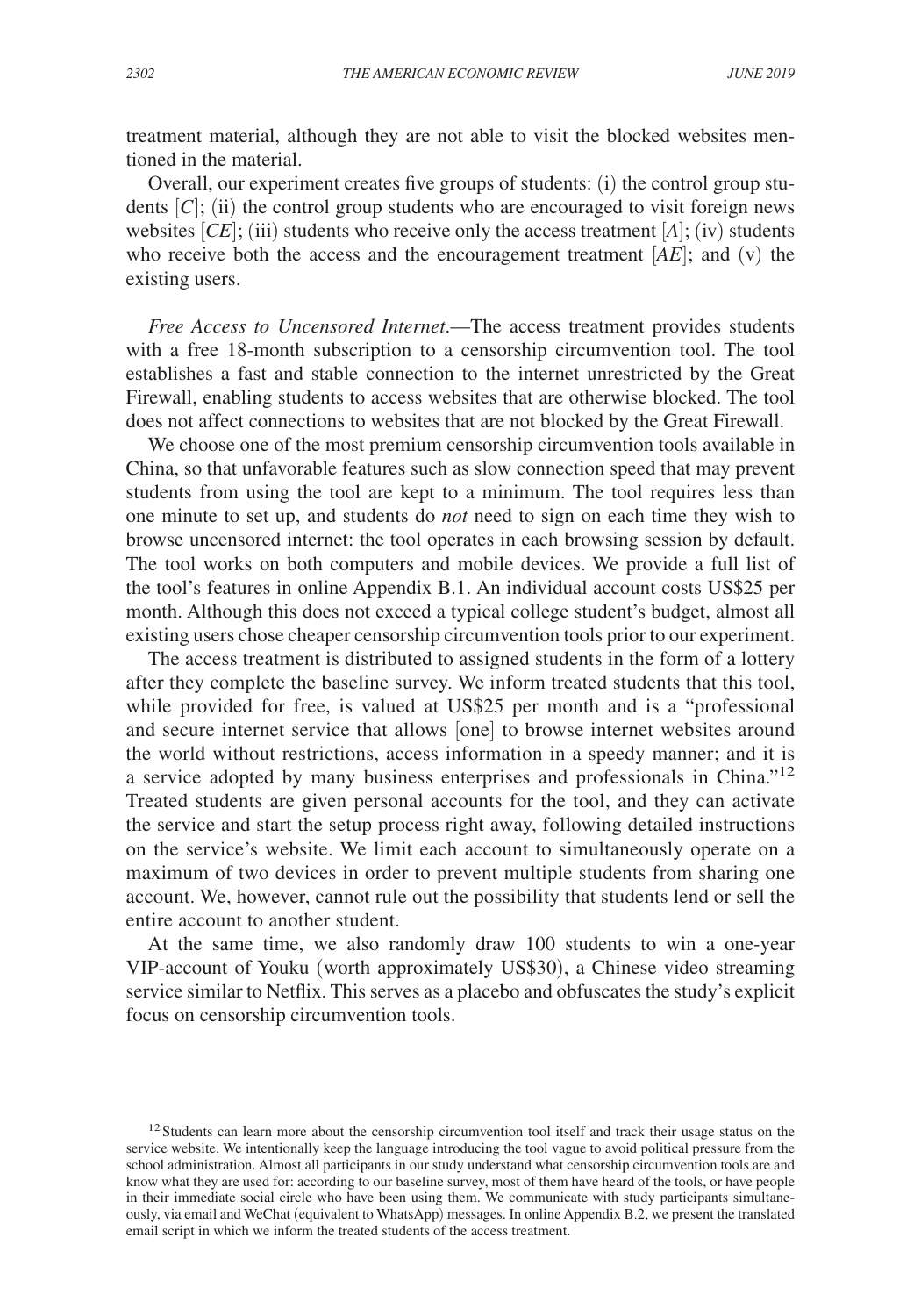*Temporary Encouragement to Visit Foreign News Outlets*.—In addition to access, we randomly provide temporary encouragement to visit foreign news outlets in order to examine students' demand for uncensored information. The encouragement consists of a variety of materials mimicking advertisement campaigns to promote foreign news outlets, and it is distributed in the format of biweekly "newsletters" to students' email and WeChat accounts. Students are told that we curate the content of these newsletters to help students stay informed.

We design two phases of the encouragement treatment, in order to distinguish whether demand for foreign news may be raised simply by informing students that foreign news outlets exist, or students need to actually consume content from these outlets. The first phase is purely informational. It consists of four newsletters introducing students to a variety of foreign websites that are blocked by the Great Firewall that students may have never heard of (e.g., the Chinese language edition of the *New York Times*). Moreover, it highlights that politically sensitive news events are often reported differently in domestic news outlets than in their foreign counterparts.

The second phase involves news quizzes with modest monetary rewards. These quizzes aim to encourage students to actually visit the Chinese edition of the *New York Times*, a website on which we focus exclusively to distill the impact of encouragement on students' foreign news consumption. We choose the *New York Times* Chinese edition because it provides extensive coverage on China-related news, offering politically sensitive content unavailable on the domestic media. The website represents one of the highest quality foreign news outlets in Chinese language that are blocked by the Great Firewall, and unlike its English counterpart, the Chinese edition does not impose a paywall. We design the quizzes so that students can locate the answer within a couple of minutes if and only if they visit the front page of the *New York Times* Chinese edition. We implement four rounds of the quizzes, and students earn US\$2.5 if they answer correctly in each round. We set the monetary incentives at a modest level, so that they are unlikely to overcome political fear, potentially a dominant factor that prevents students from browsing foreign news outlets.

The encouragement materials cover many news stories. For example, in one quiz, we ask students what percent of underground water is polluted as reported in an article on the *New York Times* Chinese edition front page. In addition to the underground water pollution, other topics covered in the quizzes include China's wealth inequality, censorship on key economic indicators, and labor unrest. In order to capture students' broad level of knowledge, we quiz students on both the news events explicitly covered in the encouragement materials, and those that are never mentioned. For instance, we measure students' knowledge of the Panama Papers episode, which is never covered in the encouragement treatment.

The encouragement to visit foreign news outlets started in December 2015, simultaneous with the distribution of the access treatment. There is no between-subjects randomization in the order we implement the two phases. Each phase of the encouragement lasts for two months, and we infer how students respond to each phase of the encouragement by changes in their behaviors over time. The temporary encouragement treatment ended in March 2016, six weeks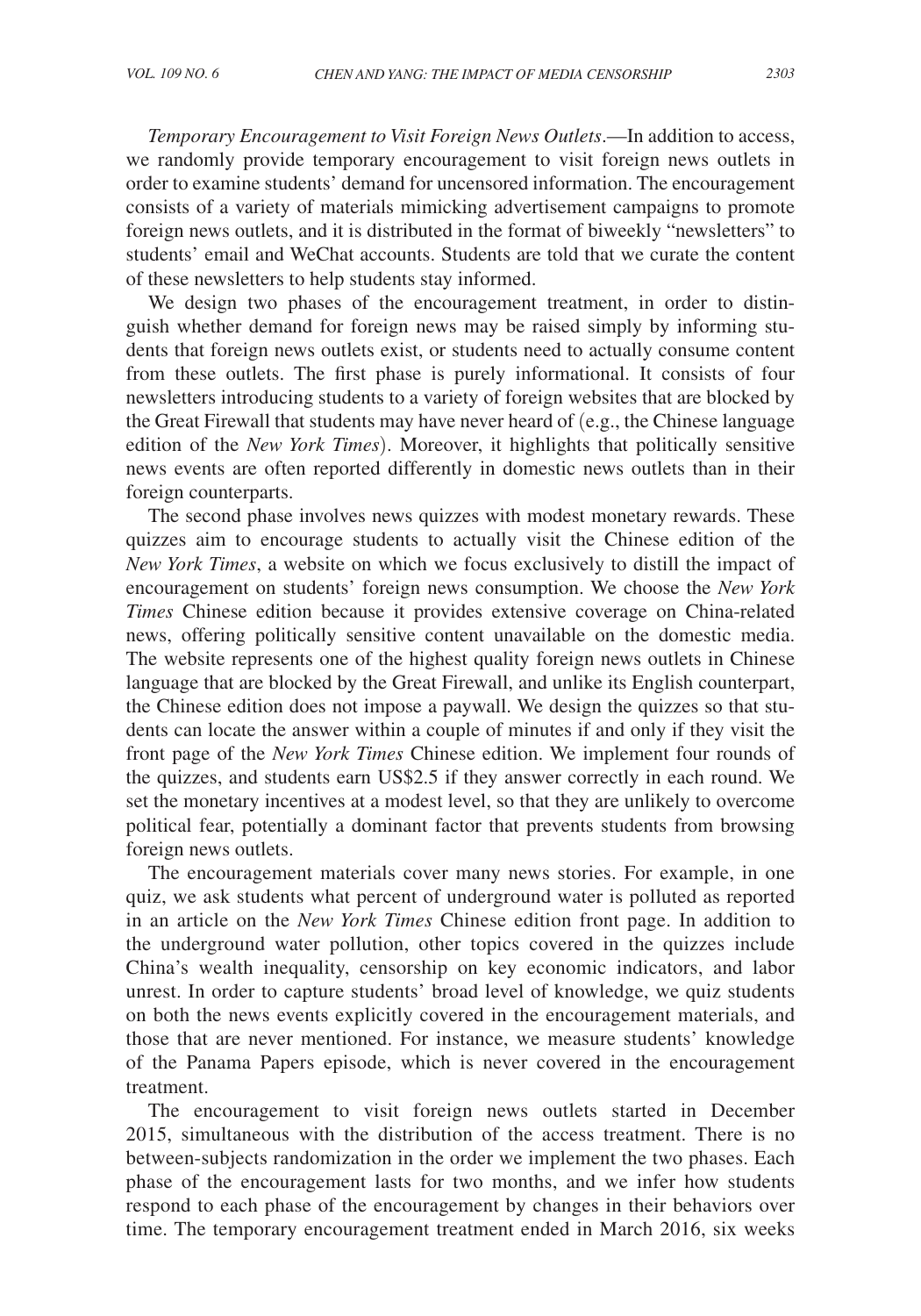prior to the midline survey.13 Hence, there are two distinct periods during the experiment: (i) from December 2015 to March 2016, the encouragement treatment is in place and the value of visiting foreign news websites is boosted (especially during the second phase of encouragement); and (ii) from March 2016 until the end of the study in April 2017, the encouragement treatment is no longer in place. Online Appendix C provides more details of the encouragement treatment, and online Appendix Figure A.1, A.2, and A.3 present screenshots of the encouragement newsletters.

# B. *Outcomes: Media*

We measure the impact of uncensored internet access on students' media consumption according to the following outcome categories.

*Browsing Foreign Websites.*—For students in the treatment group who have activated their censorship circumvention tool accounts, we directly observe all of their online activities that route toward websites hosted *outside* of China. We inform students that their online activities are logged as part of the censorship circumvention tool user agreement. Based on approximately 1.5 billion click-level activity logs recorded by the server, we construct the following four key outcome variables: (i) whether a student activates the tool; (ii) whether a student actively uses the service after activation; (iii) total time spent on browsing foreign websites each day once a student has activated the tool; and (iv) total time spent on each foreign website category, such as the Big 4 (Google, Facebook, YouTube, Twitter), news, entertainment, etc. $14$ 

We ensure study participants that the activities are recorded anonymously: rather than students' real identities, participants are only linked to their participant IDs. Approximately 77 percent (62 percent) of the study's male (female) participants use the censorship circumvention tool to browse pornography at least once: many pornographic websites are blocked by the Great Firewall. The prevalence of browsing pornography suggests that the perception of being monitored does not shy students away from content that may be considered socially undesirable.

Importantly, this measurement of information acquisition has two limitations. First, we do not observe the online activities of existing users of the censorship circumvention tools, students in the control group, or those treated students who do not activate the tool. In order to compare the exposure to foreign news websites across all study participants, we repeatedly ask all students to report the frequency with which they visit foreign websites to obtain information throughout the experiment

<sup>&</sup>lt;sup>13</sup> We do not explicitly inform students that the last round of the incentivized quiz would be in mid-March. It is unlikely that students continue to regularly visit foreign news websites out of anticipation of future quizzes; they could always visit the *New York Times* to look for answers after they are presented with the specific quiz questions.

<sup>&</sup>lt;sup>14</sup> We remove "passive" online activities such as those generated by automatic background refreshes, and we remove "inactive" browsing sessions where participants spend more than 30 minutes on a particular web page without any additional activities. To categorize websites, we use the Alexa categorization of domain names, and we manually categorize domains that are not covered by the Alexa database. The category of top foreign news websites consists of top 20 news sites based on Alexa Top Websites rankings, excluding news portals, such as Google News. Source: http://www.alexa.com/topsites/category/Top/News (accessed January 8, 2017).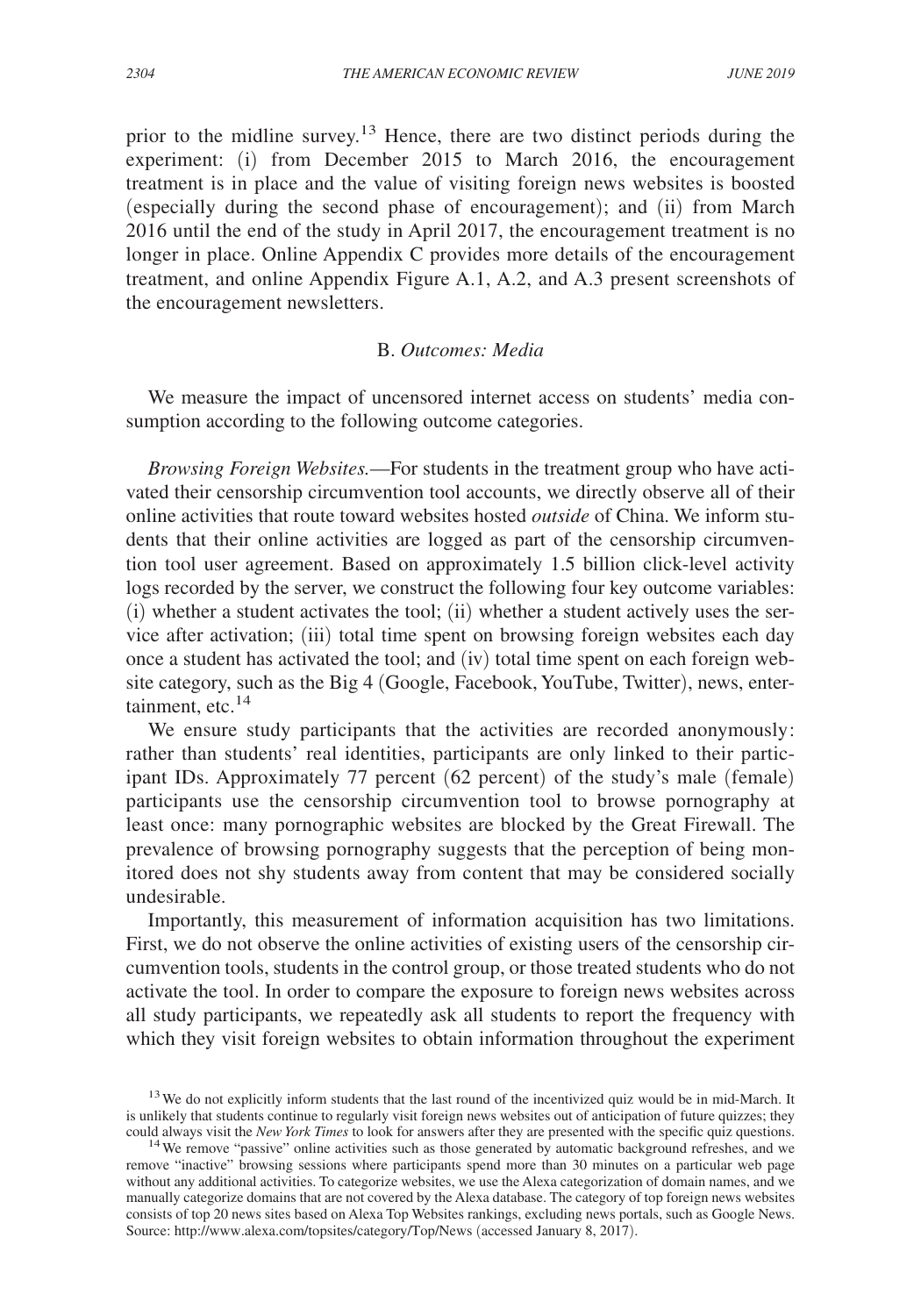(see online Appendix D, panel A for actual wording of these questions). Second, we do not observe browsing activities on websites hosted domestically, since the censorship circumvention tool need not reroute this online traffic. To assess whether the increased foreign news consumption affects time spent on its domestic counterparts, we ask students to rank the importance of various domestic and foreign media sources to their knowledge of news events.

*Decisions to Purchase Access after Experiment Ends.*—The free subscription to the censorship circumvention tool expires just before the endline survey, 18 months after the experiment starts. During the endline survey, we offer students who receive the access treatment an opportunity to renew their subscription (out of their own pockets) at a discounted price of US\$4.50 per month. Interested students can subscribe to the service for a minimum of three months, and the service resumes immediately after they pay online. The average monthly price is set at the median level of treated students' elicited willingness to pay for the censorship circumvention tool at the time of the midline survey. In addition, using the same language we use to describe the access treatment, we introduce the censorship circumvention tool to students who have not received the access treatment and to the existing users of similar tools. We offer these students an opportunity to purchase the subscription at the same discounted price. We directly observe the subscription renewal decisions among treated students, and the new accounts created by the students in the control group and those who are existing users of similar tools. Finally, we ask all students to report whether they would purchase tools other than the one that we provide during the endline survey. This setup allows us to compare the access purchase and renewal behaviors across *all* study participants who completed the endline survey, regardless of their treatment status or whether they adopt the access tool we provide.

*Beliefs and Attitudes Regarding Media.—*To assess the mechanisms behind the treatment effects on browsing foreign media outlets and acquiring uncensored information, we measure participants' attitudes and beliefs regarding media and censorship. Our questions cover (i) valuation of the access to uncensored internet and foreign news outlets (including a Becker-DeGroot-Marschak (BDM) elicitation of willingness to pay); (ii) trust in domestic and foreign news outlets; (iii) belief in the actual media censorship level and its drivers; and (iv) justification for media censorship. In addition, both the baseline and midline surveys elicit students' calibration of reporting bias and censorship depending on the news events' nature.

### C. *Outcomes: Knowledge*, *Beliefs*, *Attitudes*, *and Behaviors*

We examine the effects once students are exposed to politically sensitive information, on a comprehensive set of outcomes. We repeatedly measure four broad groups of outcomes in our panel survey (see online Appendix D, panels B–E, for detailed descriptions). These survey questions are elicited in a private manner, removing various social incentives (such as signaling, coordinating, conforming) that may affect students' answers.

First, we assess a range of knowledge from contemporary to historical and from politically sensitive to non-sensitive. For example, students are quizzed about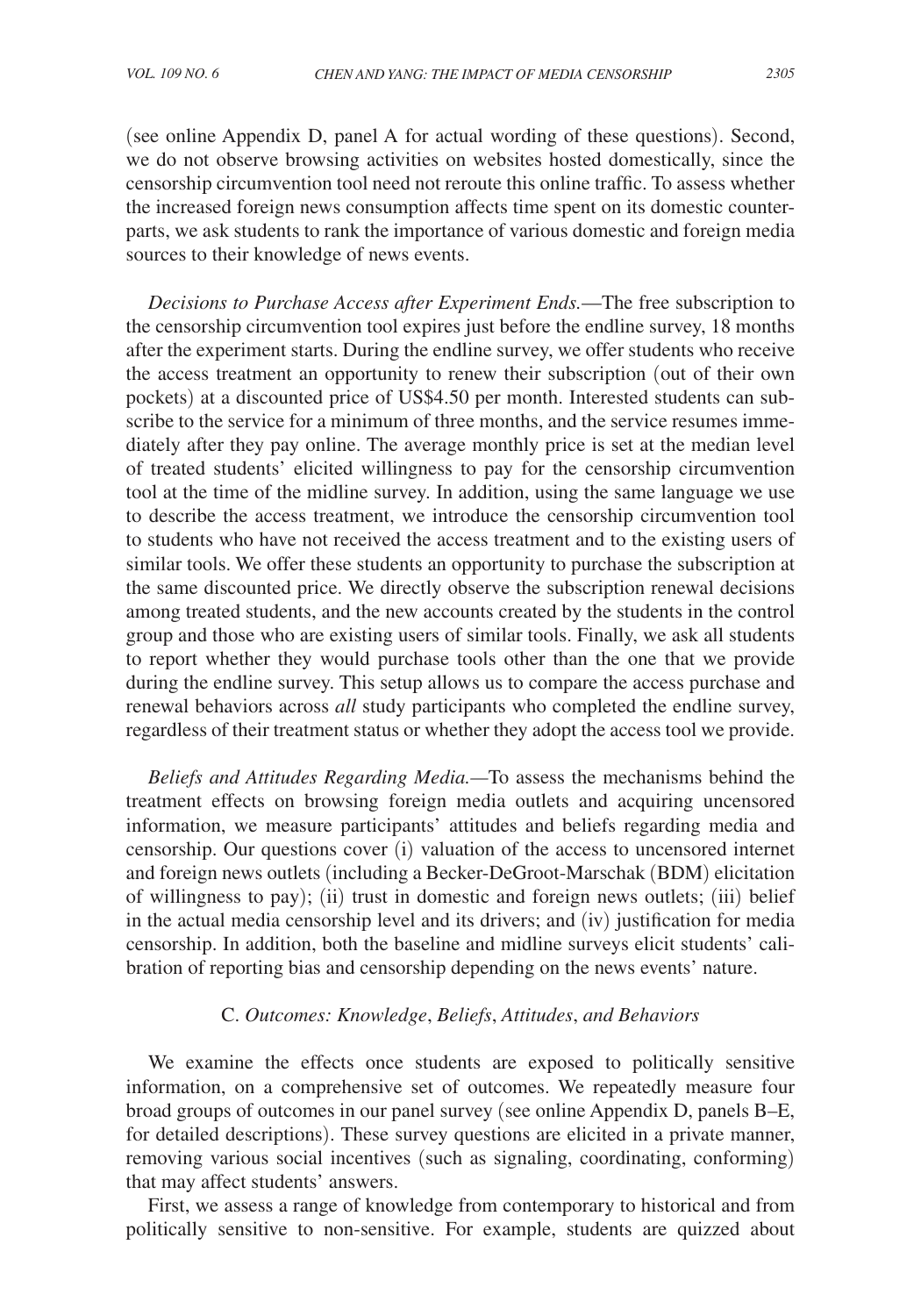current news events not covered in the encouragement newsletters, and are asked about their awareness of major political protests around the world. Second, we elicit students' economic beliefs in an incentive-compatible manner. Students are asked to guess, for example, China's GDP growth rate and its stock market performance by the end of 2017. They are rewarded with an additional bonus payment of up to US\$3 if their guesses are sufficiently close to the true performance indicators published at the end of the year. Third, we measure a wide range of attitudes that students hold with respect to politics, broadly defined. For example, students are asked to report their trust in various institutions, and to evaluate the Chinese government's performance over the past year. Fourth, we ask students to self-report on a range of past behaviors and intended behaviors for the near future, such as their social interactions discussing political topics, political participation, investment in the Chinese stock market, and plans after graduation.

Whether foreign news exposure affects any or all of the four dimensions hinges on the nature of foreign news outlets. For example, do they convey information, sentiment, or both? In addition, which specific aspects of knowledge, beliefs, attitudes, and behaviors may be affected depend on the particular events that take place during the experiment.

*Self-Censorship in Answering Sensitive Questions*.—Students may not provide honest answers to survey questions on sensitive political attitudes.<sup>15</sup> Several facts suggest that self-censorship may not be a significant concern. First, more politically sensitive modules appear toward the latter half of the survey. We find that conditional on starting the survey and completing it through the politically non-sensitive module, less than 2 percent of the participants drop out upon seeing these sensitive questions.

Second, we use a modified "list experiment" (or "Item Count Technique") to explicitly measure participants' degree of self-censorship in expressing distrust toward China's central government.<sup>16</sup> The list experiment provides "cover" for expressing potentially sensitive and stigmatized attitudes (by removing individual-level identification from each answer) and allows one to estimate the attitude's prevalence only at the population level. Hence, we are able to compare estimate of adherence to such attitude from our list experiment elicitation (among a random half of the study participants) to that based on the direct question (among the other random half of the study participants) about the same

<sup>&</sup>lt;sup>15</sup> We emphasize to students that we are independent of the government. We promise study participants that we are committed to a high level of security, anonymity, and confidentiality with respect to the data that we collect. We assure participants that we will erase all survey data if we are faced with political pressure to share the data with government or school officials.

<sup>&</sup>lt;sup>16</sup> We adopt a modified version of the standard list experiment. The modification is first introduced by Coffman, Coffman, and Ericson (2017) and subsequently adopted by Cantoni et al. (forthcoming). A random half of the study participants (the "control group") are asked the total number of statements they agree with among a list of four non-sensitive statements. The other half of the participants (the "covered group") are asked the total number of statements they agree with, among the same list of four statements plus a sensitive statement of interest. We then append "covered" elicitation with the traditional survey method (namely, the direct question): the control group students in our list experiment setup (those who see four statements instead of five) are asked the politically sensitive questions *directly* in the form of "yes" or "no." The sensitive political attitude of interest is: "I completely trust the central government of China," and we report the percentage of "no" as indicators of those who do not completely trust the central government.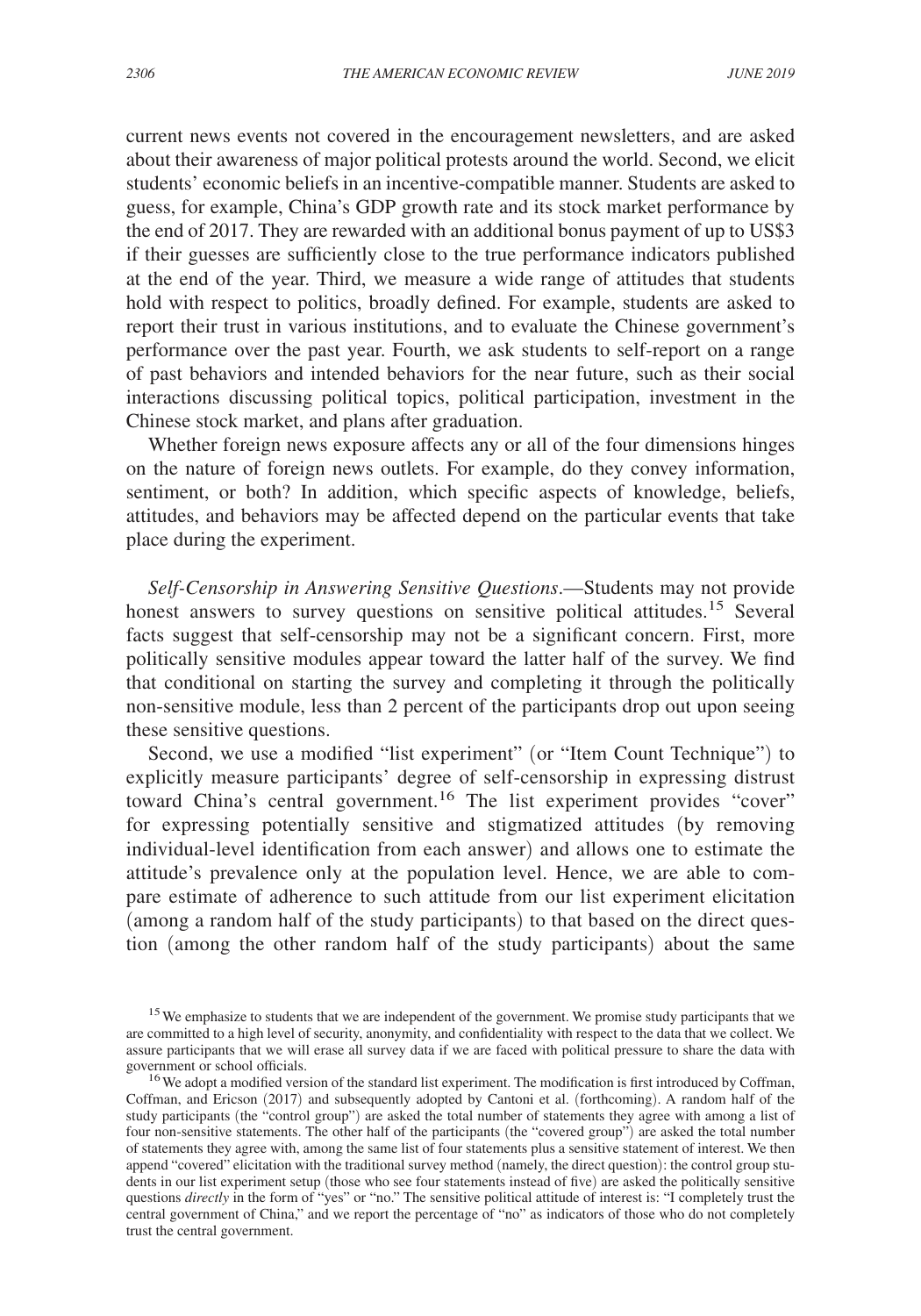attitude, to determine whether any self-censorship exists (due to stigma, fear, or social desirability biases). When respondents are provided with "cover," we estimate that 69.7 percent of the participants indicate that they do *not* completely trust China's central government. When asked directly, 68.9 percent of the participants indicate such distrust. These two estimates are statistically indistinguishable from one another  $(p$ -value  $= 0.841$ ), suggesting that the magnitude of self-censorship bias in this domain is small at the time of the baseline survey.

*Concerns of Multiple Hypotheses Testing.*—Given the large number of survey outcomes we examine, the threat of multiple hypotheses testing and the possibility of false positives could be prominent. We do three things to address such concerns. First, we ask *every* outcome of interest elicited in the baseline survey in the subsequent midline survey. We ask a subset of questions in the endline survey, because of space constraints and the need for other experimental modules. We report the estimated treatment effects based on every question covered in the endline survey, and in online Appendix E, we report treatment effects estimated from every question asked in the midline survey. Second, in order to reduce the number of hypotheses we test, we construct a *z*-score index variable for each category of outcomes we pre-registered to examine.17 We standardize each component of the index and sum respondents' standardized outcomes, weighting each item by the inverse of the covariance matrix of the standardized outcomes (following Anderson 2008). Finally, when we examine individual survey outcomes, we adjust *p*-values using the multiple hypotheses testing correction procedure with multiple outcomes and treatments (following List, Shaikh, and Xu forthcoming, Remark 3.7) and the false discovery rate (FDR) procedure (following Anderson 2008).

# D. *Timing and Logistical Details*

*Recruitment and Baseline Survey* (*November 2015*).—We recruit experiment participants from undergraduate students at two universities in Beijing: one is top ranked and considered the most liberal university in China, the other is ranked slightly lower. We believe that the group of students we study are of particular interest since elite students are core participants of anti-authoritarian movements to challenge the incumbent regime, not only in China but around the globe, and their views are likely to shape Chinese political discourse in the future. Nonetheless, one should be cautious when generalizing our results to other demographic groups in China. On one hand, elite (and often liberally-minded) college students in China are selected to be technologically savvy and intellectually curious. This may lead our estimated treatment effects to be larger than that for other Chinese citizens. On the other hand, many of our study participants come from advantaged backgrounds. They may benefit more from the regime at its status quo, and they are already fairly informed even prior to the experimental intervention.

<sup>&</sup>lt;sup>17</sup>The category-level *z*-score indices are constructed from *z*-score indices of all corresponding subcategories of outcomes. We do not construct *z*-score index for the subcategories of outcomes where all variables are derived from a single survey question (e.g., indicators of top ranks in a single ranking question, as in Category A.7). The index also captures broad changes that are only imperfectly measured by any single survey question.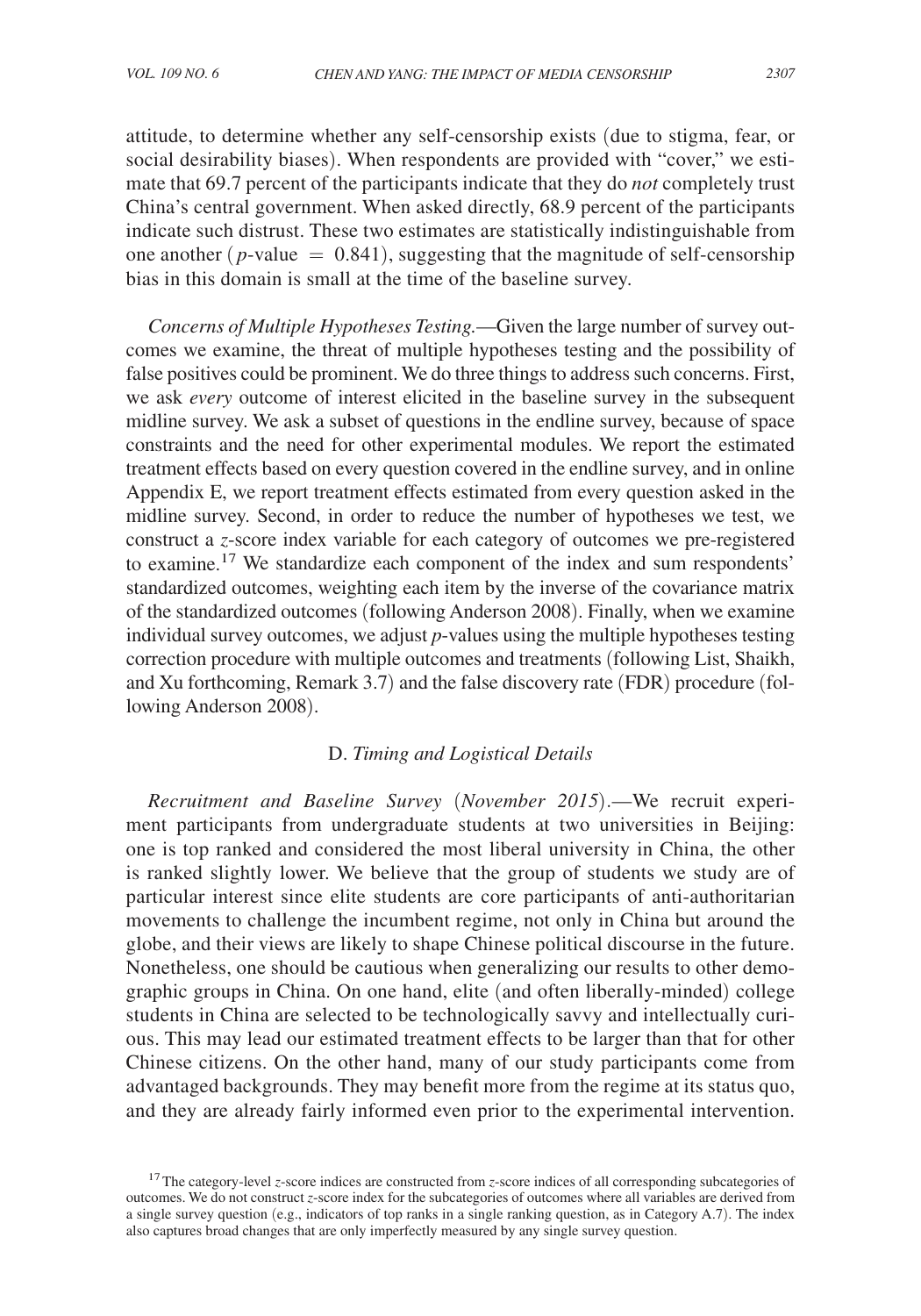Elite students could also face tighter time constraints due to school work. These imply that our estimated effects may actually be smaller than the average effect among all Chinese citizens.

Recruitment is implemented via email and WeChat messages, and we end the recruitment process once the goal of 1,800 eligible study participants has been reached.18 Potential participants are informed that this is an academic research project that aims to understand Chinese college students' beliefs, attitudes, and behaviors during the age of globalization, and it involves repeated surveys over the course of 18 months. The provision of the censorship circumvention tool (or, the internet more broadly speaking) is never mentioned during the recruitment process, which assuages concerns about sample selection based on students' interest in uncensored information a priori. The baseline survey takes about 90 minutes to complete, and students are paid US\$15 for participating, and an additional US\$10 bonus payment, on average, depending on their survey answers. In addition to pre-treatment levels of outcomes of interest, the baseline survey collects a rich set of demographics and background characteristics, as well as participants' fundamental preferences including risk preferences, time preferences, and social preferences (see online Appendix D, panel F for details). They serve as the basis for experimental balance checks and the criteria for heterogeneity analyses.

In total, we successfully recruit 1,807 study participants who complete the baseline survey (see online Appendix Table A.1 for summary statistics). Among them, 1,490 are from the elite university (or 15 percent of its undergraduate population), and 317 from the lower ranked university (or 3 percent of its undergraduate body).

*Treatment Assignment* (*December 2015*).—After we conclude the baseline survey, we distribute the access treatment and the first encouragement newsletter simultaneously. This treatment assignment stage excludes 331 study participants, 22.0 percent of the students at the elite university and 3.4 percent at the lower ranked university, who have been using (any) censorship circumvention tools. We randomly assign two-thirds of the 1,476 non-existing users to the access treatment, and cross-randomize another two-thirds to receive the encouragement treatment. The one-to-two ratio is chosen to maximize power, accounting for the potential low take-up rate for the access and encouragement treatments. We stratify the randomization at the university-gender-cohort level.

<sup>&</sup>lt;sup>18</sup> We restrict participation eligibility to full-time registered undergraduate students, and who are citizens of the People's Republic of China. Both universities offer a comprehensive set of undergraduate majors and academic programs. In order to protect the study participants, we conceal the identity of these two universities per IRB arrangement. Since the universities' administration prohibits campus-wide mass email, we deploy a combination of department level mass email and informal social recruitment via class heads. Our recruitment message reaches all undergraduate students at the elite university, which constitutes our sampling frame. We face severe political pressure when implementing the study at the lower ranked university, and we terminate the planned recruitment effort before it has been fully rolled out. Hence, it is difficult to estimate the exact number of students from this university eventually reached by our recruitment message. As a result, our sample is *not* representative of the university population by cohort and by major. This does not threaten the internal validity of our findings, but should be kept in mind nonetheless. We analyze the treatment effects heterogeneity along characteristics such as students' gender, age, and college major in Section IVA.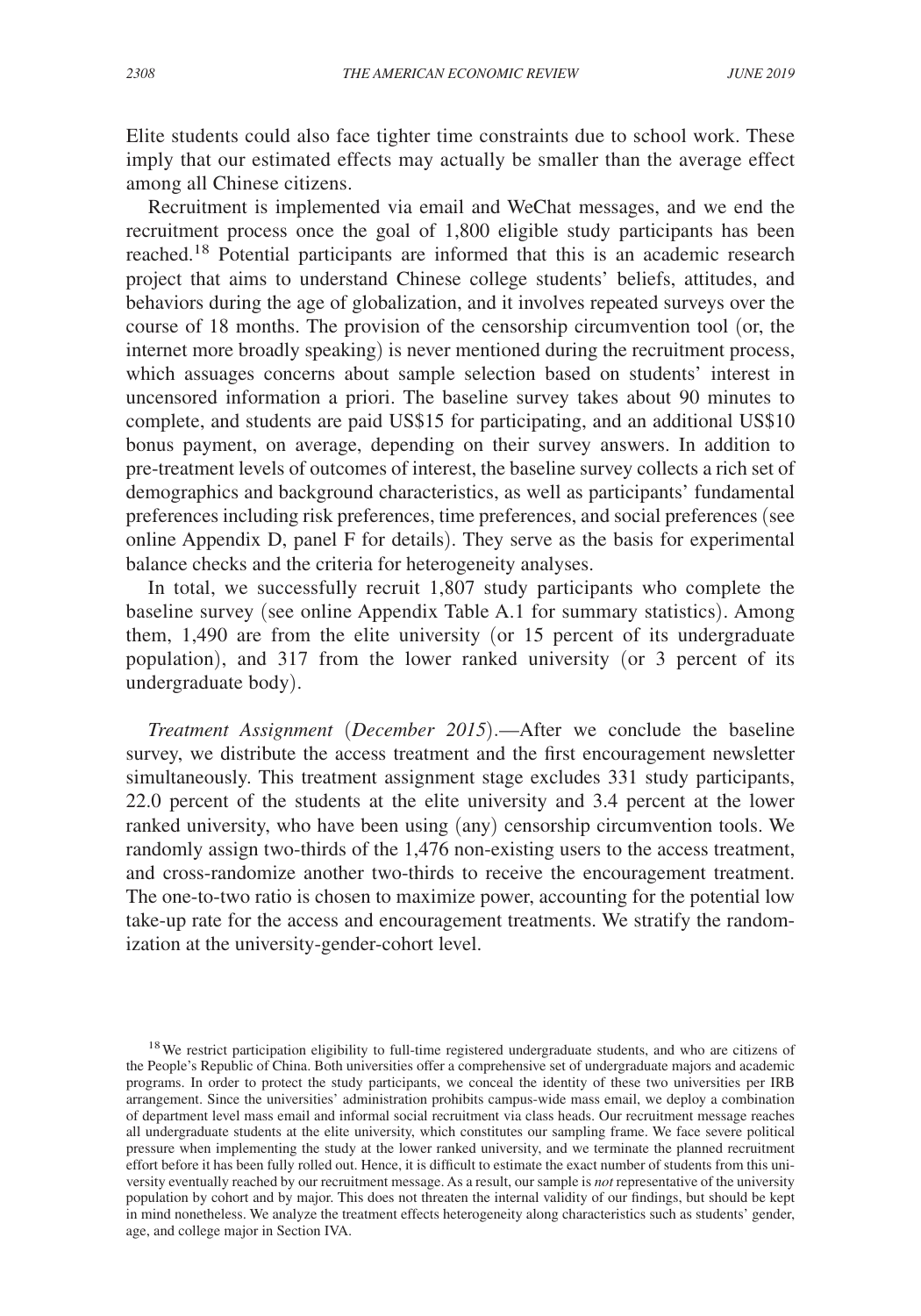*Midline* (*May 2016*) *and Endline Surveys* (*April 2017*).—We invite all participants to a midline survey and an endline survey 6 months and 18 months after we distribute the treatment, respectively. Each survey takes approximately 60 minutes to complete, and students are rewarded US\$20 for participation, with an additional US\$10 bonus payment, on average, depending on their survey answers. A total of 1,617 students complete the midline survey, and 1,372 students completed the endline survey (see online Appendix Tables A.2 and A.3 for summary statistics). These 1,372 students constitute the paper's main sample throughout.

*Attrition and Balance Checks.*—The attrition rate is 24.1 percent between the baseline and endline surveys. The relatively high attrition is likely due to the fact that we could not collect students' dorm room address and hence communication with study participants is restricted to online methods. We do not think attrition severely biases treatment effects estimations. First, survey attrition does not affect tracking of treated students' online activities, so long as they do not actively uninstall the censorship circumvention tool. Second, there is little evidence of selective attrition: (i) attrition rate does not differ by treatment status ( $p$ -value = 0.782); (ii) we cannot reject the null hypotheses that the baseline sample and endline samples are identical across the main demographics, background characteristics, and fundamental preferences examined in Table 1 (column 1 presents summary statistics of baseline participants; column 2 presents those for endline participants; column 3 reports the *p*-values of *t*-tests comparing their means; and online Appendix Table A.4 provides comparisons of all baseline survey variables); and (iii) none of the five outcome categories measured at baseline significantly predicts attrition, and importantly, the magnitudes of these associations are small (online Appendix Table A.5 reports results where we predict whether a participant attrits from the endline survey with a *z*-score index summarizing all variables in a given outcome category, her treatment status, and their interaction). Finally, we present three robustness exercises: (i) results on acquisition of sensitive information is robust if we exclude subjects attrited in the endline survey; (ii) bounds of estimated treatment effects taking into account of attrition are constructed (following Lee 2009); and (iii) majority of the results are robust if we re-estimate the treatment effects using midline survey with a less attrited panel sample, although we acknowledge that outcomes of interests such as renewal of censorship circumvention tool are not elicited in the midline survey.

Among the 1,372 study participants who have completed the endline survey, Table 1 presents the summary statistics of those who are existing users (column 4), and those assigned with each of the four treatment groups separately (columns 5–8). For each characteristic, we conduct an analysis of variance (ANOVA) test against the null hypothesis that students across the four experimental treatment groups are not jointly different from each other, and we report the *p*-value in column 9. Existing users are from households significantly richer and more politically connected than those who have not purchased such tools prior to the treatment assignment. By contrast, members of the four experimental treatment groups are statistically indistinguishable from one another, in regards to 13 out of 17 characteristics examined. The imbalance is driven by imperfect randomization rather than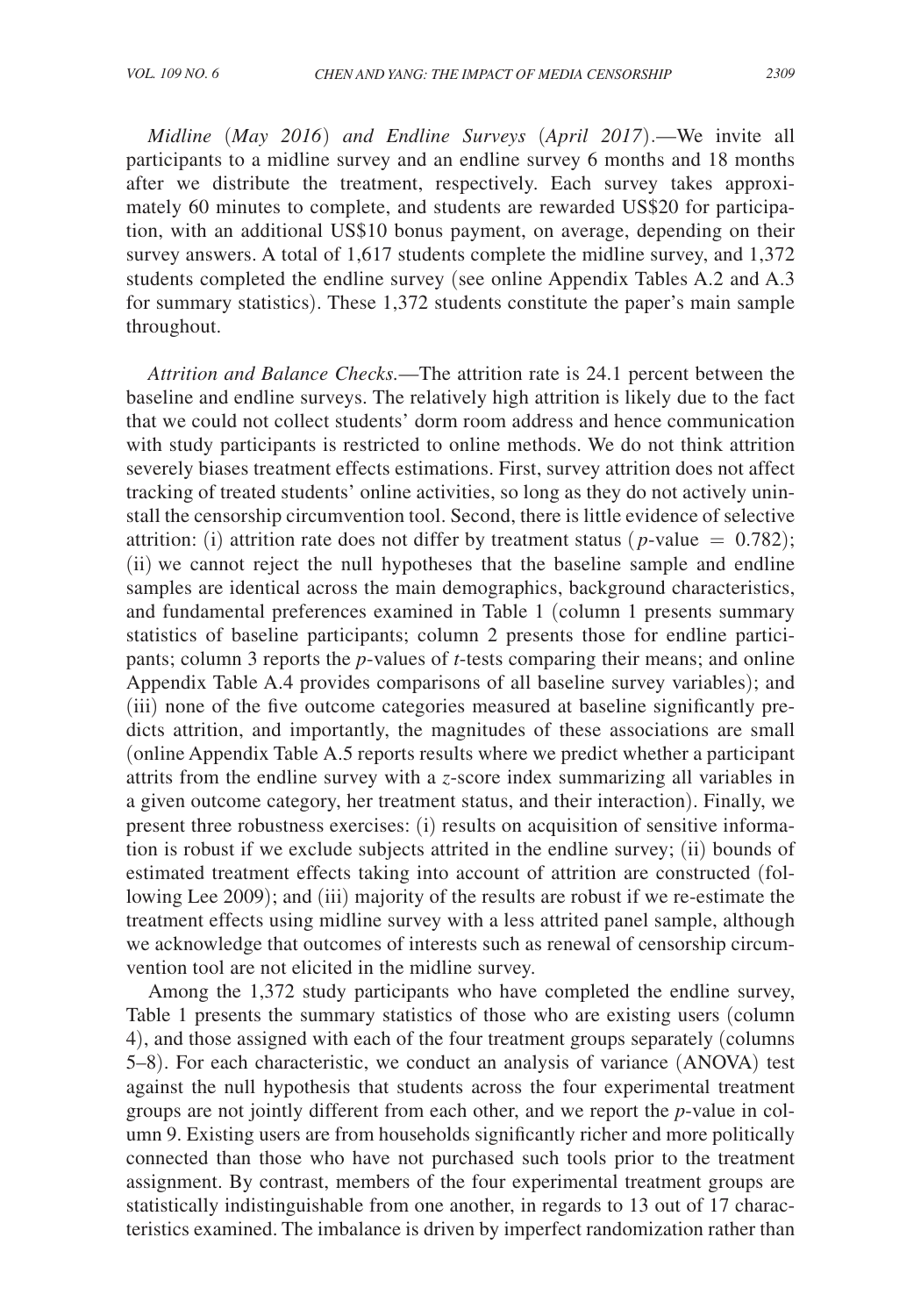|                                 | Sample and attrition                   |                                |                                | Treatment balance            |                              |                   |                                 |                   |                                           |
|---------------------------------|----------------------------------------|--------------------------------|--------------------------------|------------------------------|------------------------------|-------------------|---------------------------------|-------------------|-------------------------------------------|
| Variables                       | <b>Baseline</b><br>Mean<br>(SD)<br>(1) | Endline<br>Mean<br>(SD)<br>(2) | $t$ -test<br>$p$ -value<br>(3) | Exg.<br>users<br>Mean<br>(4) | $\mathcal{C}$<br>Mean<br>(5) | CE<br>Mean<br>(6) | $\boldsymbol{A}$<br>Mean<br>(7) | AE<br>Mean<br>(8) | <b>ANOVA</b><br>test<br>$p$ -value<br>(9) |
| Male                            | 0.559<br>(0.497)                       | 0.562<br>(0.496)               | 0.843                          | 0.630                        | 0.512                        | 0.579             | 0.597                           | 0.517             | 0.119                                     |
| Birth year                      | 1995.8<br>(1.278)                      | 1995.8<br>(1.262)              | 0.696                          | 1995.9                       | 1995.9                       | 1995.8            | 1995.7                          | 1995.8            | 0.252                                     |
| Height                          | 170.1<br>(9.311)                       | 169.9<br>(8.951)               | 0.576                          | 170.6                        | 168.0                        | 170.3             | 170.4                           | 169.6             | 0.063                                     |
| Han ethnicity                   | 0.912<br>(0.283)                       | 0.914<br>(0.280)               | 0.844                          | 0.921                        | 0.898                        | 0.896             | 0.922                           | 0.920             | 0.585                                     |
| Born in coastal<br>province     | 0.417<br>(0.493)                       | 0.415<br>(0.492)               | 0.918                          | 0.438                        | 0.372                        | 0.398             | 0.471                           | 0.398             | 0.168                                     |
| Resided in coastal<br>province  | 0.444<br>(0.497)                       | 0.439<br>(0.496)               | 0.753                          | 0.474                        | 0.358                        | 0.413             | 0.512                           | 0.420             | 0.017                                     |
| Urban hukou prior<br>to college | 0.784<br>(0.412)                       | 0.771<br>(0.420)               | 0.402                          | 0.835                        | 0.752                        | 0.764             | 0.705                           | 0.781             | 0.150                                     |
| Religious                       | 0.066<br>(0.248)                       | 0.066<br>(0.249)               | 0.958                          | 0.050                        | 0.058                        | 0.093             | 0.061                           | 0.065             | 0.430                                     |
| Member of CCP<br>at baseline    | 0.068<br>(0.252)                       | 0.064<br>(0.245)               | 0.660                          | 0.058                        | 0.044                        | 0.066             | 0.057                           | 0.076             | 0.549                                     |
| Educational<br>background       | 0.000<br>(1.000)                       | $-0.028$<br>(0.980)            | 0.441                          | 0.086                        | $-0.140$                     | $-0.112$          | 0.157                           | $-0.109$          | 0.002                                     |
| English ability                 | 0.000<br>(1.000)                       | $-0.023$<br>(0.986)            | 0.512                          | 0.008                        | $-0.094$                     | 0.045             | $-0.089$                        | $-0.019$          | 0.383                                     |
| Oversea travel<br>experiences   | 0.000<br>(1.000)                       | $-0.029$<br>(0.988)            | 0.416                          | 0.208                        | $-0.158$                     | $-0.048$          | $-0.152$                        | $-0.035$          | 0.284                                     |
| Household<br>characteristics    | 0.000<br>(1.000)                       | $-0.018$<br>(0.967)            | 0.604                          | 0.010                        | $-0.067$                     | $-0.077$          | 0.068                           | $-0.035$          | 0.284                                     |
| Risk preferences                | 0.000<br>(1.000)                       | $-0.017$<br>(1.008)            | 0.639                          | 0.109                        | $-0.011$                     | 0.031             | $-0.023$                        | $-0.101$          | 0.381                                     |
| Time preferences                | 0.000<br>(1.000)                       | $-0.003$<br>(0.995)            | 0.930                          | 0.057                        | $-0.018$                     | $-0.044$          | $-0.025$                        | 0.004             | 0.939                                     |
| Altruism                        | 0.000<br>(1.000)                       | 0.006<br>(0.995)               | 0.874                          | $-0.012$                     | 0.011                        | $-0.006$          | 0.118                           | $-0.041$          | 0.223                                     |
| Reciprocity                     | 0.000<br>(1.000)                       | 0.014<br>(1.007)               | 0.702                          | $-0.071$                     | 0.246                        | $-0.007$          | 0.005                           | 0.006             | 0.076                                     |
| Number of<br>observations       | 1,807                                  | 1,372                          |                                | 242                          | 137                          | 259               | 244                             | 490               |                                           |

Table 1—Summary Statistics, Attrition, Balance Tests

*Notes:* Mean level of each characteristics are reported in column 1 for all participants who have completed baseline survey in November 2015 (and corresponding standard deviation in parentheses), column 2 for participants who completed endline survey in April 2017 (and corresponding standard deviation in parentheses), column 4 for endline participants who use censorship circumvention tools prior to the baseline survey, column 5 for endline participants in the control group  $(C)$ , column 6 for endline participants in the control  $+$  encouragement group (*CE*), column 7 for endline participants in the access group (*A*), and column 8 for endline participants in the access + encouragement group (*AE* ). All characteristics in the "personal characteristics" (category F.1 in survey) are presented. Characteristics in "educational background" (category F.2), "English ability and oversea travel experiences [at baseline]" (category F.3), "household characteristics" (category F.4), and "fundamental preferences" (category F.5) are summarized by *z*-scores. For each characteristic, a *t*-test is conducted against the null hypothesis that students who have completed baseline survey and those who completed endline are not different from each other in term of this characteristic; column 3 reports the corresponding *p*-value for each test. For each characteristic, an ANOVA test is conducted against the null hypothesis that students in the control, control  $+$  encouragement, access, and access + encouragement groups are not jointly different from each other in term of this characteristic; column 9 reports the corresponding *p*-value for each test.

differential attrition across treatment groups, and the estimated treatment effects are robust to controlling for all the imbalanced characteristics.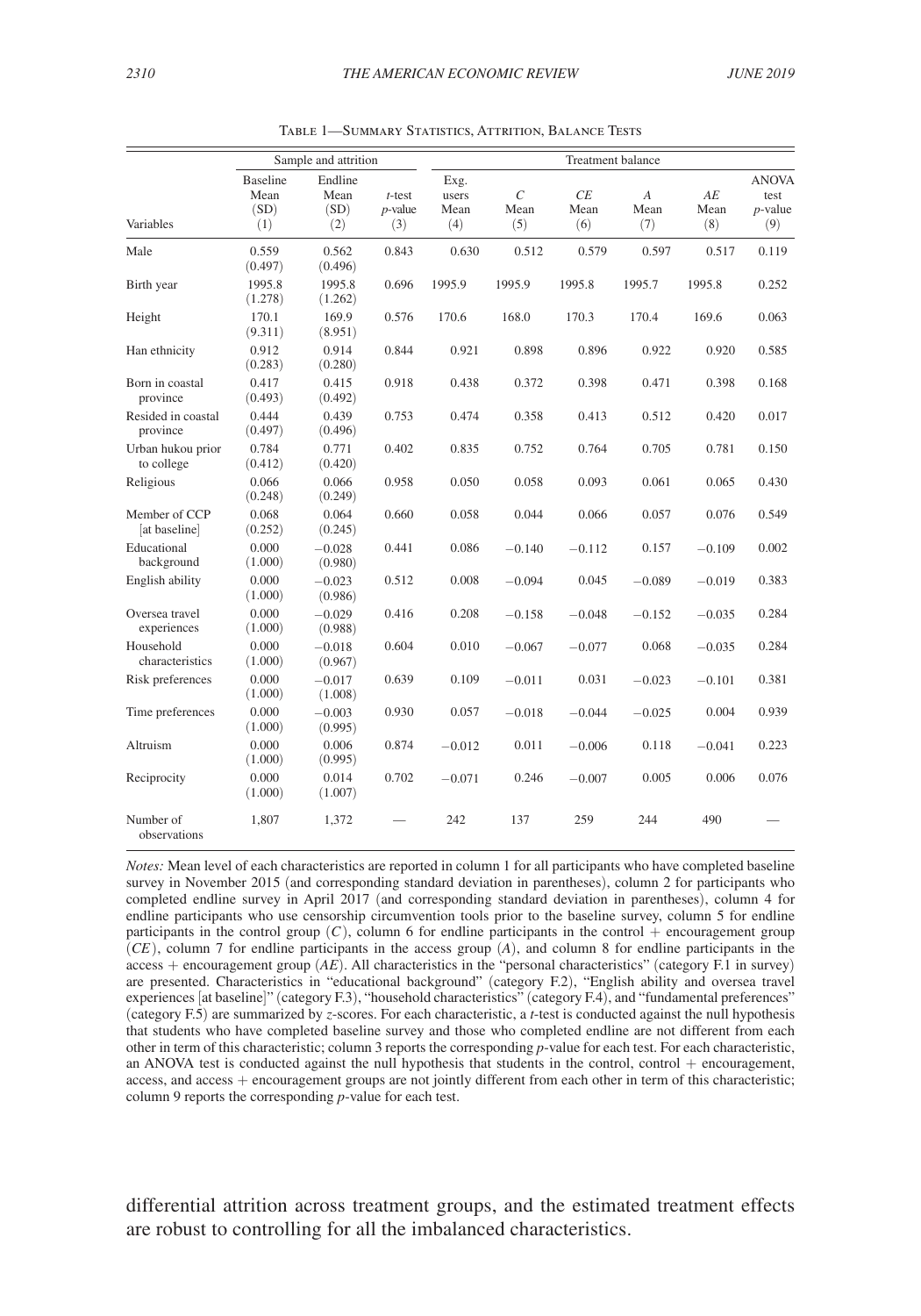### **III. Does Access Increase Acquisition of Sensitive Information?**

# A. *Free Provision of Access Alone Does Not Increase Acquisition*

Only 55 percent of the students who receive the free access to uncensored internet actually activate the tool, despite repeated reminders (online Appendix Figure A.4 shows the cumulative activation rate during the first six months of the experiment). The low activation rate is unlikely to be an artifact of the treatment distribution modes, because 86 percent of the students who randomly receive the free Youku VIP (similar to Netflix) account via email and WeChat messages at the same time choose to activate that account within a week. Furthermore, 27 percent of students who activate the tool are not actively using the tool (defined as a student using the tool on more than 40 days after the encouragement treatment ends; robust to alternative definitions; see column 1 in panel A of Table 2). This is very likely the result of deliberately choosing to uninstall the tool.

These *Group-A* students spend virtually no time on browsing foreign news websites throughout the experiment (column 1 of panel B; assuming that students without activated accounts spend zero minute on these websites). This is true even among the positively selected subgroup who actively use the tool to bypass censorship (column 1 in panel C; online Appendix Table A.6 reports predictors of activating the censorship circumvention tool, and online Appendix Table A.7 reports predictors of active usage of the tool). The pattern is very similar if we restrict attention to students who completed endline survey (online Appendix Table A.8). Overall, less than 5 percent of the students who actively use censorship circumvention tool regularly browse foreign news websites (if they visit these websites more than twice per week on average; online Appendix Figure A.5 shows the cumulative density plot of the average number of days and total minutes per week students visit the *New York Times*). Moreover, we do not observe a trend in which active users gradually start to browse any foreign news websites even months after the tool is distributed, as we trace the weekly time they spend on the *New York Times* (Figure 1, solid blue line) and all top foreign news websites (online Appendix Figure A.6). Finally, there is little evidence that these *Group-A* students acquire politically sensitive information from other foreign sources. The total time they spend browsing foreign websites is uncorrelated with the occurrences of politically sensitive events (*p*-value = 0.552), measured as the share of articles published on the *New York Times* Chinese edition that report such events.<sup>19</sup>

Taken together, these results demonstrate that the free access to uncensored internet alone has little effect on students' acquisition of politically sensitive information from foreign news outlets. Students' demand for sensitive information may be low to begin with, which we investigate next.

<sup>&</sup>lt;sup>19</sup>On average, *Group-A* students who actively use the tool spend 79.2 minutes per day browsing foreign websites. The top four websites they spend time on are: Google and related services such as Google Maps and Gmail (17.5 minutes per day, or 22 percent of daily browsing time), YouTube (9.1 minutes per day, or 11 percent of daily browsing time), Facebook (7.7 minutes per day, or 10 percent of daily browsing time), and Twitter (7.1 minutes per day, or 9 percent of daily browsing time). Since these websites are encrypted, we observe neither the search inquiries on Google, nor the specific URLs that students click through.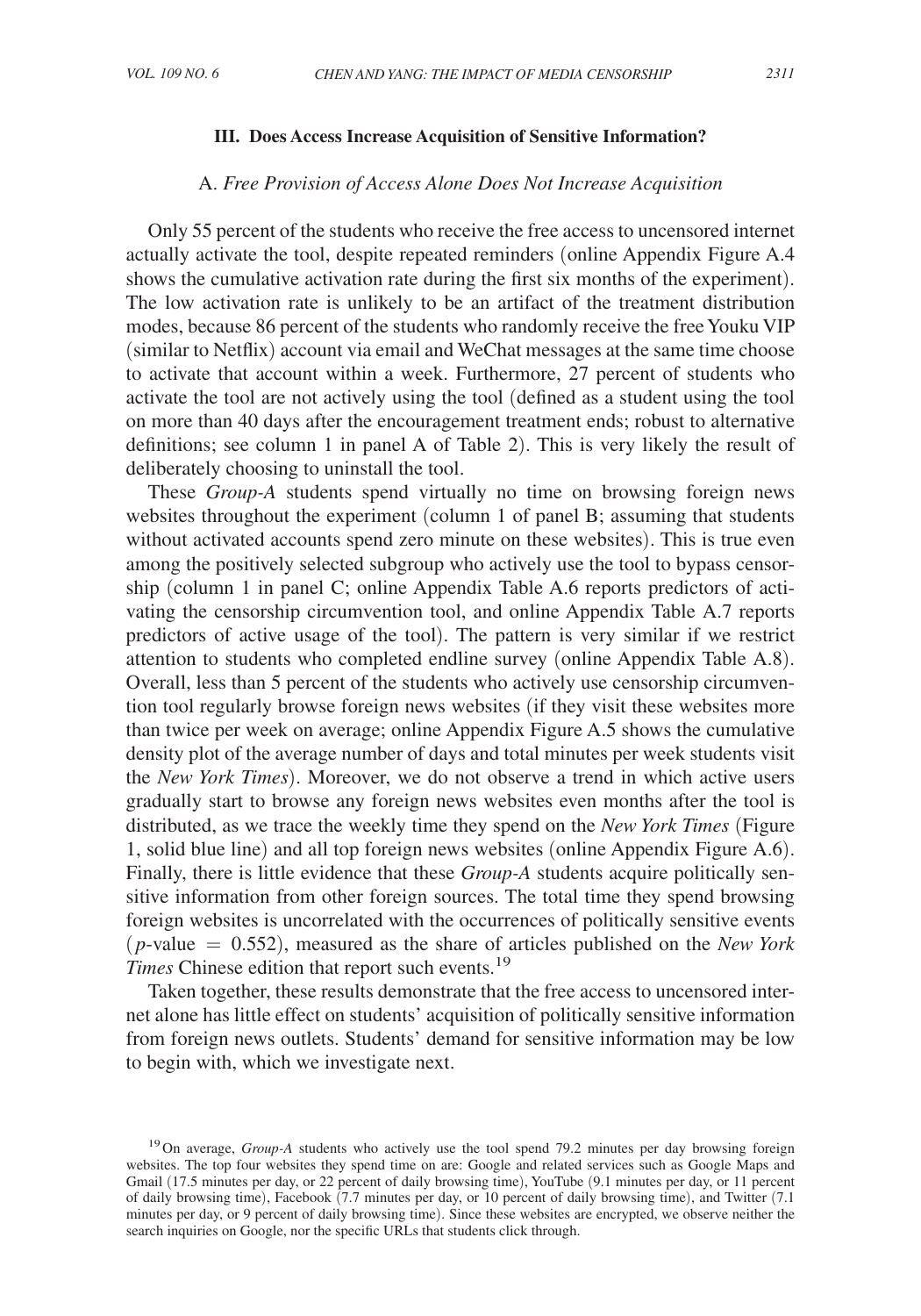|                                                                      | Access      |                  | $Access +$<br>encouragement |                  |                   |
|----------------------------------------------------------------------|-------------|------------------|-----------------------------|------------------|-------------------|
|                                                                      | Mean<br>(1) | <b>SD</b><br>(2) | Mean<br>(3)                 | <b>SD</b><br>(4) | $p$ -value<br>(5) |
| Panel A. Extensive margins (percent of students), among all students |             |                  |                             |                  |                   |
| Activated accounts                                                   | 54.6%       | 49.9%            | 68.2%                       | 46.6%            | < 0.001           |
| Active users                                                         | 39.6%       | 49.0%            | $45.5\%$                    | 49.8%            | 0.083             |
| Panel B. Intensive margins (minutes per day), among all students     |             |                  |                             |                  |                   |
| Total daily browsing time                                            | 31.45       | 64.99            | 31.87                       | 59.14            | 0.922             |
| Google and related services                                          | 6.96        | 13.76            | 7.09                        | 13.29            | 0.885             |
| YouTube                                                              | 3.64        | 8.79             | 4.46                        | 11.44            | 0.263             |
| Facebook                                                             | 3.09        | 7.28             | 3.27                        | 7.83             | 0.732             |
| Twitter                                                              | 2.79        | 7.29             | 2.96                        | 7.70             | 0.742             |
| Top foreign news websites                                            | 0.10        | 0.23             | 0.59                        | 0.65             | < 0.001           |
| <b>New York Times</b>                                                | 0.07        | 0.18             | 0.56                        | 0.61             | < 0.001           |
| Informational websites                                               | 2.98        | 5.84             | 3.17                        | 5.51             | 0.612             |
| Wikipedia                                                            | 0.05        | 0.19             | 0.54                        | 1.78             | < 0.001           |
| Entertainment websites                                               | 9.07        | 15.42            | 8.90                        | 14.53            | 0.871             |
| Pornographic websites                                                | 2.44        | 8.13             | 2.52                        | 8.74             | 0.898             |
| Panel C. Intensive margins (minutes per day), among active users     |             |                  |                             |                  |                   |
| Total daily browsing time                                            | 79.17       | 83.13            | 69.59                       | 71.20            | 0.232             |
| Google and related services                                          | 17.50       | 17.16            | 15.22                       | 16.31            | 0.198             |
| YouTube                                                              | 9.12        | 12.06            | 9.75                        | 15.37            | 0.686             |
| Facebook                                                             | 7.74        | 9.92             | 7.14                        | 10.36            | 0.587             |
| Twitter                                                              | 7.05        | 10.22            | 6.51                        | 10.36            | 0.625             |
| Top foreign news websites                                            | 0.25        | 0.30             | 1.19                        | 0.43             | < 0.001           |
| <b>New York Times</b>                                                | 0.18        | 0.25             | 1.13                        | 0.38             | < 0.001           |
| Informational websites                                               | 7.50        | 7.24             | 6.72                        | 6.59             | 0.284             |
| Wikipedia                                                            | 0.14        | 0.29             | 1.19                        | 2.48             | < 0.001           |
| Entertainment websites                                               | 22.79       | 16.97            | 19.22                       | 16.37            | 0.044             |
| Pornographic websites                                                | 6.16        | 12.03            | 5.49                        | 12.32            | 0.613             |

Table 2—Browsing Activities on Foreign Websites

*Notes:* Panel A shows the composition among students who received only the access treatment (*Group-A*) and those who received both access and encouragement treatments (*Group-AE*). They are divided into two nested categories: (i) *Activated accounts*, students who have activated the censorship circumvention tool provided during the experiment, as of April 10, 2017 (the last day of the experiment); and (ii) *Active users,* students who have activated the tool and were actively using the tool (if the student's account records at least one browsing activity per day for more than 40 days after the encouragement treatment ends). Panel B shows the average daily browsing time in total and on various categories of websites throughout the experiment after the encouragement treatment ends, among all students (assuming students without activated accounts spend zero minutes on these websites). Panel C replicates panel B, but among students who actively used the tool. Top foreign news websites, informational, entertainment, and pornographic websites are defined primarily based on Alexa Top Websites categorization. Column 5 shows *p*-values of two-sided *t*-tests on the extensive margins and the intensive margins between the *Group-A* and *Group-AE* students.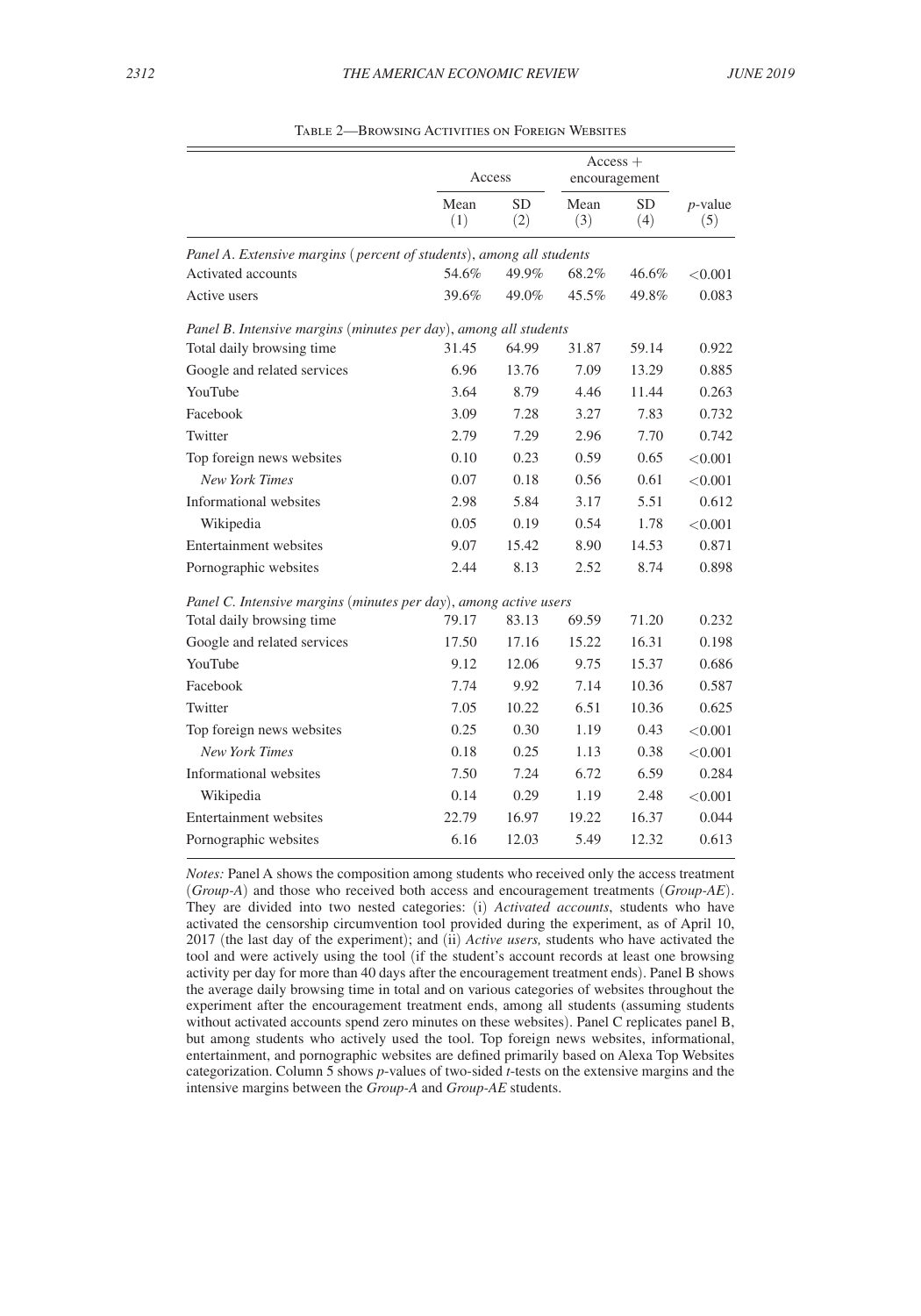

#### Figure 1

*Notes:* Average total browsing time (minutes) on the *New York Times* per week, among students received only the access treatment (*Group-A*) and those who received both access and encouragement treatments (*Group-AE*). *New York Times* browsing time includes both its English and Chinese websites. Dotted line ( *y*-axis on the right-hand side) indicates the proportion of articles published on the *New York Times* that are politically sensitive during that corresponding week.

# B. *Temporary Encouragement Boosts Immediate Information Acquisition*

When we encourage students to consume uncensored information from foreign news outlets, they respond. Students in *Group-AE* are 14 percentage points (25 percent) more likely to activate the censorship circumvention tool, compared to those who are only given the access treatment (panel A of Table 2; see online Appendix Figure A.4 for divergence in cumulative activation rates).

More importantly, the financial incentives to visit the Chinese edition of the *New York Times* increases the time students spend on this outlet during the encouragement period. The solid red line in Figure 1 traces the average weekly time spent on the *New York Times* among *Group-AE* students who activate the tool. Small monetary incentives during the second phase of the encouragement treatment increases these students' time spent on the *New York Times* to 5.6 minutes/week during that period. Similar pattern is observed in the extensive margin as we trace the percentage of students who regularly browse the *New York Times* over time (see online Appendix Figure A.7).

Students' lack of response during the first phase of the encouragement treatment, which is purely informational, suggests that ignorance of foreign news outlets and their whereabouts is unlikely to be the primary reason that students do not demand access to uncensored information. In addition, their responsiveness to financial incentives of modest magnitudes during the second phase suggests that political fear is unlikely a dominant reason they choose not to browse sensitive information. Note that the contrasting responses to first and second phases of the encouragement are unlikely to be driven by general shifts in students' demand for foreign news that precisely coincide with the timing we switch phases, because we do not observe a sharp change among *Group-A* students.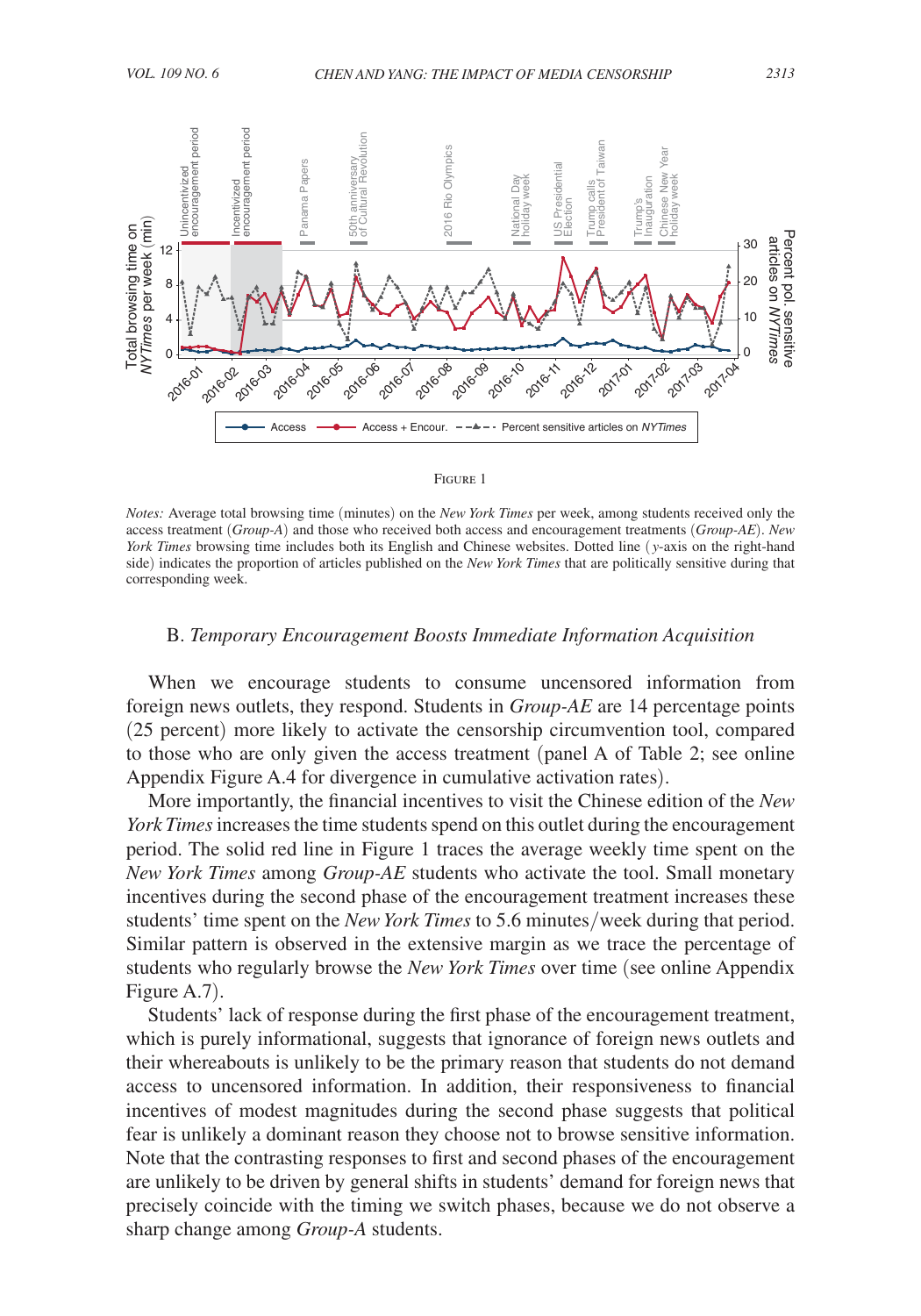# C. *Increase in Information Acquisition Persists after Encouragement Ends*

When the four-month encouragement treatment ends, the increase in students' information acquisition from foreign news websites persists (Figure 1). The encouragement treatment increases the browsing time on the *New York Times* by 3.4 minutes/week, among all students receiving the access treatment (assuming that those without activated accounts spend zero minutes on the *New York Times*). Similar pattern is evident among active users only, despite the negative selection of the marginal active users in *Group-AE* (increased by 6.7 minutes/week; see panels B and C of Table 2; also see online Appendix Table A.8 for similar comparisons among those who completed endline survey). This is corroborated by students' self-report, as *Group-AE* students are significantly more likely to state in the endline survey that they visit foreign news outlets more frequently to obtain information (online Appendix Figure A.8 and online Appendix Table A.9).

This increase is not driven by the encouragement treatment changing the underlying selection of who browse foreign news websites, since essentially no students spend time on the foreign news websites without the encouragement. Neither is the increase driven by a small number of students, and the comparison of the median student who activate the tool demonstrates an even sharper difference (online Appendix Figure A.5 compares the overall distribution between *Group-A* and *Group-AE* students). Finally, the increase in the *New York Times* browsing time is unlikely a result of students switching away from other foreign news websites, since the total time they spend on top foreign news websites other than the *New York Times* remains very close to zero minutes throughout the experiment.

Although the absolute minutes increased seem low, the raised *New York Times* consumption represents a substantial change. Even the 0.9 million paid subscribers of the *New York Times* in the United States only spend 12.9 minutes/week on average on the website.<sup>20</sup> Moreover, the encouragement treatment leads students to seek out information from blocked websites beyond the one we encourage them to visit. In particular, *Group-AE* students begin to spend more time on Wikipedia, as shown in panels B and C of Table 2. We speculate that sensitive news events reported on the *New York Times* prompt students to explore similarly sensitive, censored events in history, of which Wikipedia is a primary source of information. There could be other increases that we do not explicitly categorize. However, interestingly, *Group-AE* students do not begin to regularly visit other foreign news websites, presumably because the value added of browsing a second foreign news website (e.g., the *Wall Street Journal*) is limited after having already visited the *New York Times*. Finally, the increased browsing time in the *New York Times* can be complementary to acquisition of sensitive information from social media platforms. While students in *A* and *AE* groups spend similar amounts of time on Facebook, Twitter, and YouTube, it is likely that *Group-AE* students begin to consume different types of information on these platforms. We unfortunately cannot observe what students browse on these websites since traffic toward them is encrypted.

<sup>&</sup>lt;sup>20</sup> Source: "Social, Search and Direct: Pathways to Digital News" by Pew Research Center 2014, which is based on data collected by ComScore (http://www.journalism.org/2014/03/13/social-search-direct/, accessed January 8, 2017). Assuming that an average Chinese reader can read 700 characters per minute, the increased *New York Times* browsing time is approximately equivalent to the time needed to read 17 headlines and news excerpts, or to skim through one medium-length article every weekday.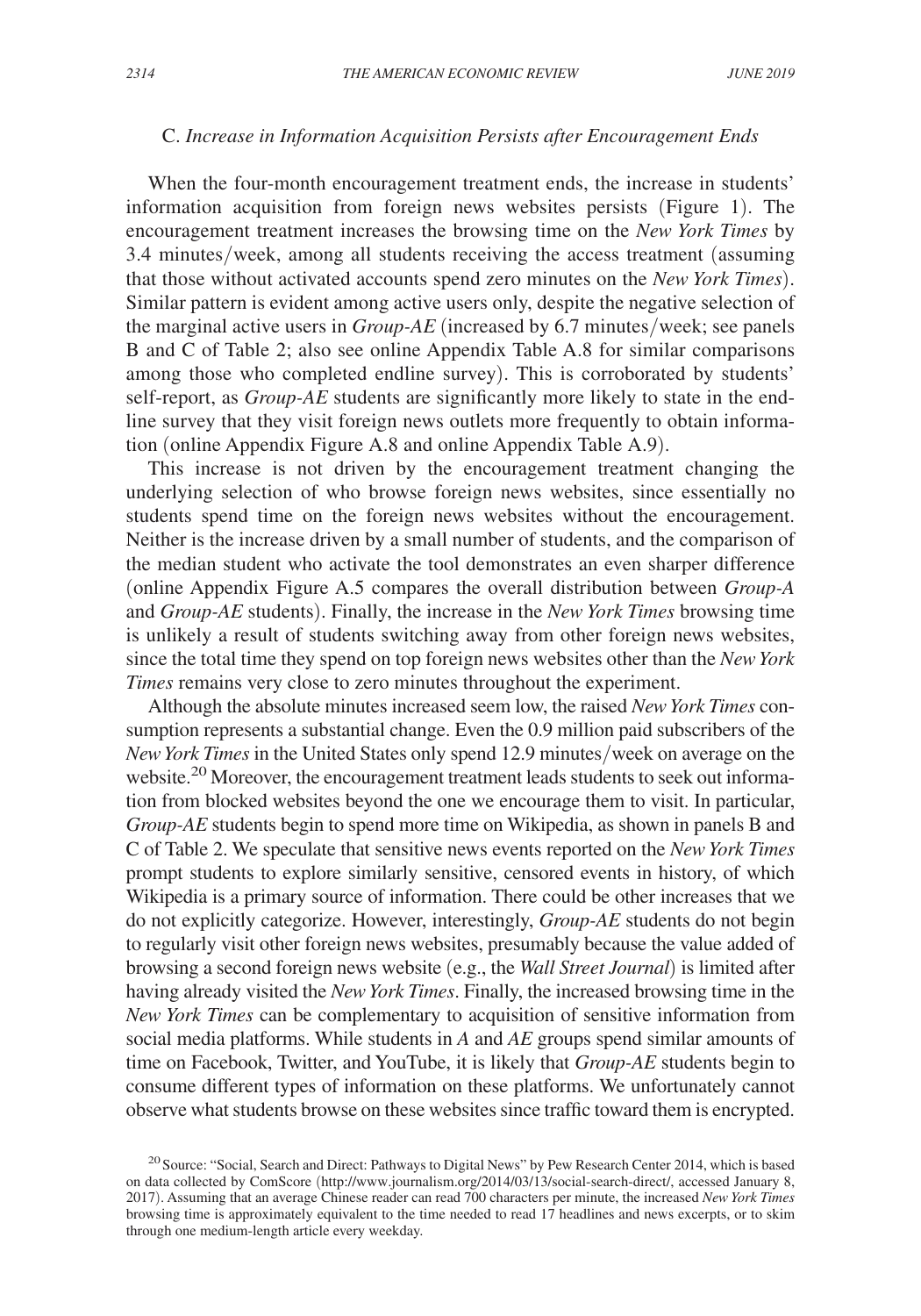*Group-AE Students Respond to News Shocks.*—To test whether *Group-AE* students acquire politically sensitive information from the *New York Times*, we examine the extent to which their browsing time responds to sensitive news shocks. We first measure "news peaks" as the weekly share of articles published on the *New York Times* Chinese edition that report politically sensitive events not covered by domestic Chinese news outlets.21 This measure ranges from 26 percent during the fiftieth anniversary of the *Cultural Revolution* in May 2016 to 4 percent during the 2017 Chinese New Year.

We then superimpose this measure on students' *New York Times* browsing time during the corresponding week (dotted line in Figure 1). They closely track each other. For example, when news on the Panama Papers broke (the week of April 4, 2016) and when President Trump called the President of Taiwan (the week of December 5, 2016), two of the highest news peaks during the experiment, *Group-AE* students increased their weekly browsing time on the *New York Times* by 157 percent and 180 percent compared to their average consumption, respectively. Overall, a 10 percent increase in the share of politically sensitive articles published corresponds to students spending 1.8 more minutes on the website during that week (see online Appendix Table A.10 for regression results). Nonetheless, the extensive margin, measured as the percentage of *Group-AE* students who regularly visit the *New York Times*, does not vary nearly as much as the browsing time. This suggests that *Group-AE* students visit the website at a fairly stable frequency, but spend additional time browsing during the weeks when there are more articles they have not yet seen on domestic news websites, which remain as most students' primary source of information (see online Appendix Table A.9, panel A).

*Encouragement Raises Willingness to Pay for Uncensored Internet Access.*— The persistent increase in students' acquisition of sensitive information may reflect their raised demand for such information, and for uncensored internet access, more broadly. To test this hypothesis, we compare the average level of willingness to pay for any kind of censorship circumvention tools across different groups of students. Figure 2 plots the willingness to pay in US\$/month, repeatedly elicited using a BDM method. As one would expect, at the time of the baseline survey (prior to treatment assignment), existing users are willing to pay 70 percent more for the access to uncensored internet, compared to those students who have not purchased a censorship circumvention tool yet. Students in the *AE* group increase their willingness to pay by US\$1.05/month, or 34 percent, considerably closing the gap with that of existing users by the endline survey.

*Group-AE* students' increased demand is also captured by their decisions to purchase uncensored internet access. At the endline survey, we provide all study participants with an opportunity to purchase or renew their subscription to access uncensored internet. Approximately 23 percent of the *Group-AE* students renew their access, and

<sup>&</sup>lt;sup>21</sup> For each article published on the *New York Times* Chinese edition, we categorize it as politically sensitive either if it covers the topics explicitly mentioned in censorship commands issued by the Chinese Communist Party's Propaganda Department (source: *China Digital Times*, collected by the Berkeley Counter-Power Lab), or if a Baidu query of the article title fails to return a relevant news story among the first five pages of the query outcomes.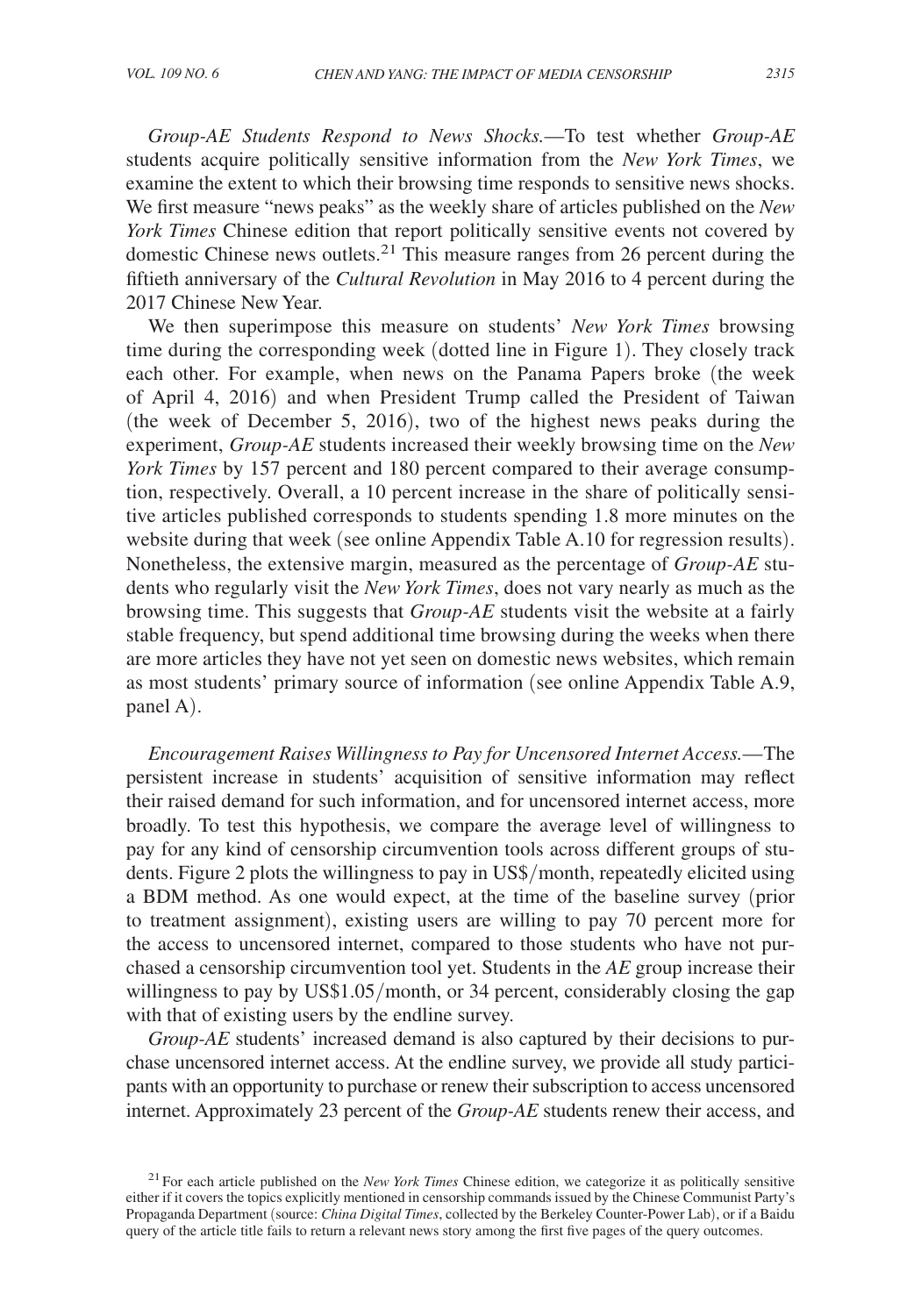



*Notes:* Average level of willingness to pay for accessing censorship circumvention tools (US\$ per month), elicited using a BDM method, among students in control group (*Group-C*, pooling *C* and *CE* students together), those who received only the access treatment (*Group-A*), those who received both access and encouragement treatments (*Group-AE*), and the existing users, across the baseline survey (November 2015), midline survey (May 2016), and endline survey (April 2017). Sample is restricted to 1,372 students who have completed the endline survey.

they pay on average US\$21.50 up front for a seasonal subscription (darker bars in Figure 3).<sup>22</sup> If we count the students who intend to purchase censorship circumvention tools other than the one we provide (lighter bars in Figure 3), then 52 percent of the *Group-AE* students are likely to continue having access to uncensored internet after the experiment, in contrast to their lack of interest 18 months earlier.

While *Group-AE* students' desire to acquire politically sensitive information plays a crucial role in explaining their raised demand for uncensored internet access, sensitive information is not the exclusive reason they decide to continue the access. Nearly 21 percent of the *Group-A* students also intend to renew their access. Since almost no *Group-A* students use the censorship circumvention tool to browse foreign news websites, this suggests that access to Google, social media, and entertainment websites may be a nonnegligible component of *Group-AE* students' raised demand.

# D. *Why Is Demand for Uncensored Information Low?*

Taken together, the evidence presented above suggests that students' low demand for uncensored information is unlikely to be caused by inherent or fixed factors, such as an intrinsic lack of interest in politics or fear of government reprisal. In

<sup>22</sup>This is a significantly higher renewal rate compared to that among the *Group-A* students. Less than 1 percent of *Group-C* students purchase the subscription of the tool that we offer. Approximately 8 percent of the existing users take up the offer. They switch from the service that they are currently using, suggesting a combination of search friction (e.g., they may not have heard of this particular premium tool before) and price discounting (e.g., the offered subscription may be cheaper than their current options).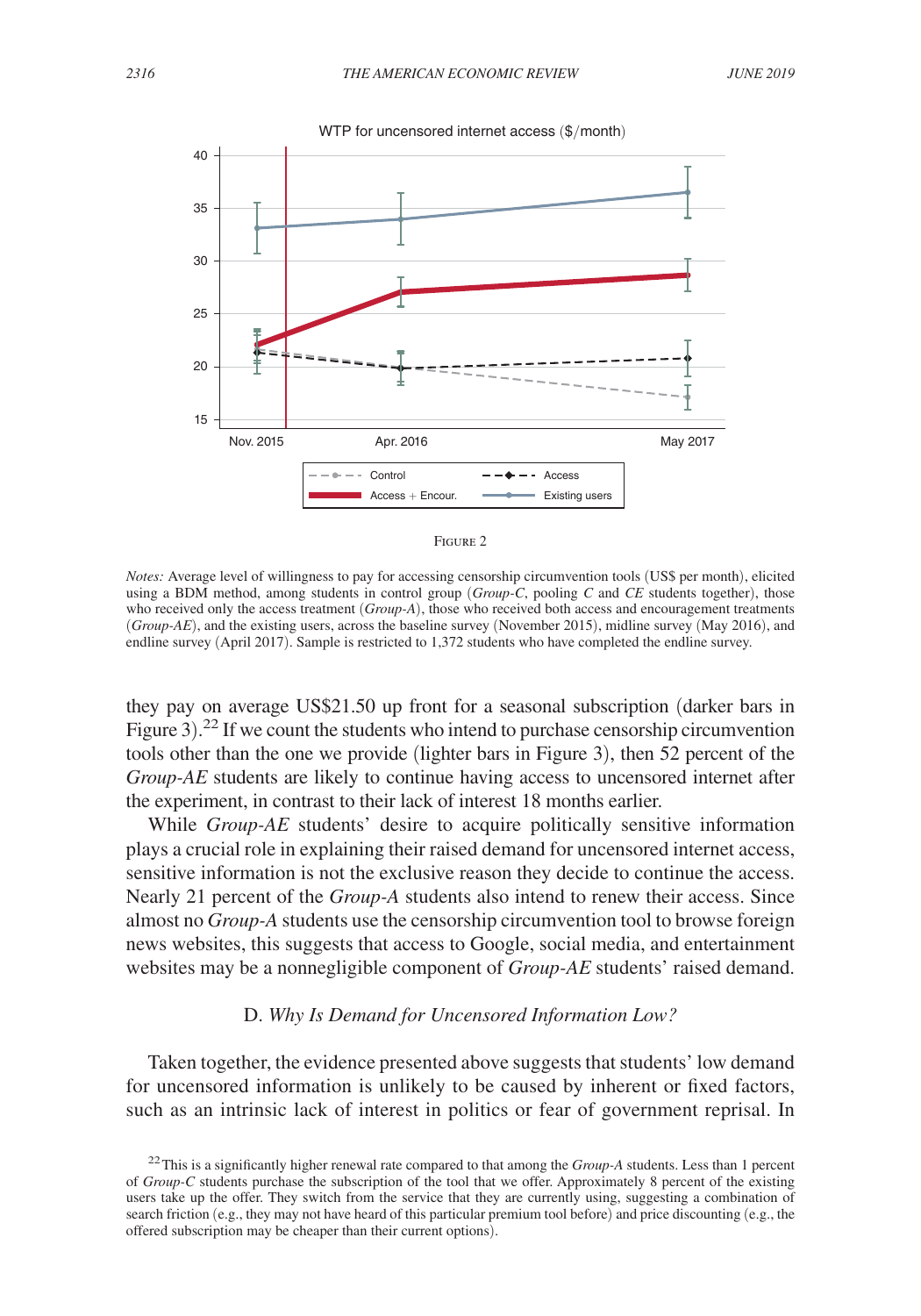



*Notes:* Percentage of students who indicated that they would purchase a censorship circumvention tool at the time of endline survey (April 2017), among students in control group (*Group-C*, pooling *C* and *CE* students together), those who receive only the access treatment (*Group-A*), those who receive both access and encouragement treatments (*Group-AE*), and the existing users. Darker bars indicate the percentage of students who have actually renewed or purchased account of the premium censorship circumvention tool that we offer at a discounted price; lighter bars indicate the percentage of students who report that they would purchase any censorship circumvention tools. Dashed lines indicate percent active users among *Group-A* and *Group-AE* students. This is the same tool that we provide as the access treatment, and the free subscription expires before the endline survey. Sample is restricted to 1,372 students who have completed the endline survey.

fact, students in our experiment are politically engaged and not afraid to consume politically sensitive information. Once students become familiar with a reliable foreign news outlet where they can look for uncensored information, they are willing to spend time browsing articles reporting heavily censored news events.

An important, although not necessarily exclusive, reason students exhibit low demand for uncensored information is their belief that such information is not valuable. While less than 1 percent of the students state, in the baseline survey, that they are unaware of internet censorship in China, they hold considerably diverse beliefs regarding the extent to which content on domestic media is censored. Specifically, a key dimension of this belief is students' assessment of the value difference between foreign and domestic news outlets, and whether the value-added of foreign outlets justifies the cost of access. Among other questions, we ask students the following:

Suppose you have already read about a particular piece of news from a domestic news outlet (e.g. *Xinjin* Paper; *Caijin*; the *Southern Weekend*), how much extra information will you learn if you read news stories from foreign news outlets (e.g., the *New York Times*; the *Wall Street Journal*; the *Financial Times*) in addition?

- $0 =$  no extra information will be learned:
- $10 = I$  will learn almost everything from the foreign news outlet.

This dimension of belief on foreign news outlets strongly predicts the usage of censorship circumvention tools prior to the experiment: during the baseline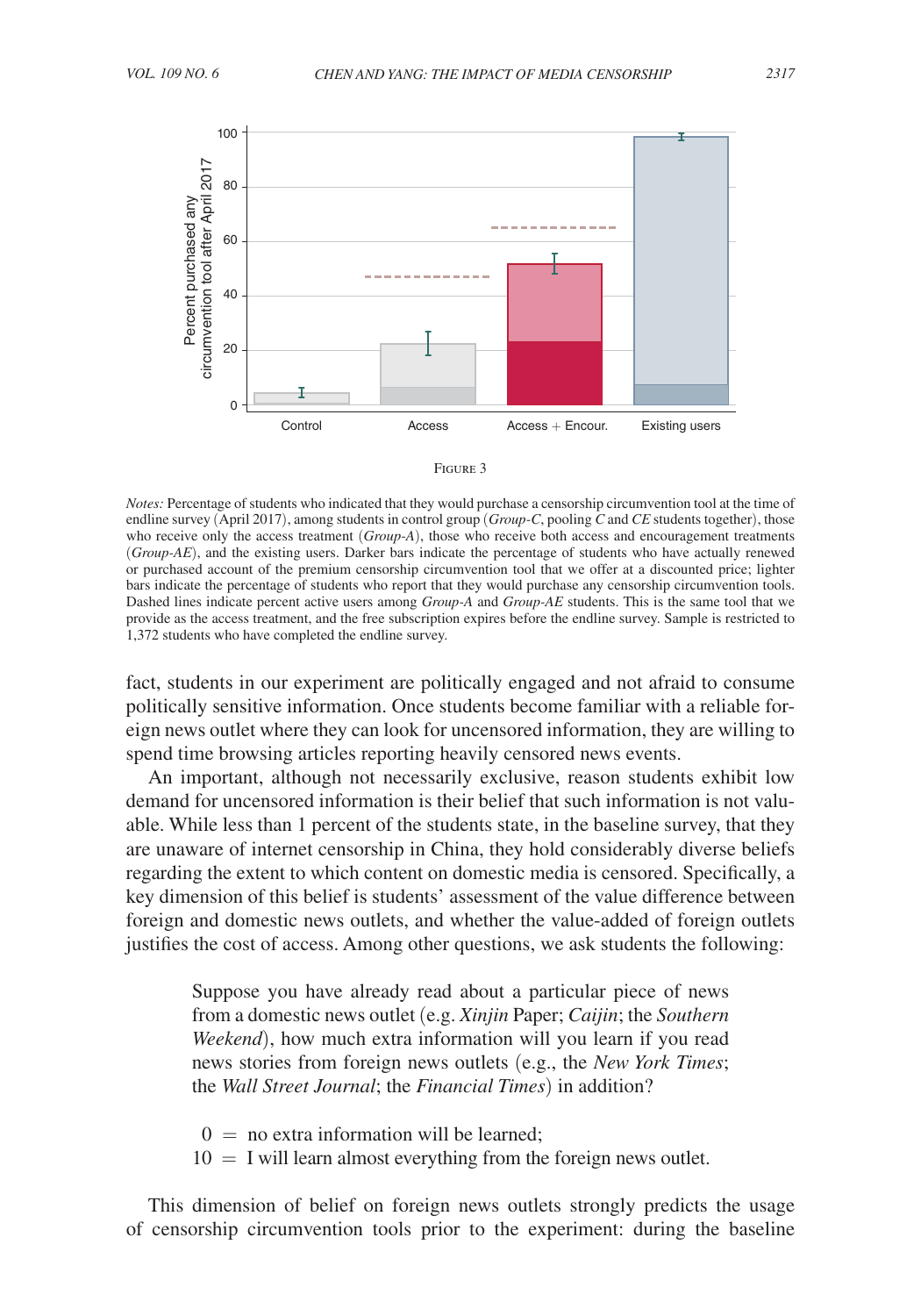survey, existing users are more likely to believe that foreign news outlets are high value-added compared to non-users ( $p$ -value  $\langle 0.001 \rangle$ ). Moreover, while students in the control group continue to believe that foreign news outlets are not particularly valuable, as Group-AE students become exposed to reputable foreign news outlets, they significantly raise assessment of the value of these outlets (online Appendix Figure A.9, panel A, second graph).

We observe similar patterns across many dimensions of media-related beliefs (online Appendix Figure A.9, panel A summarizes belief subcategories into *z*-score indices; online Appendix Figure A.8 presents individual dimension of beliefs; and online Appendix Table A.9, panel A presents regression results). For example, *Group-AE* students become more likely to believe that content on domestic media outlets is heavily censored. Relatedly, they become less likely to trust domestic outlets, and more likely to trust the foreign counterparts. Note that there can be other belief changes such as perceiving content on foreign outlets as more entertaining that we do not explicitly capture in the survey.

If we assume that exposure to foreign news outlets makes beliefs about their quality and value more accurate (as we would expect if students are Bayesian), the patterns above imply that students' beliefs about the quality and value of foreign news outlets are biased downward at the baseline survey.<sup>23</sup> In online Appendix F, we develop a formal model of students' consumption of foreign news outlets using the one-armed bandit problem framework.<sup>24</sup> Following this framework, if students sufficiently underestimate the value of foreign news outlets, they may never choose to acquire information from these outlets. However, consumption of information on foreign news outlets would increase *both* during and after the period during which we encourage students to visit these outlets. In particular, one would expect that acquiring information from foreign news outlets during the encouragement period allows students to upwardly update their beliefs regarding the value of these outlets, which would result in a persistent increase in consumption of such outlets. This is precisely what we observe among *Group-AE* students.

It is important to emphasize that the evidence presented here does not rule out mechanisms other than learning that may explain the persistent increase in the demand for uncensored, sensitive information. For example, students may hold accurate prior beliefs about foreign media, but exposure induces upwardly biased belief updating. Beyond the belief-related mechanisms, visiting foreign news websites may be associated with a one-time, substantial mental cost. In addition, students may procrastinate in setting up the censorship circumvention tools. Another prominent candidate is habit formation that features intertemporal

<sup>&</sup>lt;sup>23</sup> Downwardly biased beliefs may be an outcome of underexposure to blocked foreign news outlets. Another potential factor is the propaganda campaigns launched by the Chinese state regarding Western news media. In fact, *Foreign Policy* notes that while China ranks among the lowest in terms of media freedom, intriguingly, the conversation among Chinese citizens "regularly centers around perceived media bias elsewhere." Source: https://foreignpolicy.com/2016/03/04/china-won-war-western-media-censorship-propaganda-communist-party, (accessed June 20, 2017). Yet another consistent hypothesis is that citizens in authoritarian regimes do not discuss alternative information sources with each other, because they do not know what others believe (Kuran 1997).

<sup>&</sup>lt;sup>24</sup> Armed bandit problems have been extensively used to study technological adoption decisions in many development contexts, and they highlight the process of people learning the value of new and unfamiliar technology. See Foster and Rosenzweig (2010) for a survey of the literature. Lack of consumption of uncensored, costly media outlets is also consistent with rational inattention (e.g., Caplin and Dean 2015).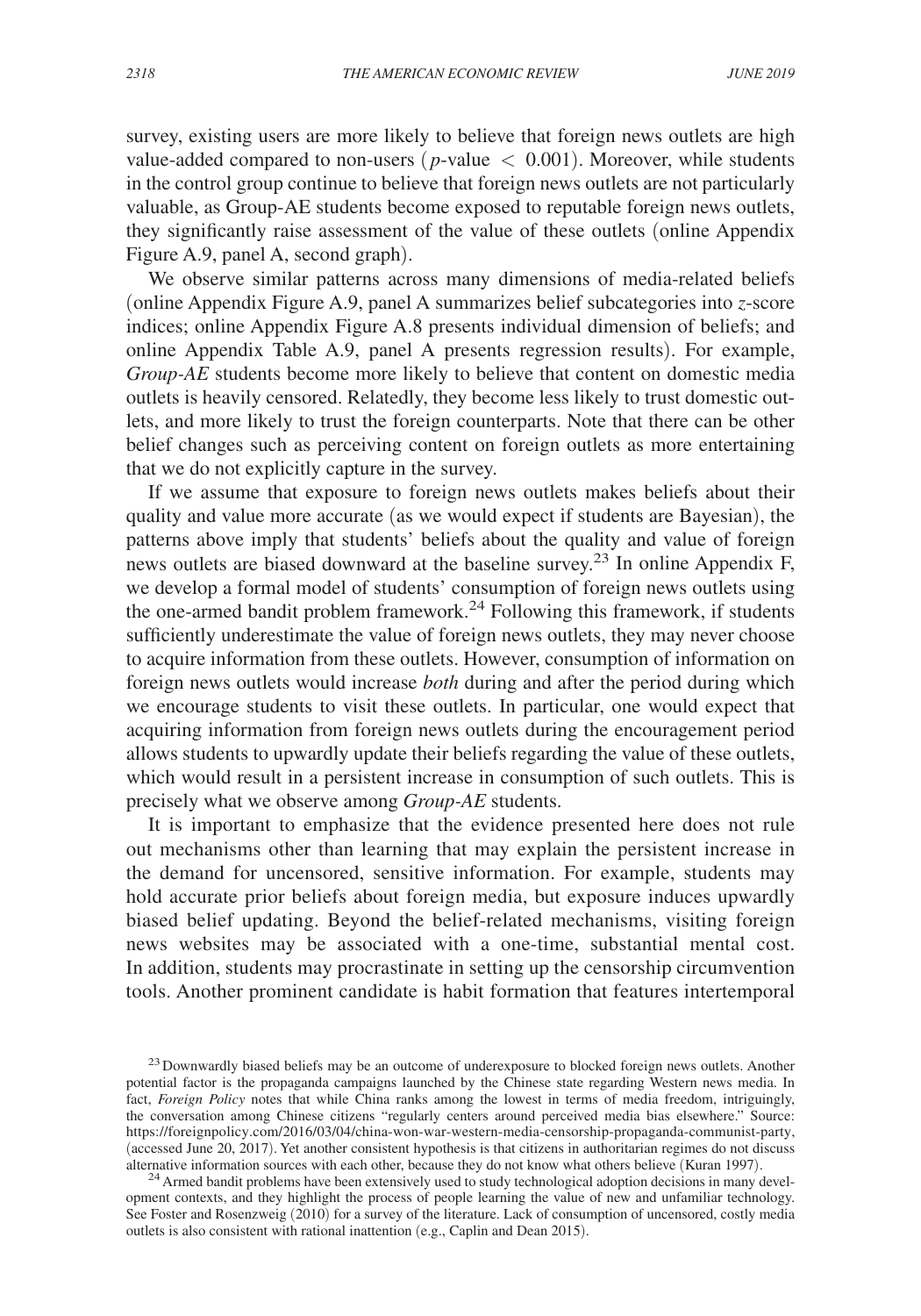complementarity in consumption (e.g., Charness and Gneezy 2009 and Hussam et al. 2016). While our experiment is not designed to distinguish between beliefdriven and preference-driven models of media consumption, it is nevertheless worth noting that habit formation alone does not necessarily generate the same pattern of belief updating that we document (see online Appendix G for a discussion on habit formation and rational addiction). Yet another hypothesis is gift exchange, since the *Group-AE* students receive additional bonus payment from the experimenter. While we cannot fully rule out the income effect, it is important to note that control group students are indistinguishable from those whom in addition receive the encouragement treatment (*Group-CE*) in terms of their media-related beliefs during midline and endline surveys. This assuages the concern that the belief updating and persistent increase in media consumption among *Group-AE* students is entirely driven by experimenter demand effects (online Appendix Figure A.10).

Finally, the mechanism that citizens learn about unfamiliar media outlets or build habits of browsing could be a generic one. Even in societies absent of explicit censorship, a temporary encouragement may induce persistent increase in news consumption, and our experimental structure can be readily ported to contexts beyond authoritarian regimes.

# **IV. What Is the Impact of Students Acquiring Sensitive Information?**

So far, we have shown that when the access treatment is combined with temporary encouragement, it effectively induces students to acquire uncensored, sensitive information. Does the acquisition of sensitive information affect students' knowledge, economic beliefs, political attitudes, and behaviors? If so, does the impact spill over to others in the social network?

# A. *Impact on Students Directly Exposed*

To measure the impact of uncensored information on those students who are directly exposed, we exploit the variation in their acquisition of such information generated by the experimental treatment. Table 3 presents regression results where we summarize all endline questions in each outcome category pre-registered with an *z*-score index. Panel A represents the *intent-to-treat* effects, as well as bounds on *Group-AE* effect taking into account of attrition; and panel B shows two stage estimates, representing *treatment-on-the-treated* effects, where we regress treatment status on being an active user of the censorship circumvention tool as the first stage. The baseline results are robust to a range of alternative specifications (online Appendix Table A.11).

We report the regression estimates on all individual endline questions in online Appendix Table A.9, where we control for the demographic and background characteristics that are imbalanced across treatment groups, as well as students' answers to these questions in the baseline survey when applicable (see similar regression estimates on all midline survey outcomes in online Appendix E). Online Appendix Figure A.9 presents the results graphically, broken down by subcategories. Online Appendix Figures A.11, A.12, and A.13 show comparisons across all individual questions in the endline survey. For simplicity, we pool control group students with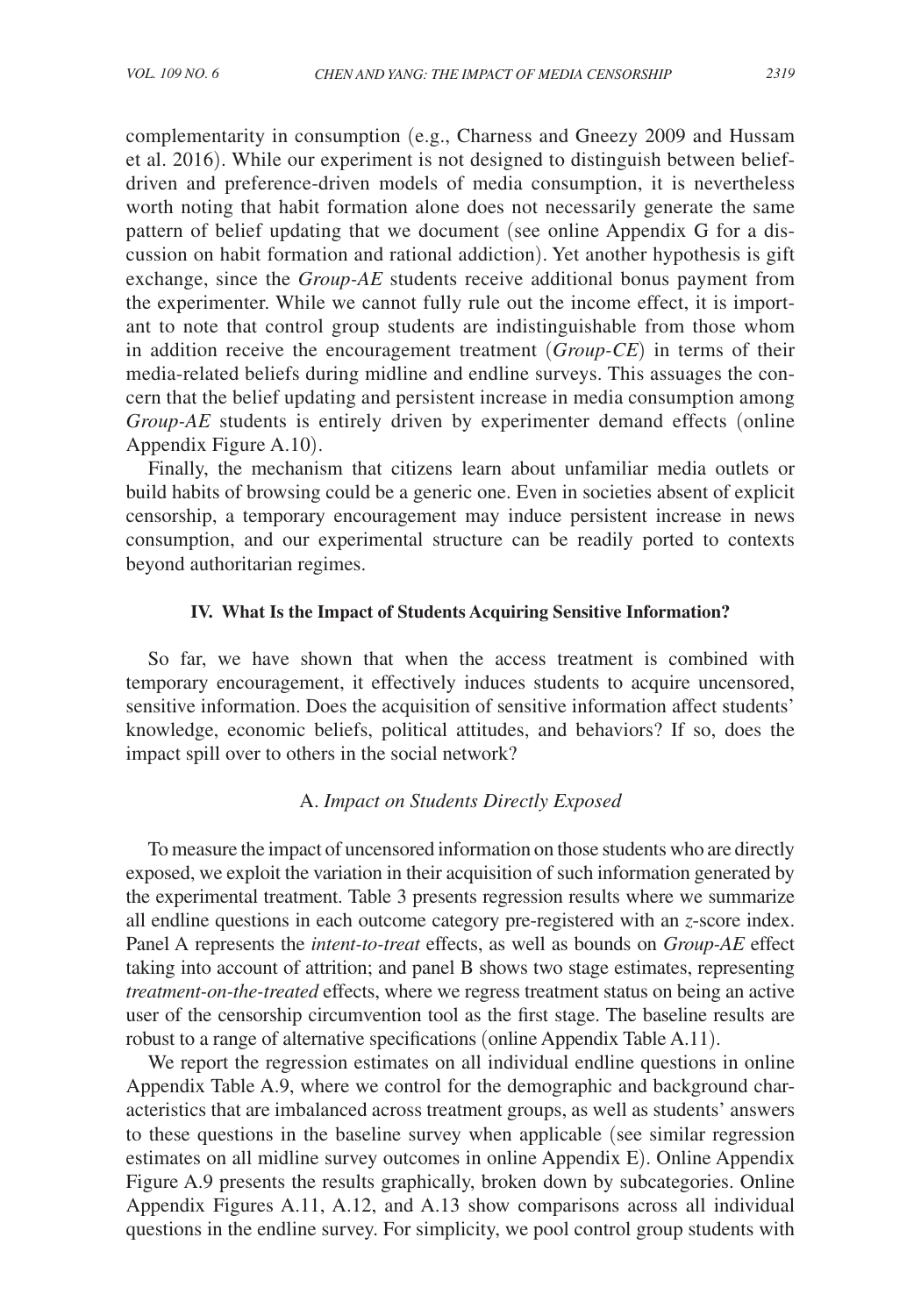|                                                               | A. Media-related<br>behaviors.<br>beliefs, and<br>attitudes | B. Knowledge                                 | C. Economic<br>beliefs                       | D. Political<br>attitudes                    | E. Behaviors<br>and planned<br>behaviors     |
|---------------------------------------------------------------|-------------------------------------------------------------|----------------------------------------------|----------------------------------------------|----------------------------------------------|----------------------------------------------|
|                                                               | (1)                                                         | (2)                                          | (3)                                          | (4)                                          | (5)                                          |
| Panel A. Reduced form<br>Encouragement only<br>(CE)           | 0.126<br>[0.075]                                            | 0.066<br>[0.096]                             | 0.065<br>[0.103]                             | 0.054<br>[0.095]                             | 0.105<br>[0.092]                             |
| Access only $(A)$                                             | 0.215<br>[0.080]                                            | 0.119<br>[0.102]                             | 0.136<br>[0.100]                             | 0.164<br>[0.096]                             | 0.176<br>[0.096]                             |
| $Encouragement + access$<br>(AE)                              | 1.268<br>[0.067]<br>$(1.232-)$<br>$(1.298+)$                | 0.412<br>[0.088]<br>$(0.371-)$<br>$(0.446+)$ | 0.573<br>[0.089]<br>$(0.527-)$<br>$(0.615+)$ | 0.853<br>[0.086]<br>$(0.819-)$<br>$(0.895+)$ | 0.328<br>[0.084]<br>$(0.275-)$<br>$(0.356+)$ |
| Panel B. Two-stage estimates<br>Active user of access<br>tool | 1.977<br>[0.133]                                            | 0.630<br>[0.124]                             | 0.901<br>[0.138]                             | 1.380<br>[0.130]                             | 0.469<br>[0.125]                             |
| Mean (all non-existing)<br>users)                             | $-0.186$                                                    | $-0.108$                                     | $-0.125$                                     | $-0.139$                                     | $-0.090$                                     |
| Standard deviation (all<br>non-existing users)                | 0.959                                                       | 0.982                                        | 0.997                                        | 0.955                                        | 0.947                                        |
| Mean (control group)                                          | $-0.811$                                                    | $-0.327$                                     | $-0.418$                                     | $-0.556$                                     | $-0.294$                                     |
| Standard deviation<br>(control group)                         | 0.681                                                       | 0.896                                        | 0.923                                        | 0.906                                        | 0.850                                        |
| Mean (existing users)                                         | 0.867                                                       | 0.503                                        | 0.584                                        | 0.647                                        | 0.419                                        |
| Standard deviation<br>(existing users)                        | 0.681                                                       | 0.931                                        | 0.783                                        | 0.952                                        | 1.129                                        |

Table 3—Treatment Effects on Knowledge, Attitudes, Beliefs, and Behaviors

*Notes:* Survey outcomes in each of the A–E categories are summarized by a *z*-score index, weighting by the inverse covariance of the standardized variables, following Anderson (2008). Panel A shows regression coefficient estimates and robust standard errors of the *Group-CE*, *Group-A*, and *Group-AE* indicators, where *Group-C* is the omitted group. Treatment lower (−) and upper (+) bounds are calculated for the estimated encouragement + access treatment effects, following Lee (2009). Panel B shows two-stage estimates where the we use *Group-CE*, *Group-A*, and *Group-AE* indicators to estimate a first stage on whether students are active users of access tool to browse uncensored internet, defined as those who have activated the tool and were actively using the tool (if the student's account records at least one browsing activity per day for more than 40 days after the encouragement treatment ends). Coefficients are estimated using 1,130 completed endline surveys from students who have not been using censorship circumvention product at the time of baseline survey (November 2015).

and without the encouragement treatment together (labeled as *Group-C*) in these figures and in our discussions below, since these students do not differ in almost any dimension. Online Appendix Figures A.14, A.15, and A.16 present results comparing *C* (unpooled) and *CE* students.

*More Informed of Sensitive Events.*—Treated students are more informed of current events that are politically sensitive. We administer a set of seven quizzes on such events that occurred within three months of the endline survey (*Category B.*2 *of the survey*). These events range from President Trump's business in China to the Xinjiang government's surveillance effort of automobiles. None of these events are explicitly covered in the encouragement material. Students in the *AE* group can answer 0.902 more quizzes correctly. Importantly, the quizzes are able to capture knowledge stock: treated students' access subscription terminates just before the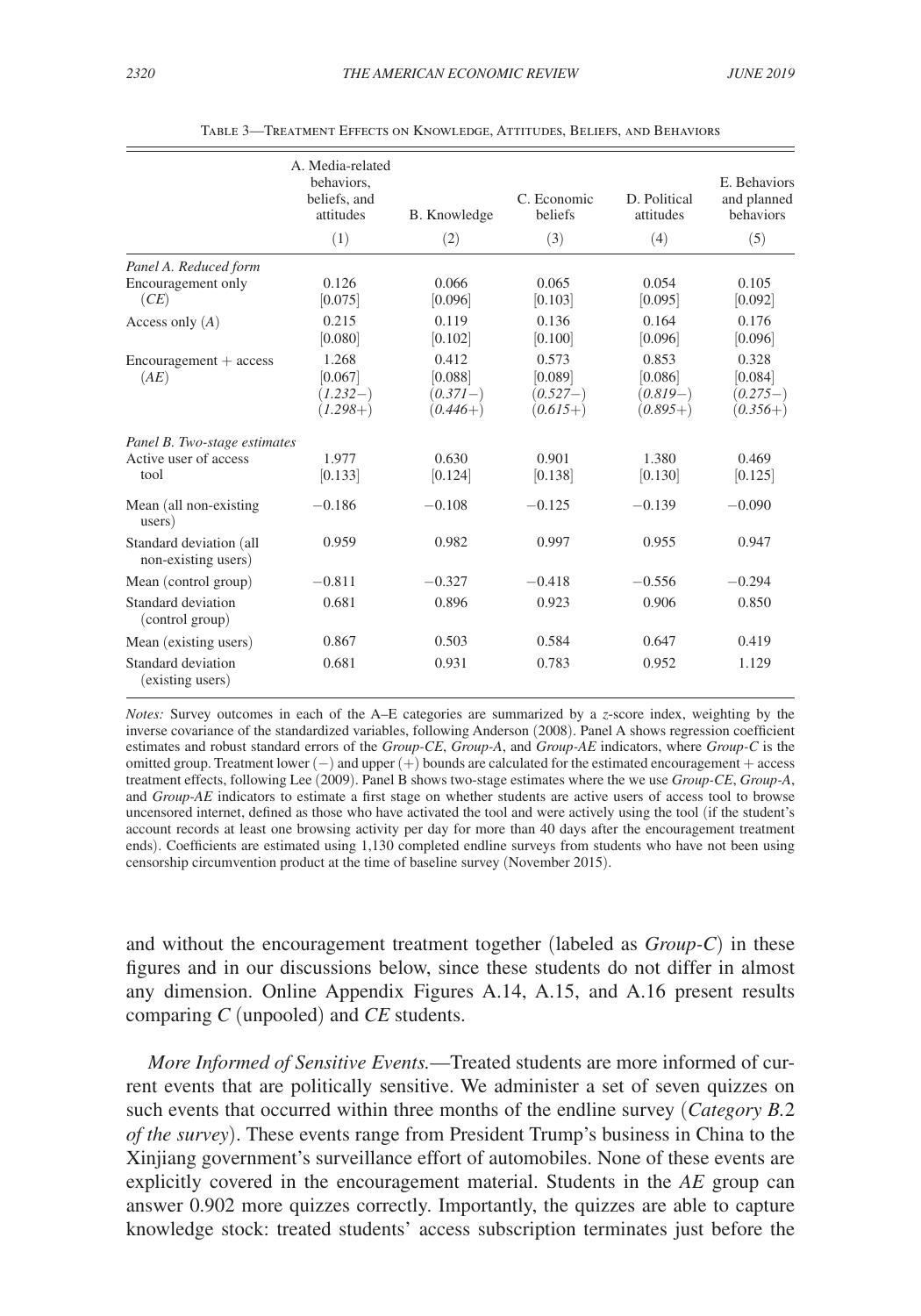endline survey, making them unable to look up answers on Google or the *New York Times* until they are given the chance to renew the tool in the later part of the survey. In contrast, the acquisition of sensitive information does not enable *Group-AE* students to correctly answer more quizzes for events covered by the domestic media during the same period. Students in all groups are equally likely to know events such as China stopped importing coal from North Korea in response to the newly enacted sanction. This not only indicates that acquiring uncensored information increases knowledge specifically in domains that are otherwise unavailable on domestic news outlets, but also suggests that foreign news consumption does not substantially crowd out attention on domestic news websites.

As newly exposed students realize that sensitive contemporary events remain unreported on domestic news outlets, they may suspect that censored events exist throughout history. Indeed, *Group-AE* students become 42.4 percent more likely to have heard of protest events in Greater China during the past decade (e.g., the Hong Kong Umbrella Movement in 2014), and 13.7 percent more likely to have heard of foreign protests and independence movements (e.g., the Arab Spring in 2011), all of which are highly politically sensitive and tightly censored (*Category B.3* ). A likely source of such information is Wikipedia, of which we observe an increased consumption among *Group-AE* students. As a placebo, we ask students whether they have heard of the "Tomorrow Revolution," a fake protest we create. The overall proportion of students indicating that they have heard of this event is indistinguishable from zero.

Finally, acquiring uncensored information also affects students' assessments of their own informedness (*Category B.5*). We find that *Group-AE* students become more likely to consider themselves better informed of political issues in China in absolute terms. Interestingly, when comparing themselves to their peers, *Group-AE* students also become more optimistic about other students' level of informedness.<sup>25</sup>

*More Pessimistic about China's Economic Performance.*—When students are asked to guess China's GDP growth rate in 2017 in an incentive-compatible manner, those in the *AE* group believe that the actual growth rate would be 5.92 percent (0.90 percentage points lower than that of the *Group-C* and *Group-A* students). This is a substantial decrease in optimism, and it falls below the government's explicit target (6.50 percent) and predictions by the Chinese Academy of Social Sciences (6.60 percent). <sup>26</sup> Moreover, *Group-AE* students lower their predictions of the closing level of the Shanghai Stock Composite Index at the end of 2017 by 317.3 index points (to 3,046.2; the closing level was 3,154.7 at the time when students made predictions). They actually become slightly too pessimistic given that the realized year-end closing level was 3,307.2, albeit the precise welfare implication remains difficult to assess.

<sup>&</sup>lt;sup>25</sup> We explicitly study beliefs regarding others in a companion paper (Chen and Yang 2018b). In particular, we find that *Group-C* students believe that students who have never used the censorship circumvention tool are equally likely to correctly answer news quizzes compared to those who have been using the tool before the experiment starts. This suggests that an important reason for low demand for uncensored internet access is that students do not realize that uncensored information can make a difference.

<sup>&</sup>lt;sup>26</sup> Source: "Outlook of the 2017 Chinese Economy" by the Chinese Academy of Social Sciences, http://world. people.com.cn/n1/2017/0502/c190967-29248328.html (accessed May 10, 2017).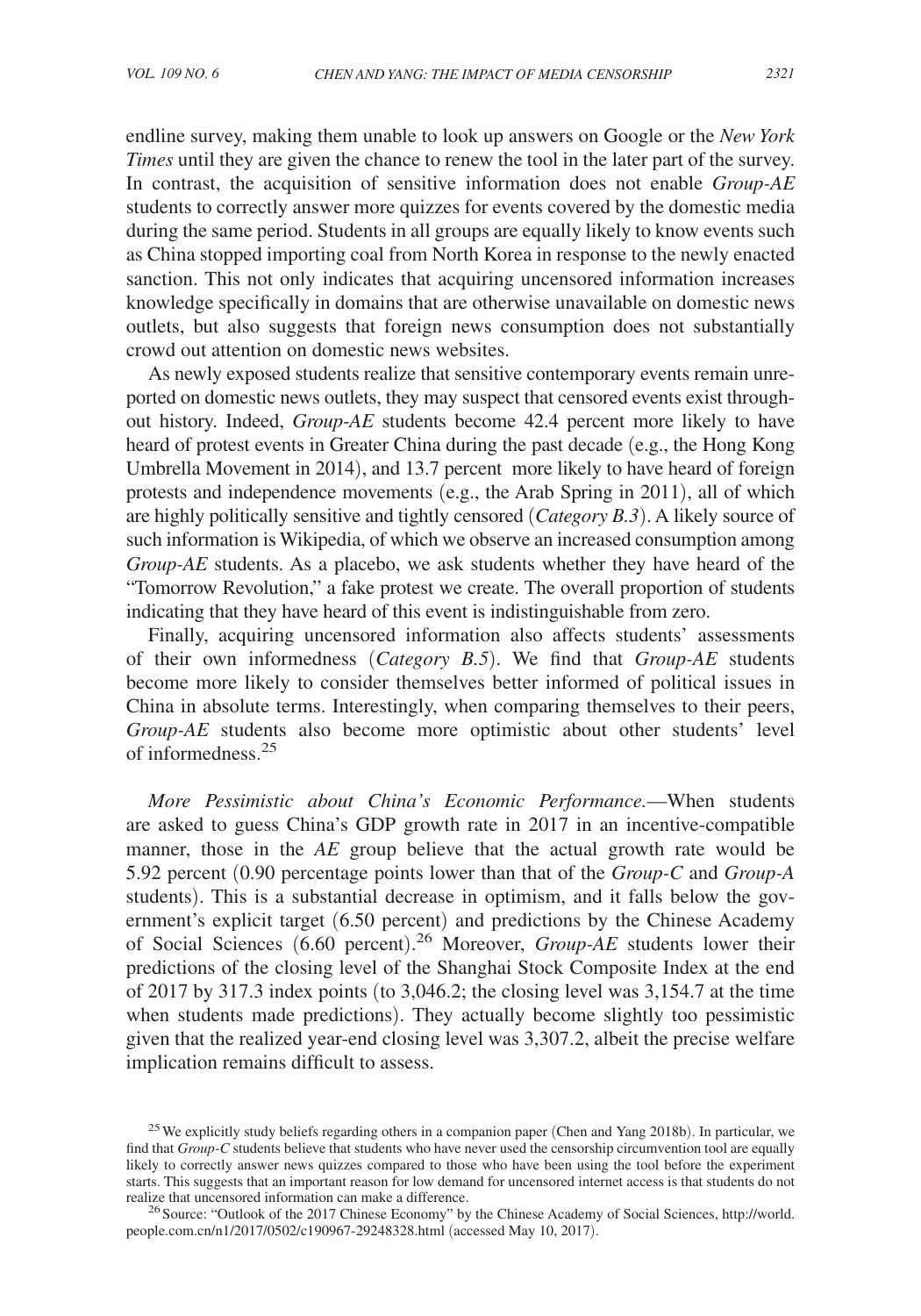Contrary to the increased pessimism on China, exposure makes *Group-AE* students more optimistic about US economic performance, again elicited in an incentive-compatible manner (*Category C.3*). For example, their prediction about the US GDP growth rate during 2017 is 1.19 percentage points higher than that of *Group-C* students. Many students anchor the United States' growth rate by halving their guess on China, resulting in an average guess (2.69 percent) considerably higher than the past growth rate in the United States (1.60 percent in 2016). Hence, optimism about the United States moves *Group-AE* students further away from the realized growth rate.

Interestingly, we find that while uncensored information significantly affects students' economic beliefs, it barely changes their levels of confidence regarding their own predictions (*Category C.2 and C.4*).

*More Skeptical of China's Governance.*—Uncensored information changes students' political attitudes. For example, when we ask students to evaluate the government's performance in the realm of economics (and politics) during the past year (on a scale of 0–10, where 10 indicates full satisfaction), newly exposed students in *Group-AE* report a rating 1.254 (and 1.308) lower than that of the students in the *C* and *A* groups. Moreover, the newly exposed students report lower trust toward China's central government by 1.58 (on a scale of 0–10, where 10 indicates complete trust), representing a decrease in political trust of 21.3 percent, compared to that of the unexposed students.

In fact, treatment effects are observed across a broad range of political attitudes. Compared to unexposed students, *Group-AE* students become more likely to believe that both the economic and political systems in China need fundamental changes (*Category D.1*); more likely to express distrust of China's central, provincial, and local governments, and domestic financial institutions, while more likely to state a higher trust of Japanese and the US governments (*Category D.2*); more likely to be unsatisfied with the Chinese government's performance in economic development and domestic politics (while their level of satisfaction in the domain of diplomatic affairs is unchanged) (*Category D.3*); more likely to consider living in a democratic society important (*Category D.6*); and slightly more likely to state that they are willing to battle illegal actions conducted by the government and to stand up to fight for the weak (although unchanged in terms of their willingness to report the government's misconduct) (*Category D.8*).

*Changes in Behaviors and Planned Behaviors.*—Finally, acquiring uncensored information leads to changes in some of the self-reported behaviors. Compared to unexposed students, *Group-AE* students become more likely to report that they discuss political topics with other students, an increase by 0.67 on a scale of 10 (*Category E.1*); and more likely to report, among the 4 percent of students who were invested in the Chinese stock market, that they have pulled investments out (*Category E.3*). <sup>27</sup> *Group-AE* students, however, are *no* more likely to report

<sup>&</sup>lt;sup>27</sup>We do not know what portfolio students hold prior to the experiment. If we assume that the average student holds a portfolio that tracks the Shanghai Stock Index, then pulling out of stock market makes students better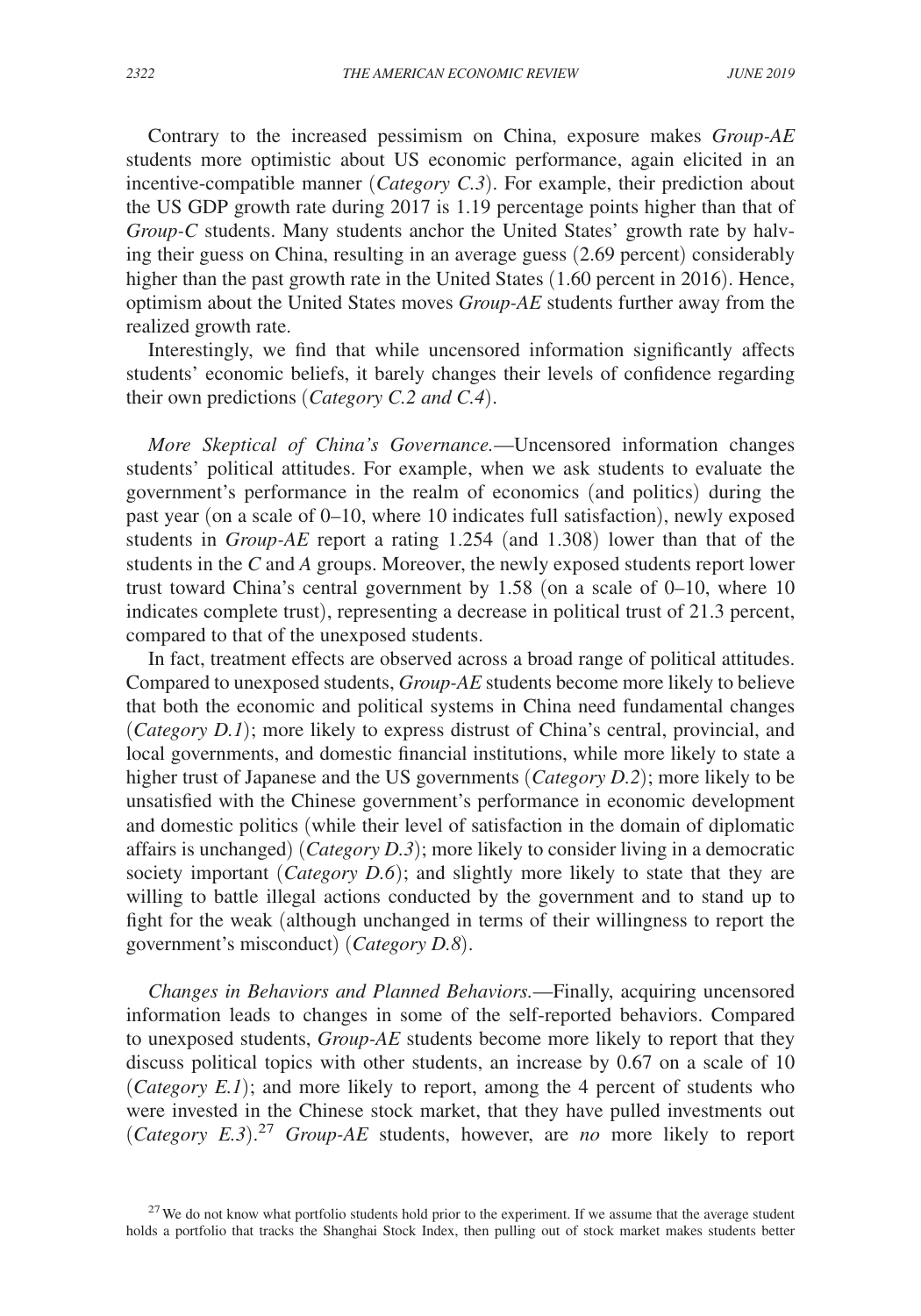participating in various political activities, such as protests concerning social issues, and voting for the local People's Congress Representatives (*Category E.2*).

Uncensored information also affects newly exposed students' future plans. *Group-AE* students are 13.5 percentage points more likely to plan on applying to overseas graduate schools and hence leaving China in the near future, a substantial increase compared to the 21.1 percent of students in *C* and *A* groups who report having such plans (*Category E.4*). Exposure to uncensored information also makes students more likely to prefer foreign cities for future work and residence, although they do not change the sectoral preferences of their careers (*Category E.5*). These results suggest that uncensored information primarily leads to plans on exiting, rather than actively engaging with the regime.

*Magnitude of the Effects*.—The magnitude of the treatment effects is specific to the study sample (e.g., the elite student population), the time frame (e.g., 2016 and 2017 are two unusually eventful years), the specific foreign news outlet we encourage students to visit, and the relatively small scale of the experiment. With this in mind, the *local* effects of acquiring politically sensitive information that we identify are substantial in magnitude. The two stage estimates, shown in Table 3, panel B, suggest that actively browsing foreign uncensored websites increases students' knowledge on politically sensitive events by 0.63 of a standard deviation, for instance. Such changes significantly close the gaps between students newly exposed to uncensored information and the existing users in terms of their knowledge, economic beliefs, political attitudes, and behaviors. Nonetheless, convergence with existing users does not necessarily mean converging toward truth.

Another way to quantify the magnitude of the treatment effects is to measure the quantile movement of a median *Group-AE* student (online Appendix Table A.12). If we rank students across all dimensions of the outcomes of interest, we find that the median *Group-AE* student is ranked at the forty-seventh percentile of the distribution of all study participants at the baseline survey, before the experiment starts. The treatment has moved these students to the fifty-sixth percentile of the distribution by the endline survey.

Yet another way to benchmark the effects is to compute the "persuasion rate" (following DellaVigna and Kaplan 2007), which indicates the estimated percentage of students who do not initially hold, say, skepticism toward the Chinese government ("uncensored attitude") but change their attitudes once they are treated. Note that the name of this measure by no means suggests we could distinguish between foreign media "persuading" students or providing students with objective information, since we are unable to benchmark truth. For each outcome of interest, we calculate this as the *treatment-on-the-treated* effect of the access plus encouragement treatments, divided by the share of *Group-AE* students who do not hold "uncensored attitudes" at the time of the baseline survey. We find that the median persuasion rate across all outcomes of interest is 40.1 percent (standard error  $= 9.17$  percent; online Appendix Table A.13). This is considerably larger than the persuasion rates estimated with respect to media in democratic societies, but of a similar magnitude

off. The Chinese stock market was among the world's worst performers in 2016: the Shanghai Composite Index decreased by 12.5 percent in 2016, compared to the Hong Kong Hang Seng Index's 0.6 percent fall.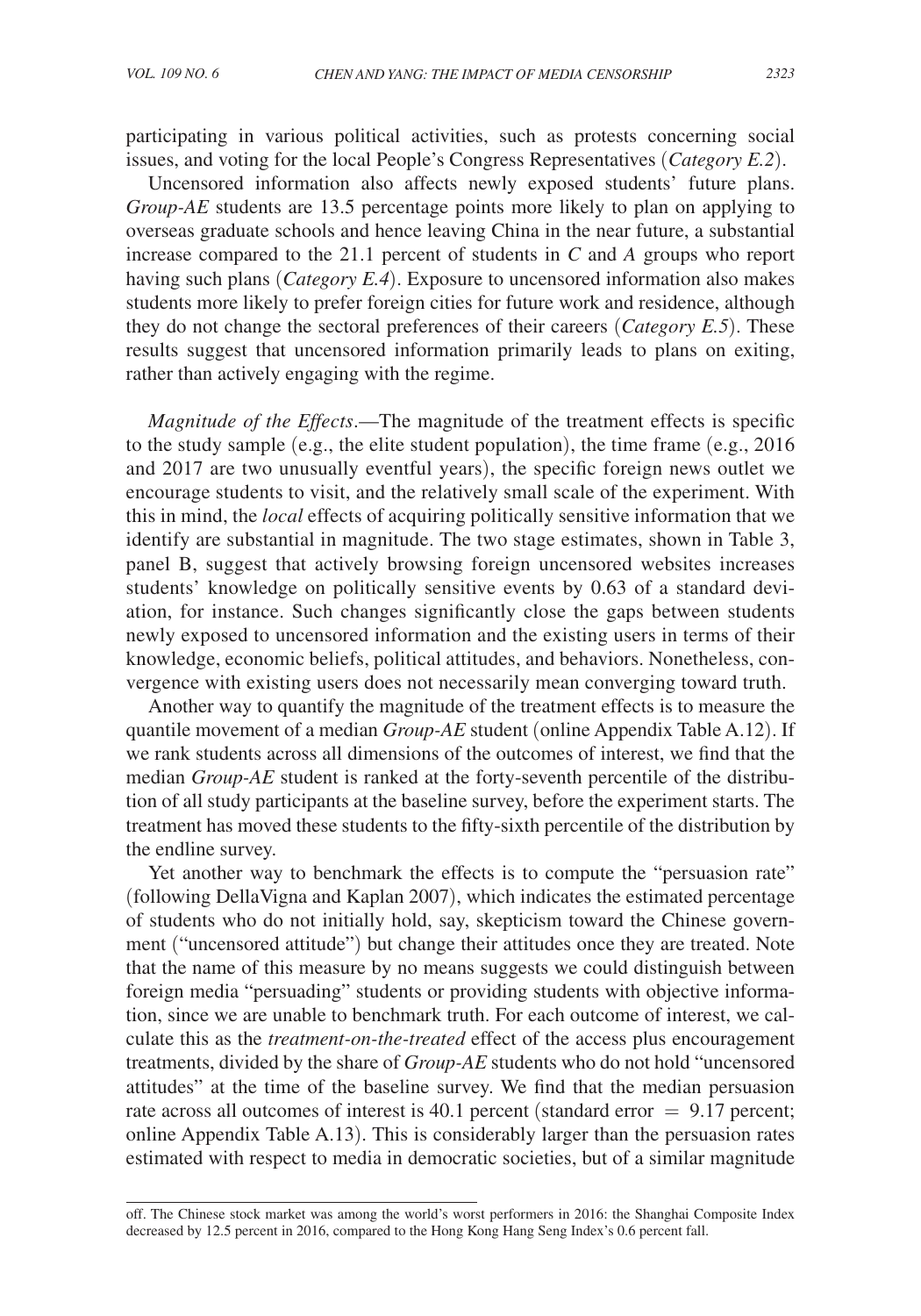to those found in authoritarian regimes that typically have highly regulated media markets<sup>28</sup>

*Treatment Effects Heterogeneity*. —To shed light on the mechanisms of exposure effect, we investigate who is more affected by politically sensitive information. We examine treatment effect heterogeneity across all baseline outcome categories, demographic characteristics, and fundamental preferences (online Appendix Figure A.17 plots results from split-sample regressions; online Appendix Table A.14 presents regression results, interacting treatment status with all subsample indicators). Due to the large number of heterogeneous effects simultaneously tested and the right-censoring of survey measures, one should interpret these results with caution.

We find four broad patterns. First, acquisition of uncensored information more heavily affects students with low level of baseline knowledge. This suggests that the treatment effects are unlikely to be driven by a "news junkie" type who simply shifts news consumption from domestic to foreign sources once they have access to uncensored internet. Second, treatment generates larger effects among students who hold more optimistic economic beliefs or more favorable political attitudes prior to the experiment. In other words, students predisposed toward China's governance are actually more affected by information contrary to their priors, although there could be short-run backlash that we are unable to capture. Third, treatment effects are much larger among students whose parents are not members of the Communist Party or from households with lower incomes. These patterns are consistent with the hypothesis that students from relatively more disadvantaged backgrounds potentially lack alternative access to uncensored information, and hence the exposure induced by the experiment could lead to more dramatic shocks to their knowledge, beliefs, attitudes, and behaviors. Note that differential selection of students from distinct background admitted to elite colleges could also drive treatment heterogeneity. Finally, treatment effects are positive even among students who are, before the experiment, already fairly informed, less predisposed toward China's governance, or from more advantaged background. This indicates that direct access and exposure to uncensored internet cannot be fully substituted by alternative access to information.

# B. *Social Spillover of Politically Sensitive Knowledge*

Does the acquisition of uncensored information affect students beyond those who are directly exposed? The rate of information transmission allows us to adjust the naïve estimates of direct effects, which are downwardly biased when there is a social spillover. More importantly, it enables us to assess whether a small number of

 $28$  For example, DellaVigna and Kaplan (2007) estimate a persuasion rate from Fox News of approximately 3–8 percent. Enikolopov, Petrova, and Zhuravskaya (2011) find a persuasion rate of 65 percent regarding the impact of opposition messages from Russian TV stations on voting to the pro-government party. The persuasion rate we find in this paper is also larger than that documented with regard to school curriculum among a very similar demographic group (Cantoni et al. 2017). A noticeable exception concerns the impact of East Germans watching TV from the West, as Kern and Hainmueller (2009) document that they became more supportive of the East German regime.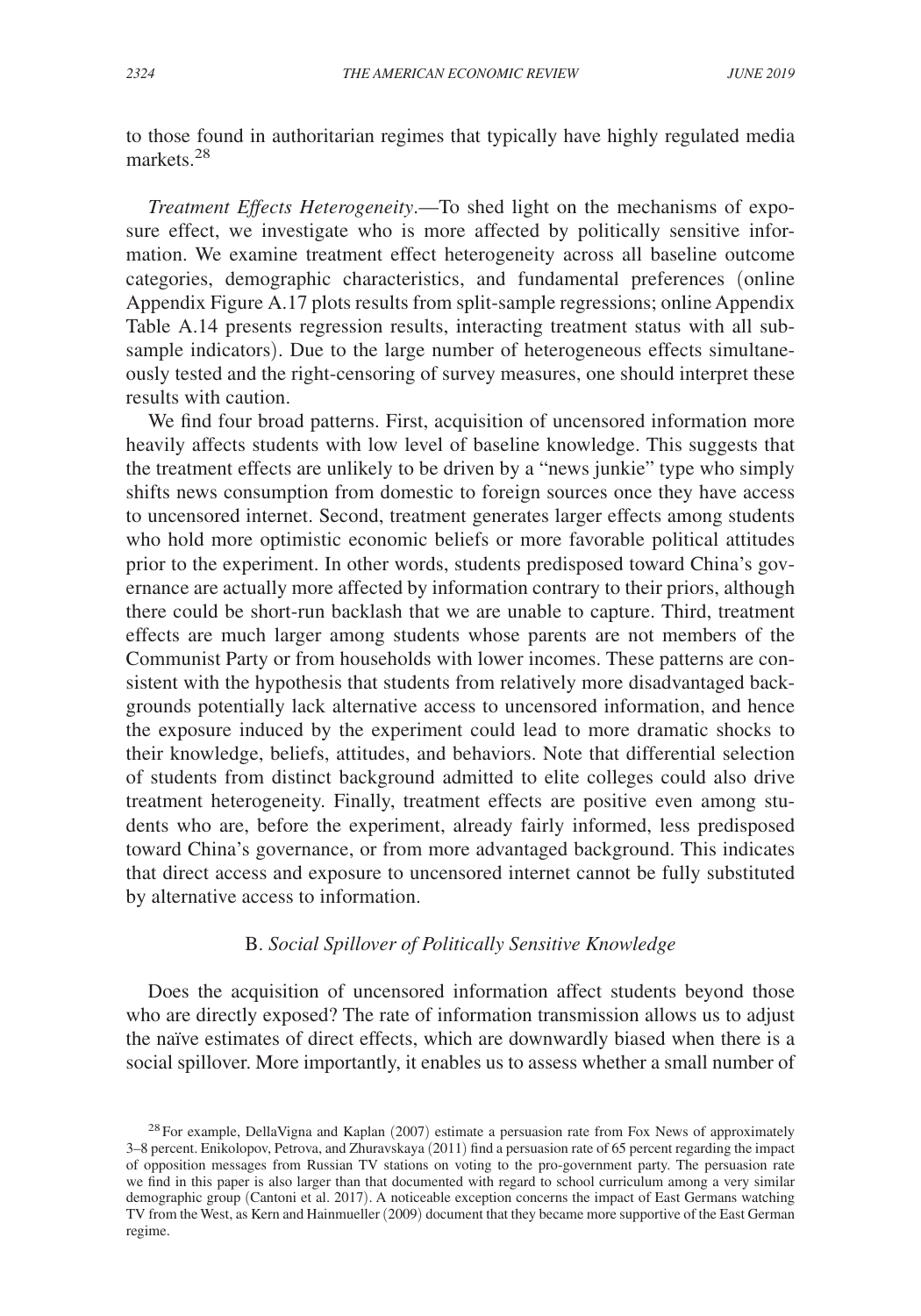informed students are sufficient to spread uncensored information to a majority of the student population.

We focus on the network of college dorm roommates.<sup>29</sup> The dorm room network, albeit by no means a complete mapping of social network, is closely aligned with the "conversation networks," which play a dominant role in information transmission among university students as demonstrated by Mobius, Phan, and Szeidl (2015). Overall, 57 percent of students without the access and encouragement treatments reside with at least one treated roommate, and 42 percent of treated students reside with at least one other treated roommate.

Simple reduced-form analyses suggest that the social transmission of information is indeed present. We regress students' likelihood of correctly answering sensitive news quizzes on (i) whether they have access to and actively browse uncensored internet (either as existing users or students in *Group-AE*); (ii) whether they have roommates with access; and the interaction of (i) and (ii). The coefficient on roommates' access indicate the differential likelihood of correctly answering news quizzes if a control group student has one treated roommate, relative to none. Panel A of Table 4 presents the results on a sample of 3 quizzes as well as the overall correct rate across 11 quizzes; online Appendix Table A.15 shows results on each of the 11 quizzes. Take as an example students' knowledge of the Panama Papers. Among students who neither receive the access and encouragement treatments nor residing with treated roommates, 56 percent can correctly answer the quiz on the Panama Papers. If the students have one treated roommate, the proportion increases to 78 percent. The increase is more modest among other news events, but still statistically significant when we aggregate all news quizzes. Patterns of social spillover are mixed regarding outcome categories beyond knowledge (online Appendix Table A.16).

To assess whether the magnitude of social spillover is economically meaningful, we next estimate a simple social learning model to quantify the social transmission rate of sensitive information. We consider the probability that a student correctly answer a sensitive news quiz as the sum of (i) the probability that she learns the event from browsing foreign news outlets herself (*direct learning*); and (ii) the probability that she learns about the event from her roommates who have learned about the event (*social learning*). We allow the social transmission rates to differ across news, and across students with and without direct access themselves. Importantly, we assume that there is no information transmission from students who do not have direct access to uncensored internet, since we cannot separately identify the transmission from students with and without access. This assumption is conservative when we evaluate the marginal contribution of having one additional student to receive access to uncensored internet. We use the subsample of students with less than two treated roommates for parameter estimation (panel B of Table 4), and those with two or more treated roommates for an "out-of-sample test" (panel C). Online Appendix H presents the full model and estimation details.

 $29$ A university dorm room in our experimental setting consists of four students from the same gender and cohort, assigned by the school administration. The exact algorithm of dorm roommates assignments is unknown, but they are likely to be randomly assigned within the university-gender-cohort-major cell.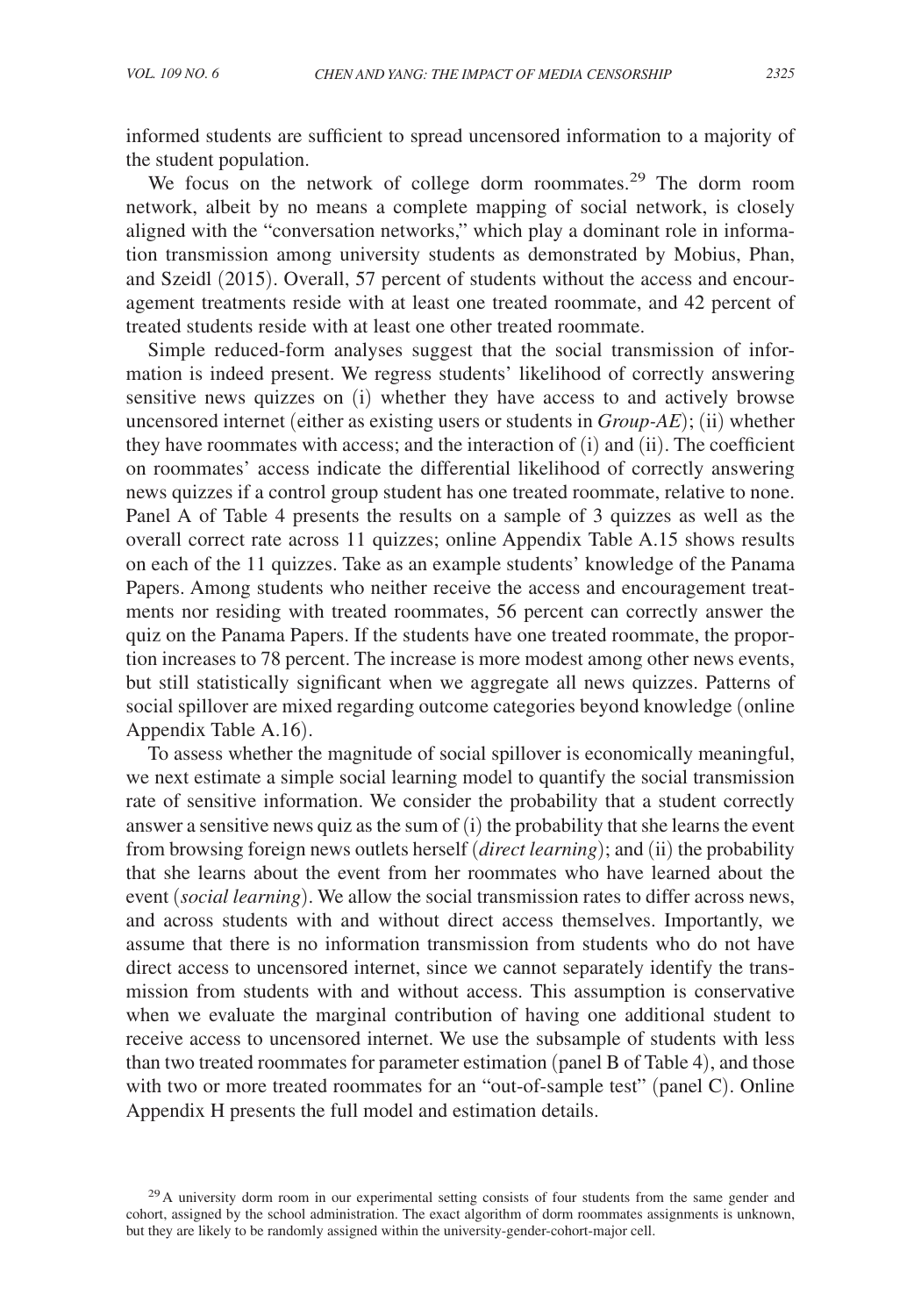|                                                         | Individual sensitive news events                |                                                    |                                                 |                                                        |  |
|---------------------------------------------------------|-------------------------------------------------|----------------------------------------------------|-------------------------------------------------|--------------------------------------------------------|--|
| Direct learning rates:                                  | Lowest                                          | Median                                             | Highest                                         | Overall percentage<br>of quizzes correctly<br>answered |  |
| Poli, sensitive news events:                            | Steel production<br>reduction reaches<br>target | Carrie Lam<br>becomes HK<br><b>Chief Executive</b> | Foreign leaders<br>involved in<br>Panama Papers |                                                        |  |
|                                                         | (1)                                             | (2)                                                | (3)                                             | (4)                                                    |  |
| Panel A. Reduced-form analyses                          |                                                 |                                                    |                                                 |                                                        |  |
| Access and active                                       | 0.094<br>[0.056]                                | 0.185<br>[0.061]                                   | 0.332<br>[0.040]                                | 0.204<br>[0.022]                                       |  |
| Roommate with access                                    | 0.023<br>[0.056]                                | 0.047<br>[0.062]                                   | 0.222<br>[0.040]                                | 0.076<br>[0.022]                                       |  |
| Access and active $\times$<br>roommate with access      | $-0.001$<br>[0.071]                             | 0.002<br>[0.078]                                   | $-0.114$<br>[0.052]                             | $-0.032$<br>[0.028]                                    |  |
| Panel B. Implied social transmission rates              |                                                 |                                                    |                                                 |                                                        |  |
| Transmission rate<br>(receiver with access)             | 0.086<br>[0.206]                                | 0.113<br>[0.150]                                   | 0.248<br>[0.045]                                | 0.118<br>[0.034]                                       |  |
| Transmission rate<br>(receiver without access)          | 0.084<br>[0.167]                                | 0.117<br>[0.124]                                   | 0.121<br>[0.038]                                | 0.069<br>[0.027]                                       |  |
| Panel C. Predictions and out-of-sample tests            |                                                 |                                                    |                                                 |                                                        |  |
| Actual: percent correct<br>(receiver without access)    | 0.188                                           | 0.328                                              | 0.918                                           | 0.614                                                  |  |
| Predicted: percent correct<br>(receiver without access) | 0.225<br>[0.070]                                | 0.317<br>[0.071]                                   | 0.955<br>[0.053]                                | 0.589<br>[0.028]                                       |  |
| Actual: percent correct<br>(receiver with access)       | 0.314                                           | 0.490                                              | 1.000                                           | 0.743                                                  |  |
| Predicted: percent correct<br>(receiver with access)    | 0.317<br>[0.076]                                | 0.505<br>[0.081]                                   | 1.000<br>[0.018]                                | 0.733<br>[0.025]                                       |  |

Table 4—Estimation of Social Learning Model

*Notes: Access and active* indicates whether students have access to uncensored internet and actively browse its content; the indicator takes value 1 if the student is an existing user of the censorship circumvention tool prior to the baseline survey (November 2015), or is assigned with both the access and encouragement treatments (*Group-AE*). *Roommate with access* indicates whether there is one college dorm roommate who actively uses censorship circumvention tool as a result of the experimental treatment. *Overall percentage of quizzes correctly answered* aggregates all 11 news quizzes together, and use whether roommate receives access by the endline survey (April 2017) in the baseline specifications. Reduced-form analyses and social transmission rates estimation are conducted among students who have completed the corresponding wave of the survey, have no roommates who were existing users of the censorship circumvention tool prior to the baseline survey, and have either zero or one roommates who actively use censorship circumvention tool as a result of the experimental treatment. Out-of-sample tests are conducted among students who have at least two roommates who actively use censorship circumvention tool as a result of the experimental treatment; bootstrapped standard errors are shown in brackets. See online Appendix H for more details.

Three patterns emerge. First, across all 11 news dimensions, the transmission rate from an informed student to her roommates without the access is 11.8 percent. Interestingly, this is a very similar social transmission rate of politically neutral information among Harvard undergraduates (10.3 percent; Mobius, Phan, and Szeidl 2015). The calibrated model performs well when we use it to predict the knowledge of sensitive news events among students with two or more treated roommates. Given the number of students who have access to uncensored internet prior to the experiment, this transmission rate is substantially lower than what is needed to induce the entire student population to be informed. Even if we assume that these existing users are randomly distributed across university dorms, the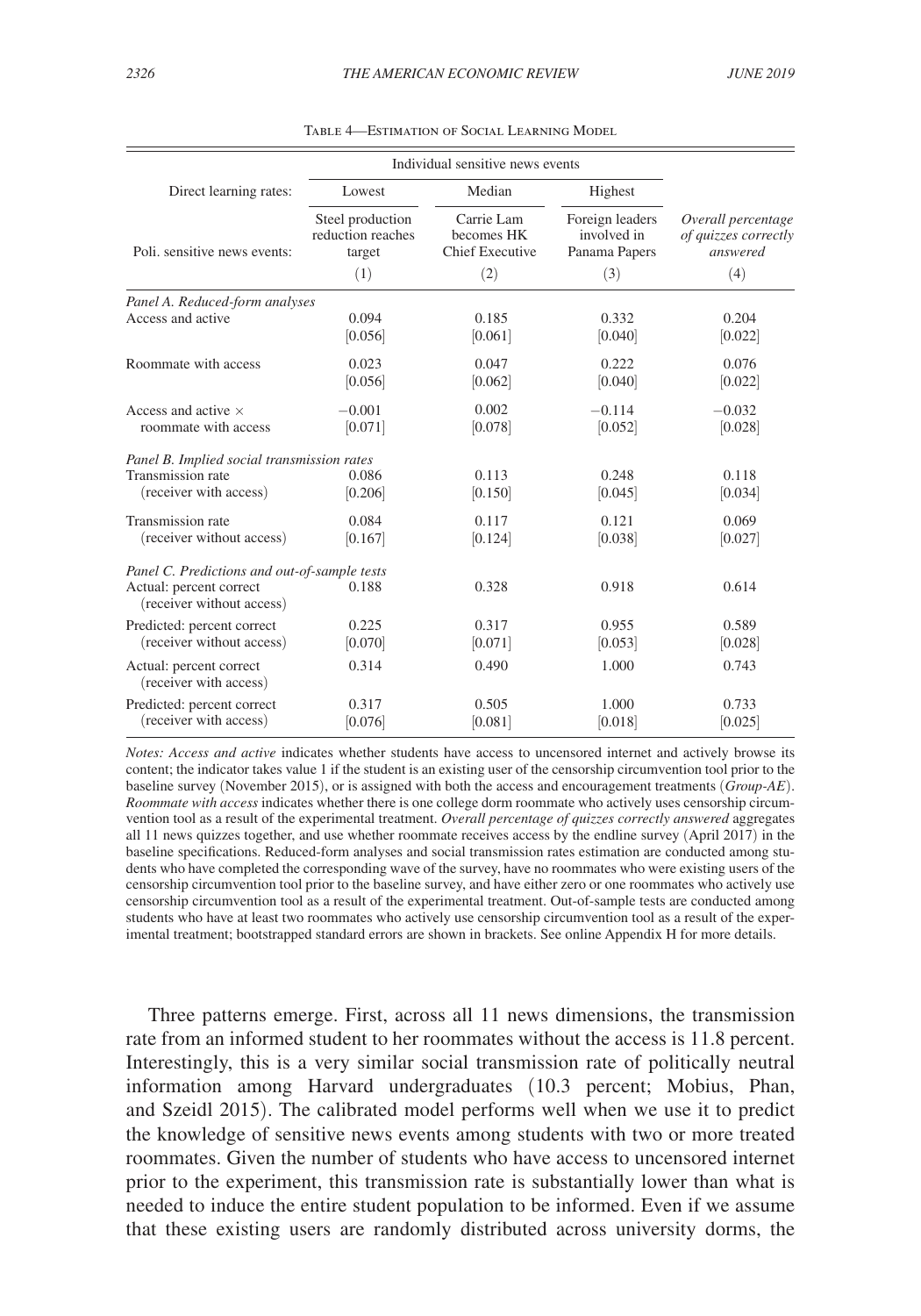social transmission rate needs to be close to 100 percent in order to saturate the population. Second, the social transmission rates monotonically increase with the direct learning rates (see online Appendix Figure A.18, where we plot the estimated direct learning rates against social transmission rates). If a student is more likely to learn about particular sensitive news event herself, she is also more likely to transmit that knowledge to her roommates. Third, the social transmission rate approximately doubles if the recipient is a fellow roommate who has no direct access herself, suggesting social substitutability in learning with respect to direct access to uncensored information.

Several factors may contribute to the relatively low social transmission rate of politically sensitive information. First and foremost, transmission of censored information is asymmetric: the uninformed students do not know what and when to ask. As a result, the informed students need to take the initiative to discuss sensitive topics. Informed students may not take such initiative, because spreading sensitive information, unlike consuming such information privately, may be perceived as politically risky. In addition, the treated and hence informed students demonstrate the "curse of knowledge": they tend to (mistakenly) believe that other students are equally informed of politically sensitive events (Chen and Yang 2018b). This may further prevent them from taking initiative to transmit the information. Even if informed students decide to spread the information, they face additional constraints. The transmission largely relies on word-of-mouth, since sensitive messages are censored on domestic social media and messaging platforms. Finally, existing users of censorship circumvention tools are highly clustered among a small number of dorm rooms, potentially due to social complementarity.<sup>30</sup> Such a high degree of clustering limits the scope of social transmission.

## **V. What Does It Take to Undo Censorship?**

Our experimental results allow us to get a glimpse into what does it take to undo censorship, and what makes China's censorship apparatus effective, despite its porousness. Would most students become informed of sensitive events if a large share of them receive access to uncensored internet? Would students' low demand for uncensored information be partially offset by the social transmission of information?

Importantly, our experiment captures partial equilibrium effects, since it covers only 15 percent of the student population of two universities and is not a permanent intervention. On one hand, the general equilibrium treatment effects may be substantially larger because political fear could be eliminated, foreign news consumption becomes more socially acceptable and desirable, or the knowledge of uncensored internet access is disseminated socially. Supply of sensitive information on domestic and foreign outlets could also change in response to the demand shifts due to a large number of citizens receiving access. On the other hand, the general

<sup>&</sup>lt;sup>30</sup>At the time of the baseline survey, 74.8 percent of the existing users have at least one other roommate (31.1 percent have two or more) who are also currently using censorship circumvention tools. In contrast, among students who have not used censorship circumvention tools, only 26.7 percent of them have at least one other roommate (and 9.3 percent with two or more) who are existing users.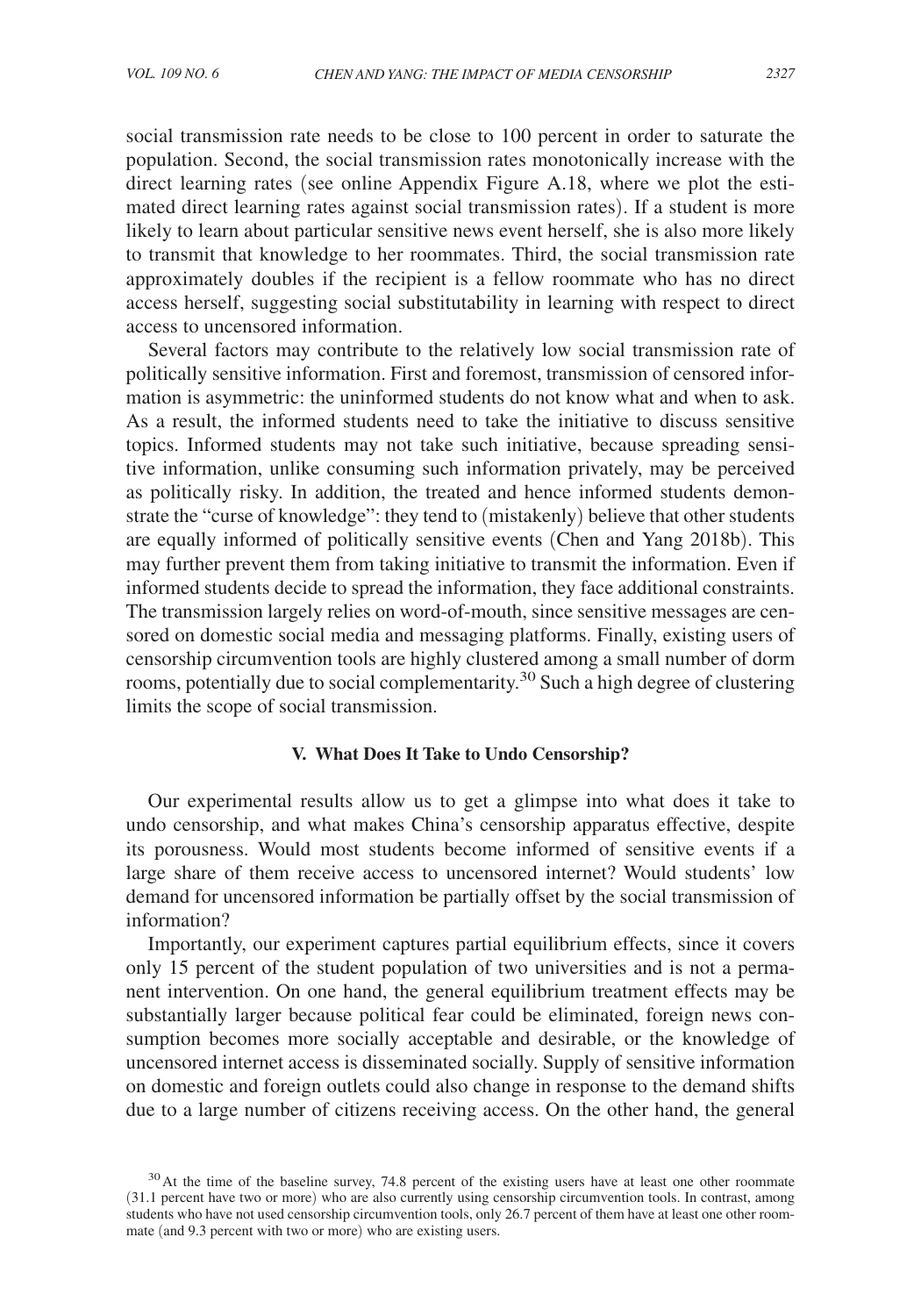equilibrium effects may be smaller in magnitude, as the censorship apparatus itself may respond. For example, providing access to the entire population is likely to trigger a crackdown from the regime.

To illustrate, we simulate the share of students who would be able to correctly answer quiz question on the Panama Papers, a particularly high-profile, sensitive news event, if the number of students who actively acquire uncensored information increases. In addition to learning directly from foreign outlets, we incorporate information transmission among dorm mates. Specifically, we first simulate the number of information-acquiring roommates with whom a particular student may reside. We predict whether each student could correctly answer the quiz if there is no social transmission of knowledge. We then predict the number of roommates each student resides with who have acquired the knowledge about the Panama Papers. Finally, we predict the chance each student could correctly answer the quiz if her informed roommates transmit the knowledge. We calibrate the simulation using three sets of previously estimated parameters: (i) the degree to which access to uncensored internet and the temporary encouragement lead students to acquire sensitive information; (ii) the degree to which direct exposure affects students' knowledge; and (iii) the rate of social transmission of such knowledge. Online Appendix I provides details on the simulation.

We simulate three scenarios, presented in Figure 4. First, if we were to provide *all* students with free access to uncensored internet, we could increase the share of students who answer the quiz question correctly by 3 percentage points, a change that is nearly negligible. Most students would not avail themselves of the cracks of the Great Firewall to actively seek out uncensored information. Second, if we were to provide all students with both access and the same temporary encouragement in our experiment, the share of students who could correctly answer the quiz question would jump by another 30 percentage points to 98 percent, close to the full-saturation. Finally, this large increase could be sustained even if we stop fully subsidizing the access to uncensored internet. After students receive the encouragement, their raised demand for access would likely persist, and we expect 72 percent of the newly exposed students would pay to continue accessing uncensored internet. As a result, the overall share of students who would be able to correctly answer the quiz question would be retained above 90 percent. The latter two scenarios demonstrate that while the current censorship apparatus is robust due to lack of demand for uncensored information, its effectiveness could be substantially diminished if demand were raised through encouragement and exposure.

To quantify the role played by the social transmission of information, we simulate a scenario with no social spillover (shown in the dotted line in Figure 4). On average, approximately 50 percent of the increase in knowledge among the student population results from direct learning, while the remaining 50 percent is contributed by social transmission among roommates. It is worth highlighting that social transmission plays a particularly small role when only existing users are acquiring uncensored information, due to their high degree of clustering among a small number of dorm rooms.

These results are robust to relaxing the key assumptions we make in the simulation procedure. In particular, when we allow for second-degree social transmission, we do not find quantitatively differences in students' simulated knowledge, given the size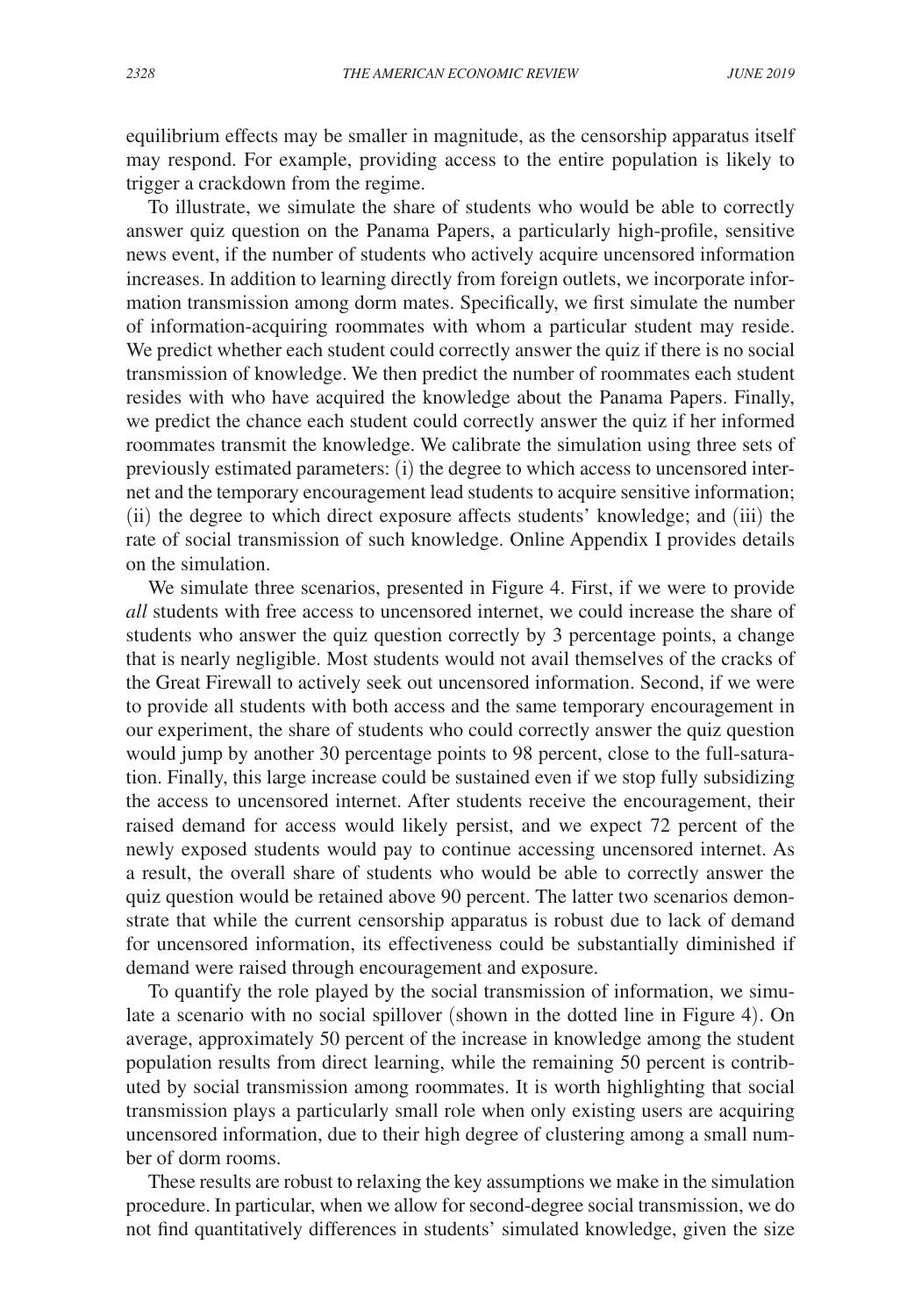

| ĩГ |  |
|----|--|
|----|--|

*Notes:* Simulation of the proportion of students who can answer quiz on the Panama Papers correctly across the entire student population, as the proportion of students who actively visit foreign news websites grows from 0 to 100 percent. Details of the simulation procedure is described in online Appendix I.

of dorm rooms and the estimated transmission rates (consistent with Mobius, Phan, and Szeidl 2015). In addition, if we use the conversation networks mapped among Harvard undergraduates to simulate the information acquisition and spillovers in our context, we find quantitatively similar results, presumably because the number of roommates in our context (3.00) is close to the average number of conversational links (3.19) a Harvard undergraduate processes. In fact, our result is robust even if we double the number of conversational links a student has.

### **VI. Conclusion**

Media censorship is prevalent in authoritarian regimes. Little is known, however, regarding whether censorship is effective at restricting citizens' information acquisition and changing their beliefs and attitudes. In particular, one might have speculated that censorship becomes irrelevant in the age of the internet where access blockage becomes increasingly costly and technologically challenging. In this project, we conduct a field experiment among college students in China to examine the impact of accessing uncensored internet. We find that even among students in one of China's most elite and liberal universities, lack of access is not the entire story: low demand for uncensored information is a crucial reason why students don't acquire such information. Beliefs that foreign news outlets are not valuable contribute to the low demand. Importantly, a period of exposure can change these beliefs and result in a lasting increase in their acquisition of uncensored information.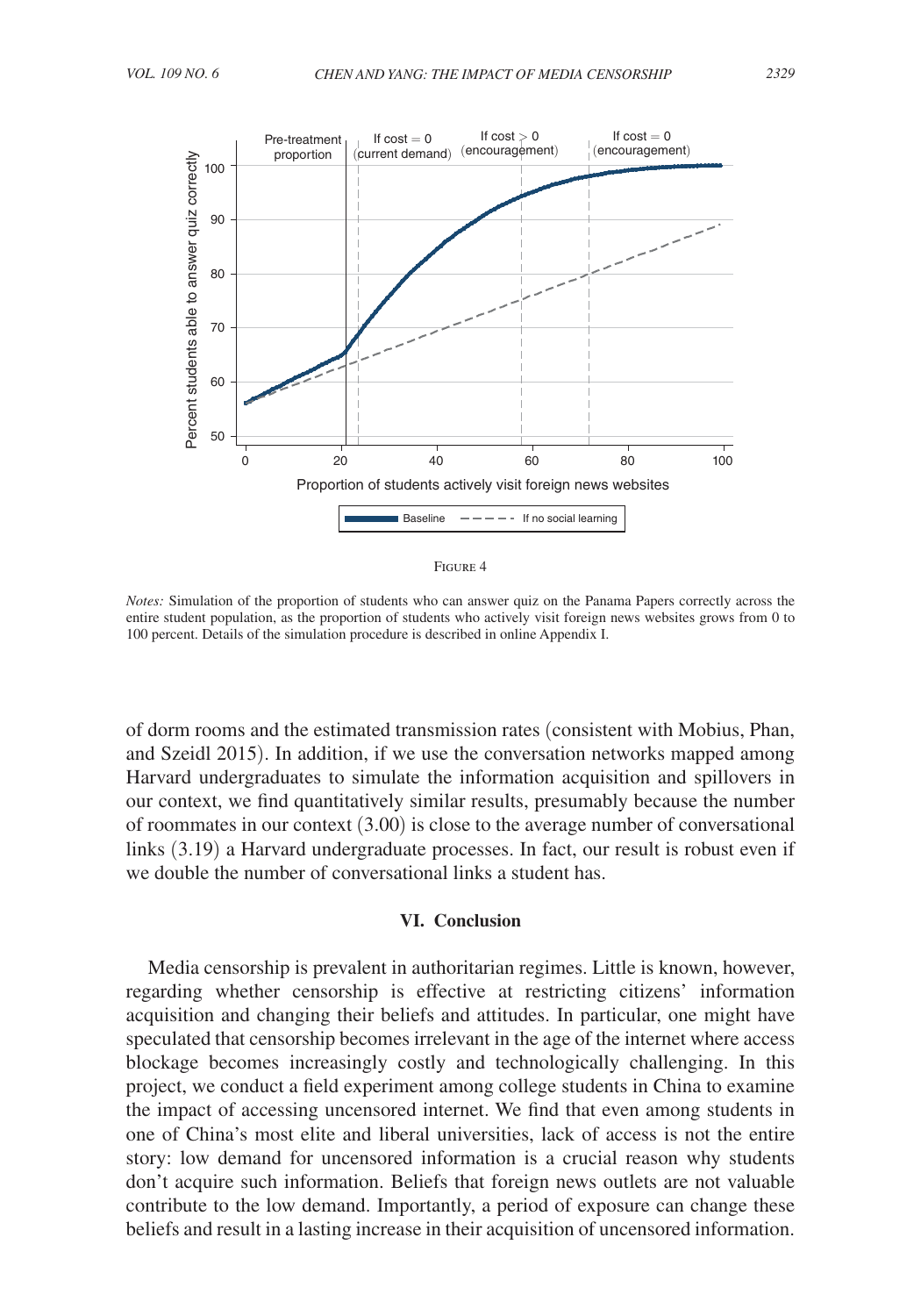These findings suggest that demand-side factors are important for comprehending how internet censorship works in China today. Depending on citizens' demand for uncensored information, the censorship apparatus in China can be either robust or fragile. After years of censorship and active propaganda campaigns, both the current level of demand and its elasticity with respect to the degree of censorship are low. Coupled with a moderate rate of socially transmitted knowledge, the regime could be highly robust. As a result, policies such as the Lantern Project that passively supply access to uncensored internet to citizens in authoritarian regimes are unlikely to be as effective as some might imagine.<sup>31</sup> In fact, the Chinese government may not need to bear the extremely high costs of fully "sealing" its internet, as it can afford to leave some holes open. The masses may not begin to respond to negative news shocks, information-demanding elites may not be irritated, and business interests relying on global internet connections may not be sacrificed. Moreover, so long as the Chinese citizens perceive domestic media to be more informative, more enjoyable, or more reputable when feedback is weak due to the Great Firewall, domestic media outlets are incentivized to maintain their censored news reporting in equilibrium (Gentzkow and Shapiro 2006).

Nevertheless, our findings do *not* imply that the Chinese regime can safely eliminate the Great Firewall. The current cost of circumventing censorship imposes a huge campaign cost on foreign news outlets. Without such costs, outlets such as the *New York Times* might begin to campaign and effectively raise demand among Chinese readers. The demand for uncensored information, once raised, is likely to persist and can generate substantial pressure on the censorship apparatus. Perhaps more importantly, as demand for uncensored information shifts, domestic news outlets are likely to react to such shift, which could fundamentally change China's media landscape and further suppress demand for censored information (see Qin, Strömberg, and Wu 2018 for an investigation of China's newspaper industry).

This demand-driven censorship is not unique to contemporary China. The current Russian regime enforces repressive censorship over TV, while leaving the internet, and in particular the social media landscape, largely uncensored. Similarly, during the Cold War, the East German government employed heavy propaganda and censorship campaigns, while simultaneously allowing its citizens to purchase, de facto, antennae to access West German TV if they were sufficiently interested. What is an authoritarian regime's optimal strategy for controlling information given our findings? Would such a strategy work even in small regimes where it is unprofitable for a media company to only serve the small domestic market (e.g., Pan 2017)? If not, what would be the alternative strategy? Do information technology innovations, in particular the internet and social media, change the effectiveness of state censorship? These are fascinating questions for future research.

Finally, we find that uncensored information persistently and substantially changes students' knowledge, economic beliefs, and political attitudes. Do students realize that consuming uncensored information has made a difference? What

<sup>&</sup>lt;sup>31</sup> The Lantern Project, funded by the US State Department, aims to provide a stable internet connection that bypasses censorship at a relatively low cost. Policymakers in the West hypothesize that combating censorship boils down to ensuring that citizens have access to uncensored information. For example, former Secretary of State Hillary Clinton declares that the United States "stand[s] for a single Internet where all of humanity has equal *access* to knowledge and ideas."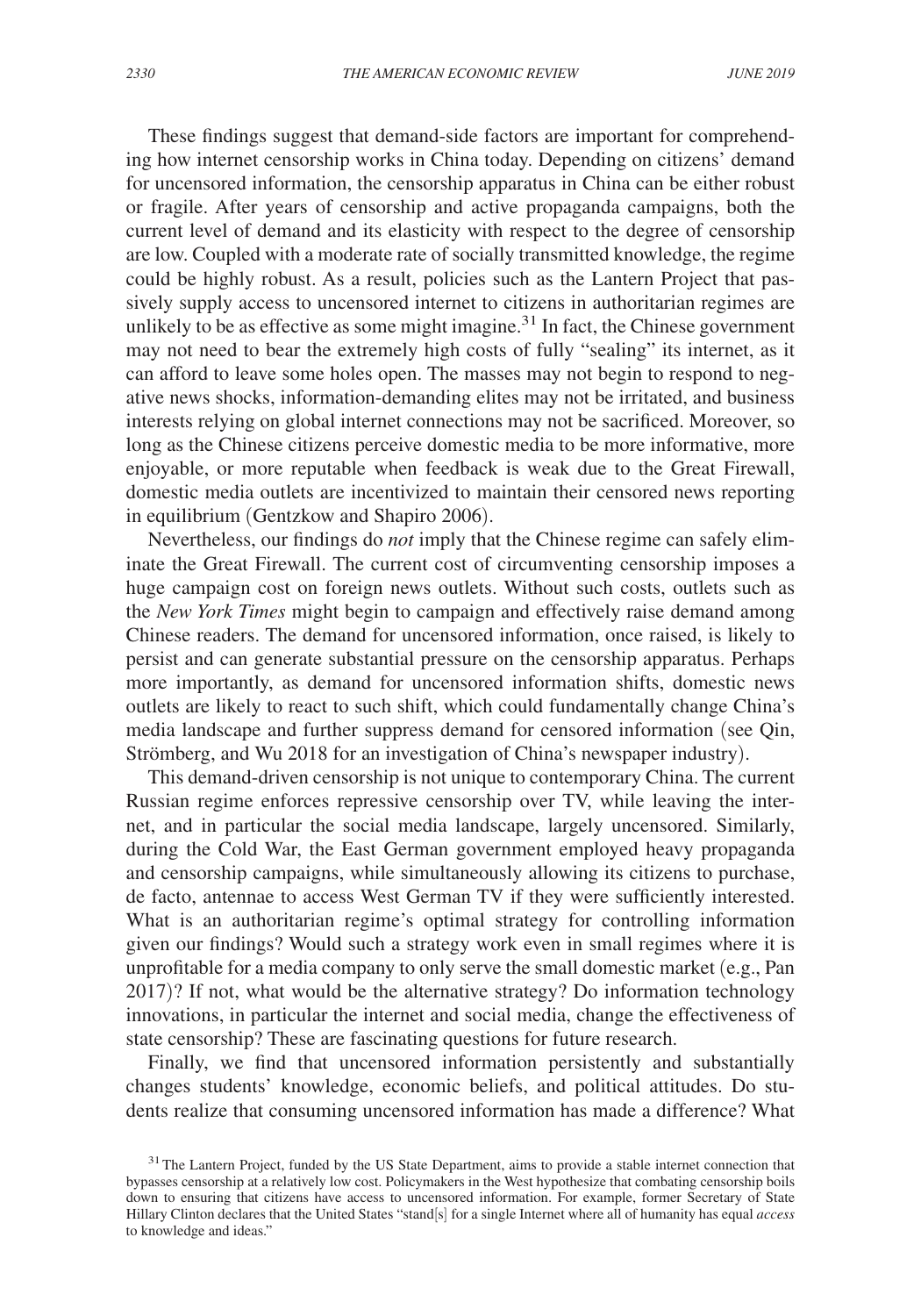happens to their beliefs regarding fellow students? Answers to these questions have important implications on whether coordinated and collective actions may arise, which we explicitly investigate in a companion paper (Chen and Yang 2018b).

#### **REFERENCES**

- **Abramitzky, Ran, and Isabelle Sin.** 2014. "Book Translations as Idea Flows: The Effects of the Collapse of Communism on the Diffusion of Knowledge." *Journal of the European Economic Association* 12 (6):1453–520.
- **Adena, Maja, Ruben Enikolopov, Maria Petrova, Veronica Santarosa, and Ekaterina Zhuravskaya.**  2015. "Radio and the Rise of the Nazis in Prewar Germany." *Quarterly Journal of Economics* 130 (4): 1885–939.
- **Alesina, Alberto, and Nicola Fuchs-Schündeln.** 2007. "Good-Bye Lenin (or Not?): The Effect of Communism on People's Preferences." *American Economic Review* 97 (4): 1507–28.
- **Anderson, Michael L.** 2008. "Multiple Inference and Gender Differences in the Effects of Early Intervention: A Reevaluation of the Abecedarian, Perry Preschool, and Early Training Projects." *Journal of the American Statistical Association* 103 (484): 1481–95.
- **Bai, Jie, Mikhail Golosov, Nancy Qian, and Yan Kai.** 2015. "Understanding the Influence of Government Controlled Media: Evidence from Air Pollution in China." Unpublished.
- **Cantoni, Davide, Yuyu Chen, David Y. Yang, Noam Yuchtman, and Y. Jane Zhang.** 2017. "Curriculum and Ideology." *Journal of Political Economy* 125 (2): 338–92.
- **Cantoni, Davide, David Y. Yang, Noam Yuchtman, and Y. Jane Zhang.** 2019. "Protests as Strategic Games: Experimental Evidence from Hong Kong's Antiauthoritarian Movement." *Quarterly Journal of Economics* 134 (2): 1021–77.
- **Caplin, Andrew, and Mark Dean.** 2015. "Revealed Preference, Rational Inattention, and Costly Information Acquisition." *American Economic Review* 105 (7): 2183–203.
- **Charness, Gary, and Uri Gneezy.** 2009. "Incentives to Exercise." *Econometrica* 77 (3): 909–31.
- **Chen, Yuyu, and David Y. Yang.** 2018a. "Historical Traumas and the Roots of Political Distrust: Political Inference from the Great Chinese Famine." Unpublished.
- **Chen, Yuyu, and David Y. Yang.** 2018b. "The Coordination Consequences of Media Censorship: Experimental Evidence from China." Unpublished.
- **Chen, Yuyu, and David Y. Yang.** 2019. "The Impact of Media Censorship: 1984 or Brave New World?: Dataset." *American Economic Review.* https://doi.org/10.1257/aer.20171765.
- **Coffman, Katherine B., Lucas C. Coffman, and Keith M. Marzilli Ericson.** 2017. "The Size of the LGBT Population and the Magnitude of Antigay Sentiment Are Substantially Underestimated." *Management Science* 63 (10): 3168–86.
- **DellaVigna, Stefano, and Matthew Gentzkow.** 2010. "Persuasion: Empirical Evidence." *Annual Review of Economics* 2: 643–69.
- **DellaVigna, Stefano, and Ethan Kaplan.** 2007. "The Fox News Effect: Media Bias and Voting." *Quarterly Journal of Economics* 122 (3): 1187–234.
- **Dupas, Pascaline.** 2014. "Short-Run Subsidies and Long-Run Adoption of New Health Products: Evidence from a Field Experiment." *Econometrica* 82 (1): 197–228.
- **Enikolopov, Ruben, and Maria Petrova.** 2015. "Media Capture: Empirical Evidence." In *Handbook of Media Economics*, edited by Simon P. Anderson, Joel Waldfogel, and David Strömberg, 687–700. Amsterdam: Elsevier.
- **Enikolopov, Ruben, Maria Petrova, and Ekaterina Zhuravskaya.** 2011. "Media and Political Persuasion: Evidence from Russia." *American Economic Review* 101 (7): 3253–85.
- **Enke, Benjamin.** 2018. "What You See Is All There Is." Unpublished.
- **Ford, Guy Stanton, ed.** 1935. *Dictatorship in the Modern World.* Minneapolis, MN: University of Minnesota Press.
- **Foster, Andrew D., and Mark R. Rosenzweig.** 2010. "Microeconomics of Technology Adoption." *Annual Review of Economics* 2: 395–424.
- **Fuchs-Schündeln, Nicola, and Matthias Schündeln.** 2015. "On the Endogeneity of Political Preferences: Evidence From Individual Experience with Democracy." *Science* 347 (6226): 1145–48.
- **Gehlbach, Scott, and Konstantin Sonin.** 2014. "Government Control of the Media." *Journal of Public Economics* 118: 163–71.
- **Gentzkow, Matthew, and Jesse M. Shapiro.** 2006. "Media Bias and Reputation." *Journal of Political Economy* 114 (2): 280–316.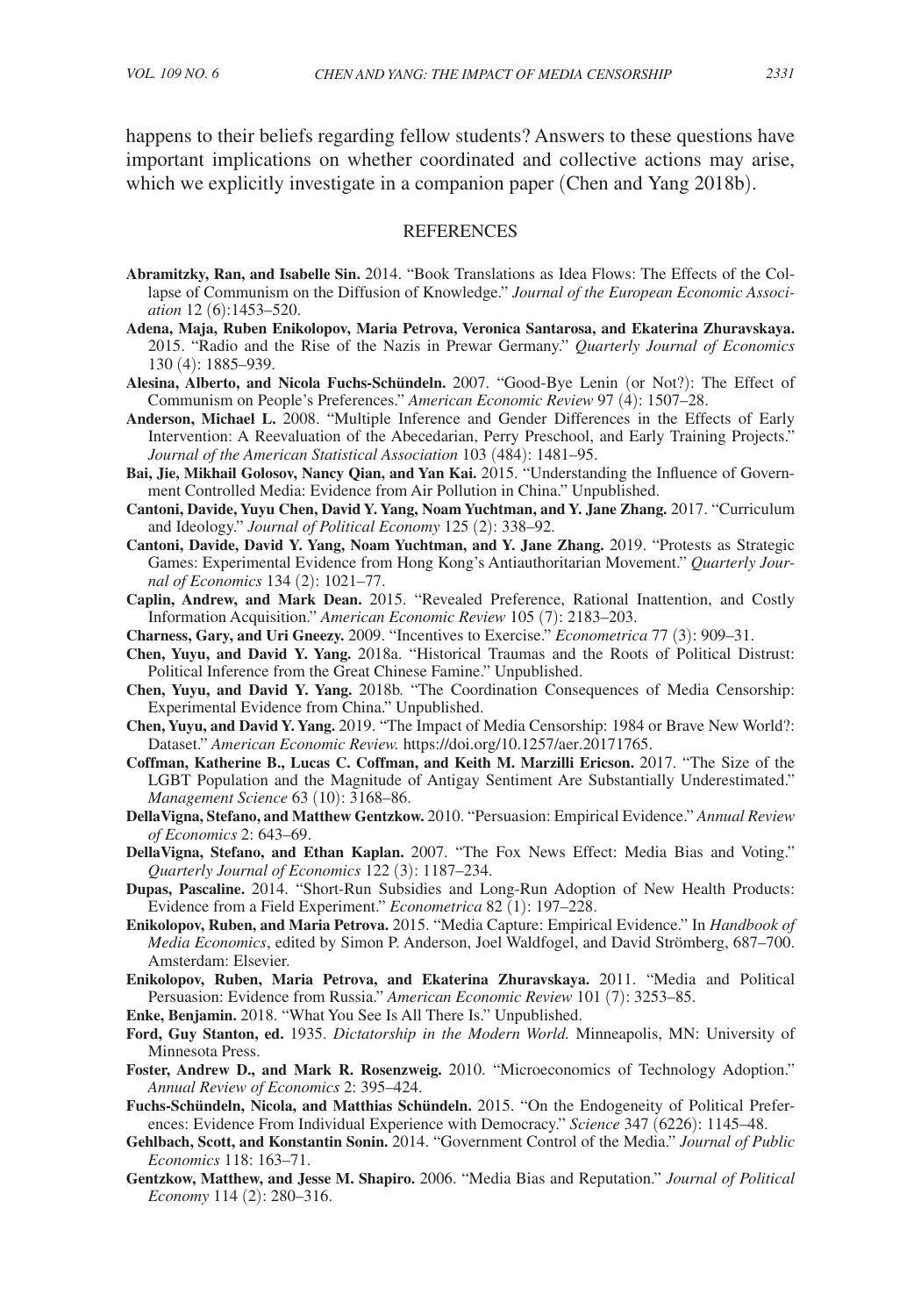- **Gentzkow, Matthew, Jesse M. Shapiro, and Daniel F. Stone.** 2015. "Media Bias in the Marketplace: Theory." In *Handbook of Media Economics*, edited by Simon P. Anderson, Joel Waldfogel, and David Strömberg, 623–45. Amsterdam: Elsevier.
- **Gerber, Alan S., Dean Karlan, and Daniel Bergan.** 2009. "Does the Media Matter? A Field Experiment Measuring the Effect of Newspapers on Voting Behavior and Political Opinions." *American Economic Journal: Applied Economics* 1 (2): 35–52.
- **Guriev, Sergei, and Daniel Treisman.** 2018. "Informational Autocracy: Theory and Empirics of Modern Authoritarianism." Unpublished.
- **Hobbs, William R. and Margaret E. Roberts.** 2018. "How Sudden Censorship Can Increase Access to Information." *American Political Science Review* 112 (3): 621–36.
- **Huang, Haifeng, Serra Boranbay-Akan, and Ling Huang.** 2019. "Media, Protest Diffusion, and Authoritarian Resilience." *Political Science Research and Methods* 7 (1): 23–42.
- **Huang, Haifeng, and Yao-Yuan Yeh.** 2019. "Information from Abroad: Foreign Media, Selective Exposure and Political Support in China." *British Journal of Political Science* 49 (2): 611–36.
- **Hussam, Reshmaan, Atonu Rabbani, Giovanni Reggiani, and Natalia Rigol.** 2016. "Habit Formation and Rational Addiction: A Field Experiment in Handwashing." Unpublished.
- **Kern, Holger L., and Jens Hainmueller.** 2009. "Opium for the Masses: How Foreign Media Can Stabilize Authoritarian Regimes." *Political Analysis* 17 (4): 377–99.
- **King, Gary, Jennifer Pan, and Margaret E. Roberts.** 2013. "How Censorship in China Allows Government Criticism but Silences Collective Expression." *American Political Science Review* 107 (2): 326–43.
- **King, Gary, Jennifer Pan, and Margaret E. Roberts.** 2014. "Reverse-Engineering Censorship in China: Randomized Experimentation and Participant Observation." *Science* 345 (6199).
- **Kuran, Timur.** 1997. *Private Truths, Public Lies: The Social Consequences of Preference Falsification*. Cambridge, MA: Harvard University Press.
- List, John A., Azeem M. Shaikh, and Yang Xu. Forthcoming. "Multiple Hypothesis Testing in Experimental Economics." *Experimental Economics*.
- **Lorentzen, Peter.** 2013. "China's Strategic Censorship." *American Journal of Political Science* 58 (2): 402–14.
- **Mobius, Markus, Tuan Phan, and Adam Szeidl.** 2015. "Treasure Hunt: Social Learning in the Field." Unpublished.
- **Mullainathan, Sendhil, and Andrei Shleifer.** 2005. "The Market for News." *American Economic Review* 95 (4): 1031–53.
- **Pan, Jennifer.** 2017. "How Market Dynamics of Domestic and Foreign Social Media Firms Shape Strategies of Internet Censorship." *Problems of Post-Communism* 64 (3–4): 167–88.
- **Prat, Andrea.** 2015. "Media Capture and Media Power." In *Handbook of Media Economics,* edited by Simon P. Anderson, Joel Waldfogel and David Strömberg, 669–86. Amsterdam: Elsevier.
- **Prat, Andrea, and David Strömberg.** 2009. "The Political Economy of Mass Media." In *Advances in Economics and Econometrics*, *Tenth World Congress,* edited by Daron Acemoglu, Manuel Arellano, and Eddie Dekel, 135–87. Cambridge: Cambridge University Press.
- **Qin, Bei, David Strömberg, and Yanhui Wu.** 2017. "Why Does China Allow Freer Social Media? Protests Versus Surveillance and Propaganda." *Journal of Economic Perspectives* 31 (1): 117–40.
- **Qin, Bei, David Strömberg, and Yanhui Wu.** 2018. "Media Bias in China." *American Economic Review* 108 (9): 2442–76.
- **Roberts, Hal, Ethan Zuckerman, Jillian York, Robert Faris, and John Palfrey.** 2010. *2010 Circumvention Tool Usage Report.* Cambridge, MA: Berkman Klein Center for Internet & Society.
- **Roberts, Margaret E.** 2018. *Censored: Distraction and Diversion Inside China's Great Firewall*. Princeton, NJ: Princeton University Press.
- **Schedler, Andreas.** 2010. "Democracy's Past and Future: Authoritarianism's Last Line of Defense." *Journal of Democracy* 21 (1): 69–80.
- **Shadmehr, Mehdi, and Dan Bernhardt.** 2015. "State Censorship." *American Economic Journal: Microeconomics* 7 (2): 280–307.
- **Simonov, Andrey, and Justin Rao.** 2018. "What Drives Demand for Government-Controlled News in Russia?" Unpublished.
- **Strömberg, David.** 2015. "Media and Politics." *Annual Review of Economics* 7: 173–205.
- **Voigtländer, Nico, and Hans-Joachim Voth.** 2015. "Nazi Indoctrination and Anti-Semitic Beliefs in Germany." *Proceedings of the National Academy of Sciences* 112 (26): 7931–36.
- **Yanagizawa-Drott, David.** 2014. "Propaganda and Conflict: Evidence from the Rwandan Genocide." Quarterly *Journal of Economics* 129 (4): 1947–94.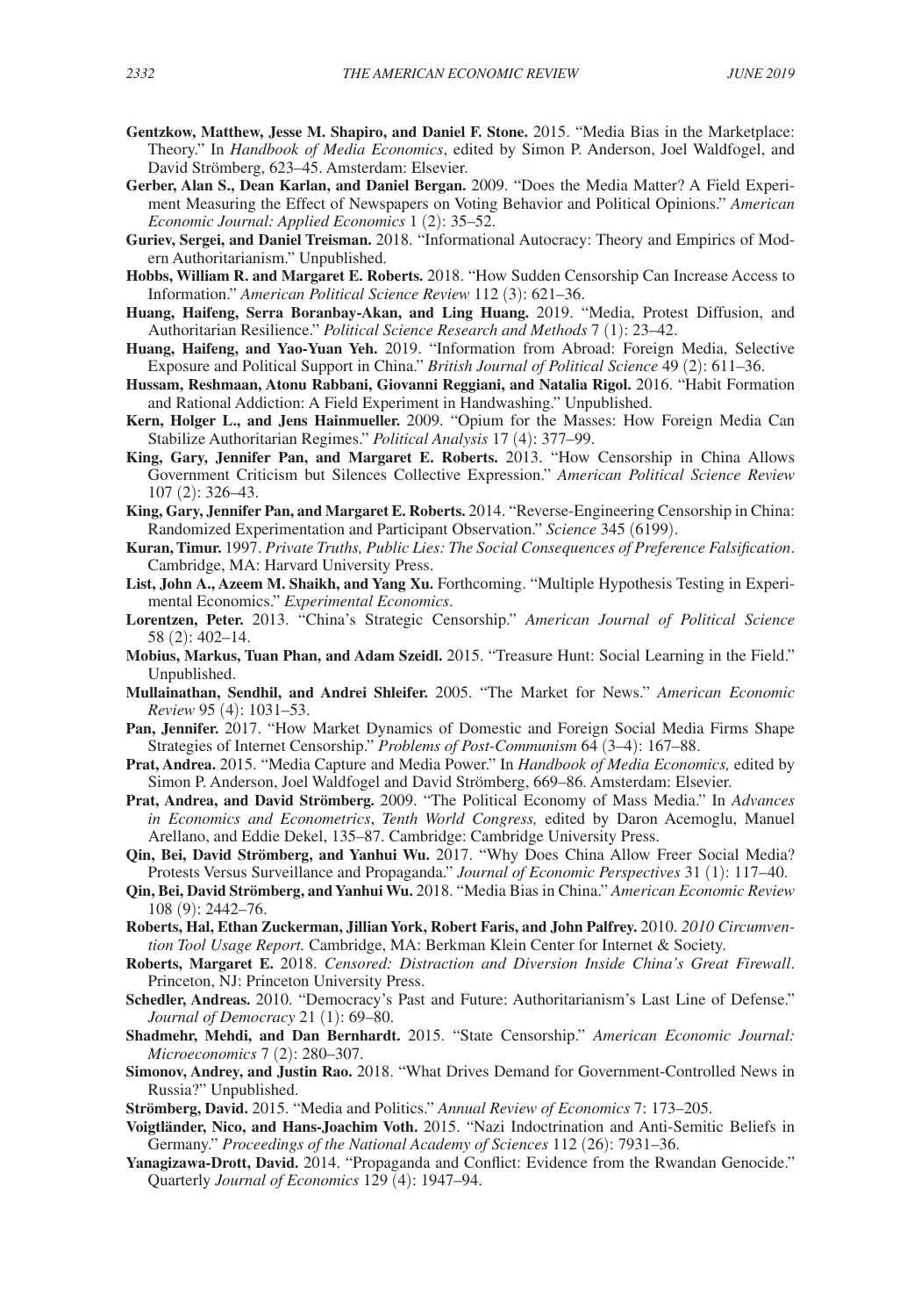# **This article has been cited by:**

- 1. Laura Derksen, Catherine Michaud-Leclerc, Pedro C.L. Souza. 2022. Restricted access: How the internet can be used to promote reading and learning. *Journal of Development Economics* **155**, 102810. [Crossref]
- 2. Keng-Chi Chang, William R. Hobbs, Margaret E. Roberts, Zachary C. Steinert-Threlkeld. 2022. COVID-19 increased censorship circumvention and access to sensitive topics in China. *Proceedings of the National Academy of Sciences* **119**:4, e2102818119. [Crossref]
- 3. Zhiqian Jiang, Baixiao Liu, Jinsong Liu, Qianwei Ying. 2021. Media attention and regulatory efficiency of corporate violations: Evidence from China. *Journal of Accounting and Public Policy* **24**, 106931. [Crossref]
- 4. Charles Chang. 2021. Information Credibility under Authoritarian Rule: Evidence from China. *Political Communication* **38**:6, 793-813. [Crossref]
- 5. Susan Ou, Heyu Xiong. 2021. Mass persuasion and the ideological origins of the Chinese Cultural Revolution. *Journal of Development Economics* **153**, 102732. [Crossref]
- 6. Sergei Guriev, Nikita Melnikov, Ekaterina Zhuravskaya. 2021. 3G Internet and Confidence in Government. *The Quarterly Journal of Economics* **136**:4, 2533-2613. [Crossref]
- 7. Brian Knight, Ana Tribin. 2021. Opposition Media, State Censorship, and Political Accountability: Evidence from Chavez's Venezuela. *The World Bank Economic Review* **130**. . [Crossref]
- 8. Stan Hok-Wui Wong, Jiachen Liang. 2021. Attraction or Distraction? Impacts of Pro-regime Social Media Comments on Chinese Netizens. *Political Behavior* **74**. . [Crossref]
- 9. Aysenur DAL. 2021. SANSÜRLÜ AYNAYA BAKIŞ: KISITLI BİLGİ ORTAMLARINDA ALGILANAN DEMOKRASİ ARZI. *Pamukkale University Journal of Social Sciences Institute* . [Crossref]
- 10. Jennifer Pan, Zijie Shao, Yiqing Xu. 2021. How government-controlled media shifts policy attitudes through framing. *Political Science Research and Methods* 1-16. [Crossref]
- 11. Stan Hok-Wui Wong, Jiachen Liang. 2021. Dubious until officially censored: Effects of online censorship exposure on viewers' attitudes in authoritarian regimes. *Journal of Information Technology & Politics* **18**:3, 310-323. [Crossref]
- 12. Jiangnan Zhu, Chengli Wang. 2021. I Know What You Mean: Information Compensation in an Authoritarian Country. *The International Journal of Press/Politics* **26**:3, 587-608. [Crossref]
- 13. Raphael Boleslavsky, Mehdi Shadmehr, Konstantin Sonin. 2021. Media Freedom in the Shadow of a Coup. *Journal of the European Economic Association* **19**:3, 1782-1815. [Crossref]
- 14. Leandro Melo de Sousa, Oliver Lucanus, J. Pablo Arroyo-Mora, Margaret Kalacska. 2021. Conservation and trade of the endangered Hypancistrus zebra (Siluriformes, Loricariidae), one of the most trafficked Brazilian fish. *Global Ecology and Conservation* **27**, e01570. [Crossref]
- 15. Felipe González, Pablo Muñoz, Mounu Prem. 2021. Lost in transition? The persistence of dictatorship mayors. *Journal of Development Economics* **151**, 102669. [Crossref]
- 16. Charlie Rafkin, Advik Shreekumar, Pierre-Luc Vautrey. 2021. When guidance changes: Government stances and public beliefs. *Journal of Public Economics* **196**, 104319. [Crossref]
- 17. Yingdan Lu, Jennifer Pan. 2021. Capturing Clicks: How the Chinese Government Uses Clickbait to Compete for Visibility. *Political Communication* **38**:1-2, 23-54. [Crossref]
- 18. Ro'ee Levy. 2021. Social Media, News Consumption, and Polarization: Evidence from a Field Experiment. *American Economic Review* **111**:3, 831-870. [Abstract] [View PDF article] [PDF with links]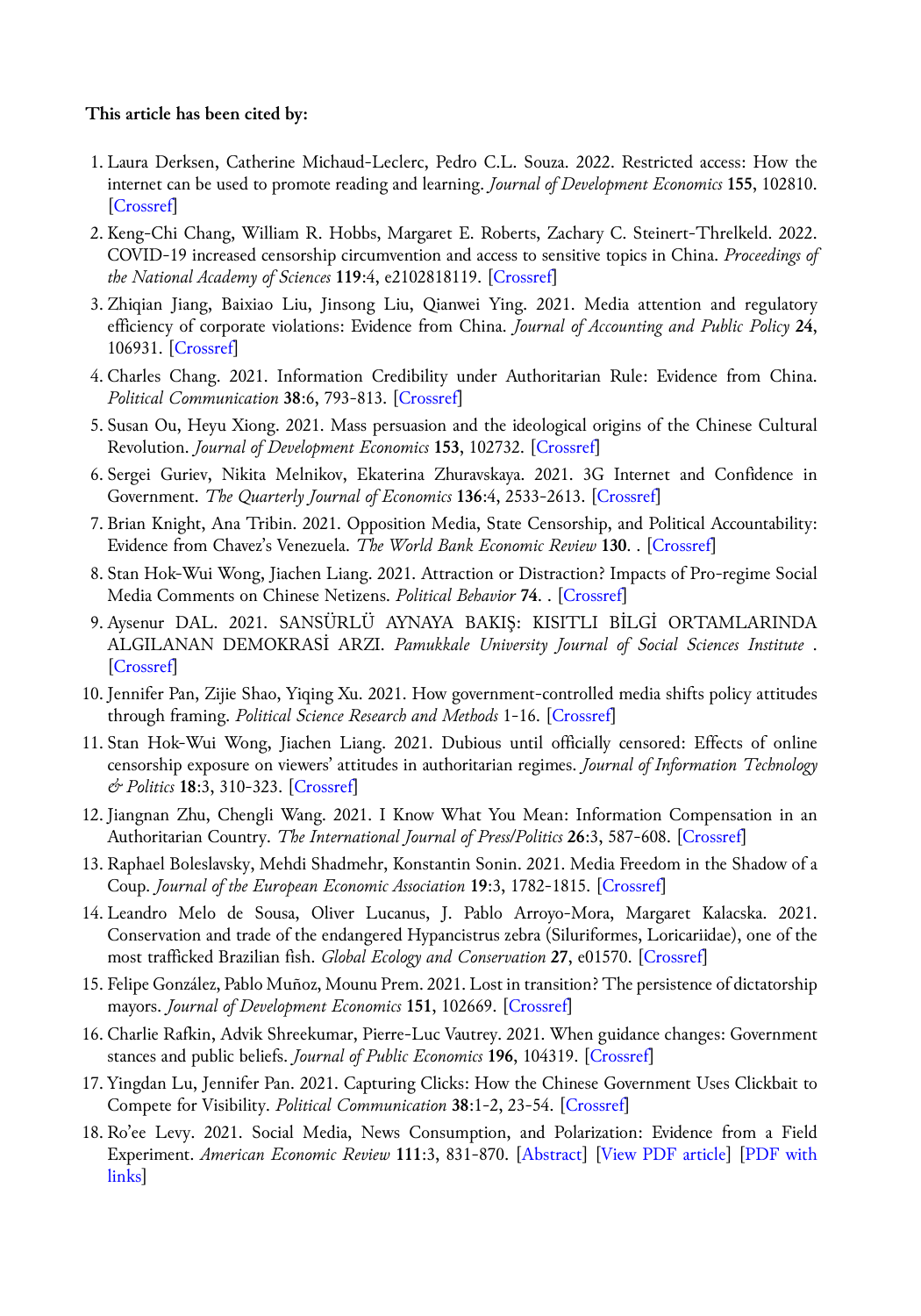- 19. B. Douglas Bernheim, Luca Braghieri, Alejandro Martínez-Marquina, David Zuckerman. 2021. A Theory of Chosen Preferences. *American Economic Review* **111**:2, 720-754. [Abstract] [View PDF article] [PDF with links]
- 20. Jeremy Nguyen, Abbas Valadkhani, Alan Nguyen, Alexandra Wake. 2021. Press Freedom and the Global Economy: The Cost of Slipping Backwards. *Journalism Studies* **1**, 1-19. [Crossref]
- 21. OMAR AL-UBAYDLI, MIN SOK LEE, JOHN A. LIST, CLAIRE L. MACKEVICIUS, DANA SUSKIND. 2021. How can experiments play a greater role in public policy? Twelve proposals from an economic model of scaling. *Behavioural Public Policy* **5**:1, 2-49. [Crossref]
- 22. Levi Boxell, Zachary Steinert-Threlkeld. 2021. Taxing Dissent: The Impact of a Social Media Tax in Uganda. *SSRN Electronic Journal* **105**. . [Crossref]
- 23. Yanfeng Zheng, Qinyu (Ryan) Wang. 2020. Shadow of the great firewall: The impact of Google blockade on innovation in China. *Strategic Management Journal* **41**:12, 2234-2260. [Crossref]
- 24. Scott Desposato, Gang Wang. 2020. THE LONG-TERM IMPACT OF SOCIAL MOVEMENTS AND REPRESSION ON DEMOCRATIC ATTITUDES. *Journal of East Asian Studies* **20**:3, 317-351. [Crossref]
- 25. Yu Bai, Yanjun Li. 2020. Good bye Chiang Kai-shek? The long-lasting effects of education under the authoritarian regime in Taiwan. *Economics of Education Review* **78**, 102044. [Crossref]
- 26. Ekaterina Zhuravskaya, Maria Petrova, Ruben Enikolopov. 2020. Political Effects of the Internet and Social Media. *Annual Review of Economics* **12**:1, 415-438. [Crossref]
- 27. Felipe González. 2020. Collective action in networks: Evidence from the Chilean student movement. *Journal of Public Economics* **188**, 104220. [Crossref]
- 28. Chun-Chih Chang, Thung-Hong Lin. 2020. Autocracy login: internet censorship and civil society in the digital age. *Democratization* **27**:5, 874-895. [Crossref]
- 29. Davide Cantoni. 2020. China und Hongkong am Scheideweg. *Perspektiven der Wirtschaftspolitik* **21**:2, 185-196. [Crossref]
- 30. Michael Kremer. 2020. Experimentation, Innovation, and Economics. *American Economic Review* **110**:7, 1974-1994. [Abstract] [View PDF article] [PDF with links]
- 31. Margaret E. Roberts. 2020. Resilience to Online Censorship. *Annual Review of Political Science* **23**:1, 401-419. [Crossref]
- 32. Jidong Chen. 2020. Attention to Biased Media and Perceptions of Inequality. *SSRN Electronic Journal* . [Crossref]
- 33. Jennifer Pan, Margaret E. Roberts. 2020. Censorship's Effect on Incidental Exposure to Information: Evidence From Wikipedia. *SAGE Open* **10**:1, 215824401989406. [Crossref]
- 34. Thomas Fujiwara, Karsten Müller, Carlo Schwarz. 2020. The Effect of Social Media on Elections: Evidence from the United States. *SSRN Electronic Journal* . [Crossref]
- 35. Zachary Steinert-Threlkeld, William R. Hobbs, Keng-Chi Chang, Margaret Roberts. 2020. Crisis is a Gateway to Censored Information: The Case of Coronavirus in China. *SSRN Electronic Journal* . [Crossref]
- 36. Di Bu, Tobin Hanspal, Yin Liao, Yong Liu. 2020. Economic Preferences during a Global Crisis: Evidence from Wuhan. *SSRN Electronic Journal* . [Crossref]
- 37. Roee Levy. 2020. Social Media, News Consumption, and Polarization: Evidence from a Field Experiment. *SSRN Electronic Journal* . [Crossref]
- 38. Zhenqi Liu. 2020. Impact of Market Structure on Regulatory Compliance: Evidence from Online Censorship in China. *SSRN Electronic Journal* . [Crossref]